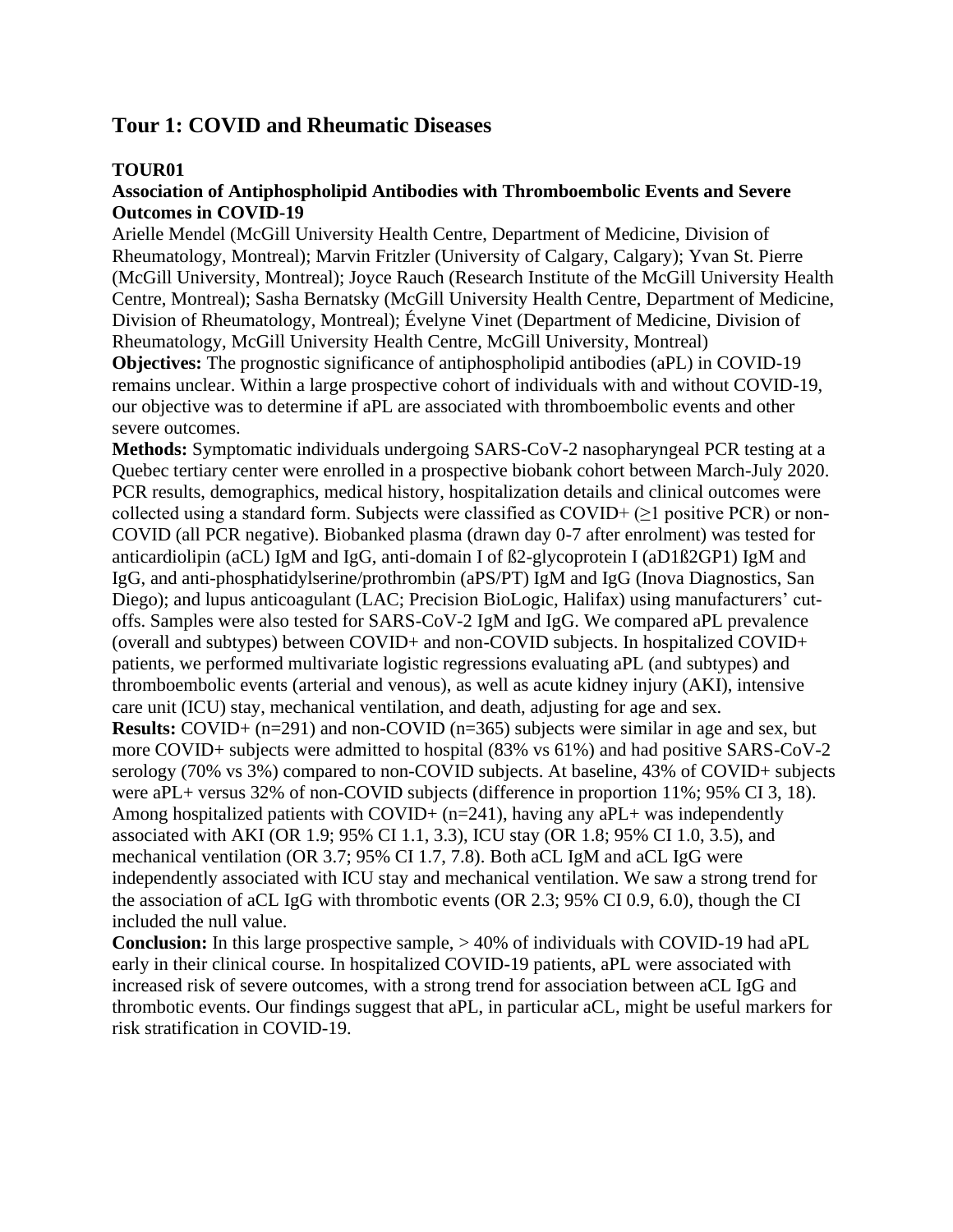**Evaluating COVID-19 Vaccination in Patients with Systemic Lupus Erythematosus** Maher Banjari (University of Toronto, Toronto); Laura Whittall-Garcia (University Health Network, Toronto); Ghaydaa Aldabie (University of Toronto, Toronto); Ambika Gupta (University of Toronto, Toronto); Zahi Touma (Centre for Prognosis Studies, Division of Rheumatology, Toronto Western Hospital, University Health Network, Institute of Health Policy, Management and Evaluation, University of Toronto, Toronto); Murray Urowitz (University of Toronto, Toronto); Dafna Gladman (Krembil Research Institute, Toronto Western Hospital, Toronto)

**Objectives:** To evaluate disease flare and post-vaccination reactions (reactogenicity) in patients with Systemic Lupus Erythematosus (SLE) following two-dose SARS-CoV-2 mRNA vaccination.

**Methods:** We conducted a prospective single-center observational study including patients with SLE who received an mRNA COVID-19 vaccination. Patients met the revised 1997 ACR classification criteria for SLE or had three criteria and a supportive biopsy (skin or kidney). Patients attending the Lupus Clinic are followed at regular intervals (every 2 to 6 months). At each follow up visit clinical, treatment and laboratory information are collected according to a standard protocol, and SLEDAI-2K is calculated and recorded at every visit. For every patient included in the study the SLE activity status, treatment and laboratory data are collected from the closest visit prior to the vaccine and at 2-4 weeks after each dose.

**Results:** 39 SLE patients who received two-doses of SARS-CoV-2-mRNA vaccination between march 2nd and august 6th 2021 were included. Median age was 40 (20-63) with 90% females  $(n=35)$ , and 23% non-white  $(n=9)$ . Median disease duration was 11 years  $(1-37)$ . 5 patients did not attend their second protocol visit following the second dose. 5 patients (12%) had a disease flare requiring treatment. Most of the flares consisted of arthritis (4/5) (TABLE1). The fifth patient had biopsy proven skin vasculitis. Of the 4 male patients included in the study 2 patients had flares. Among patients who had flares, only one patient had an increase in the level of anti dsDNA antibodies (from 5 to 15 IU/ml) and another patient had a decrease in her previously normal C3 following vaccination (1.02 to 0.89 g/l), both patients had arthritis. 3 out of 5 patients were treated with small dose prednisone and the other two were treated either by increasing the dose of Mycophenolate Mofetil (MMF) or non-steroidal anti-inflammatory drugs. The most frequently reported reactions post vaccination were pain at the injection site (PIS)  $(n=18)$ , headache (n=6) and arthralgia (n=6). Among patients reporting arthralgia, half of them were found to have clinical arthritis and required treatment. Most patients received Pfizer-BioNtech (n=35) and 4 patients had Moderna. No allergic reactions or SARS-CoV-2 diagnoses were reported.

**Conclusion:** This small study suggests that SLE patients tolerated the vaccinations well with flares occurring in 12.8%. Patients should be assessed post vaccination to ensure that flares are treated promptly.

### **TOUR03**

### **"Safety and Immunogenicity of COVID-19 Vaccine in Immunosuppressed Adults with Autoimmune Diseases"**

Ines Colmegna (The Research Institute of the MUHC, Montreal); Mariana Useche (The Research Institute of the MUHC, Montreal); Emmanouil Rampakakis (JSS Medical Research Inc, Montreal); Nathalie Amiable (CHU de Québec-Université Laval Research Center, Quebec );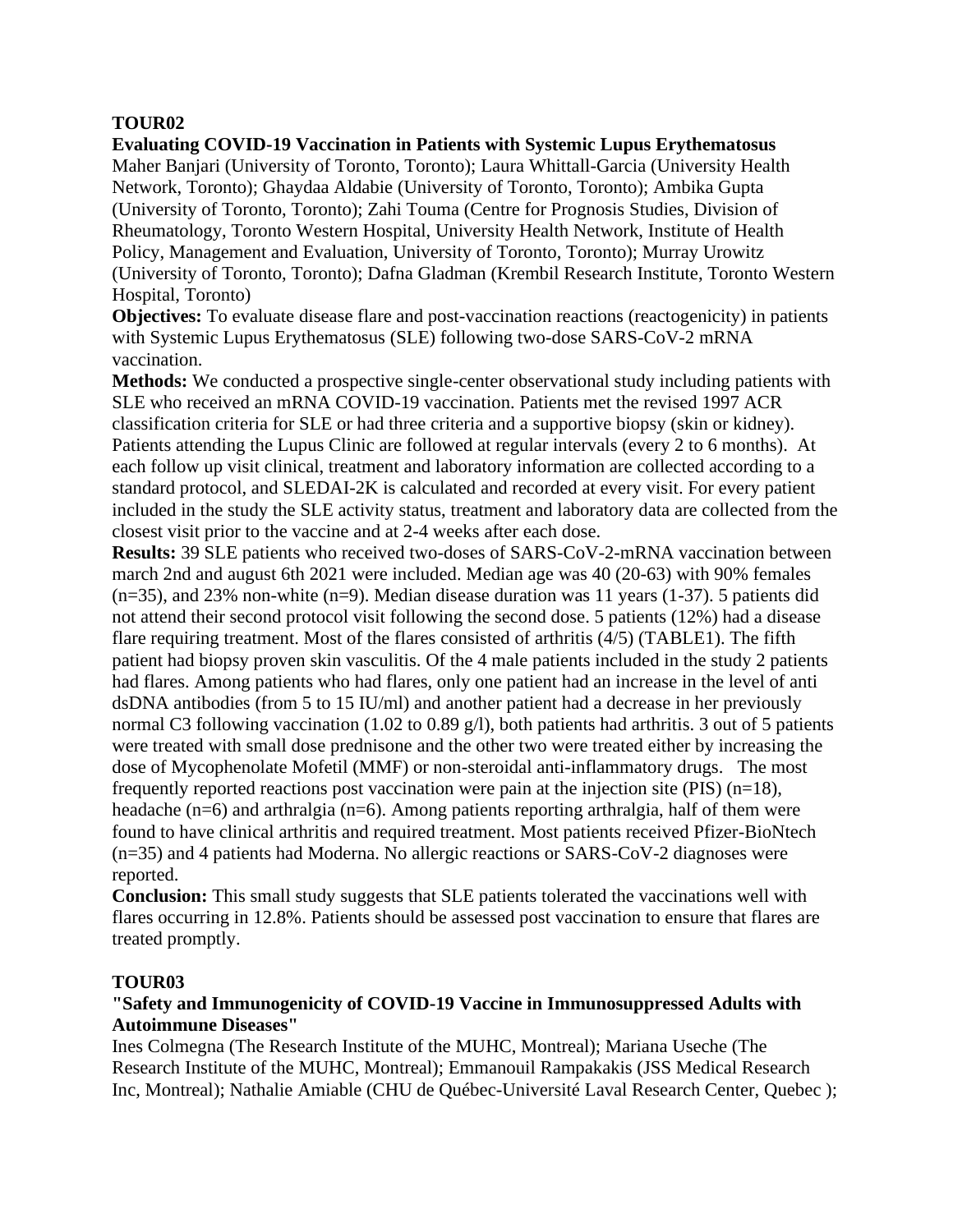Emmanuelle Rollet-Labelle (CHU de Québec-Université Laval Research Center, Quebec); Louis Bessette (Laval University, Quebec); Jo-Anne Costa (CHU de Quebec Laval University, Quebec); Marc Dionne (CHU de Quebec Laval University, Quebec); Mary-Ann Fitzcharles (McGill University Health Centre, Montreal); Elizabeth Hazel (McGill University, Montreal); Deirdre McCormack (McGill University Health Center, Montreal); Laetitia Michou (Department of Rheumatology, CHU de Québec-Université Laval, Quebec); Pantelis Panopalis (McGill University, Montreal); Marc-Andre Langlois (University of Ottawa, Ottawa); Sasha Bernatsky (McGill University Health Centre, Department of Medicine, Division of Rheumatology, Montreal); Paul Fortin (Department of Rheumatology, CHU de Québec-Université Laval, Québec )

**Objectives:** Immunocompromised conditions or a history of autoimmune disease' were exclusion criteria of the initial SARS-CoV-2 vaccines clinical trials. We assessed the safety and immunogenicity of the mRNA-1273 SARS-CoV-2 vaccine following a two-dose regimen in patients with rheumatic diseases.

**Methods:** We conducted a prospective, non-randomized, open label, comparative clinical trial (NCT04806113) at two academic centers in Canada. Trial participants were adults with either one of the following diagnoses (i) seropositive rheumatoid arthritis (RA) on stable treatment for ≥3 months (ii) systemic lupus erythematosus (SLE) on stable treatment with mycophenolate mofetil (MMF); (iii) other rheumatic disease receiving  $\geq 10$  mg of prednisone; or age/sex matched adults without rheumatic diseases (controls). The primary outcomes included solicited local and systemic reactogenicity adverse events (AEs) in the 7 days after each dose; and unsolicited AEs in the 28 days following each dose. As secondary outcome, we assessed the effects of age and treatment on seropositivity [presence of serum IgG antibody against SARS-CoV-2 spike protein (IgG-S) and its' receptor binding domain (IgG-RBD)], measured at baseline and 28±7 days after each dose of the vaccine in a custom automated ELISA platform. **Results:** We enrolled 220 participants including 131 RA, 23 SLE, 8 other rheumatic disease, and 58 controls. The mean age  $(\pm SD)$  was 60.4 $\pm$ 12.2 and 72% were female. Local and systemic solicited AEs were more frequently reported after the 2nd dose (versus the first dose) in all subjects (94 vs. 86.8%;  $\Delta$ =7.2%, 95%CI: 2.8%-11.7%), with pain at the injection site being the most common. Swollen joints, following both vaccine doses, were more frequently reported by RA patients than controls (22.9 vs. 3.4%;  $\Delta = 19.5\%$ , 95%CI: 10.9%-28%); however, there was no increase in disease activity scores post-vaccination. After the 1st dose, seropositivity for both IgG-S and IgG-RBD was 100% in controls, but only 67.7% in RA, 34.8% in SLE, and 87.5% in other rheumatic diseases. After the 2nd dose, seropositivity for both IgG-S and IgG-RBD remained 100% in controls and increased to 88.5% in RA and 78.3% in SLE and persisted at 87.5% in other rheumatic diseases. People on rituximab (9 vs.  $88\%$ ,  $\Delta$  = -78.8%, 95%CI: -98.1% to -59.5%) or MMF (39 vs. 58%, Δ= -19.3%, 95%CI: -36.4% to -2.2%) had lower humoral responses than patients not on those drugs post-2 vaccine doses.

**Conclusion:** In this prospective study, the mRNA-1273 SARS-CoV-2 vaccine was not associated with severe disease flares. MMF and rituximab were associated with a reduction in vaccine-induced humoral responses.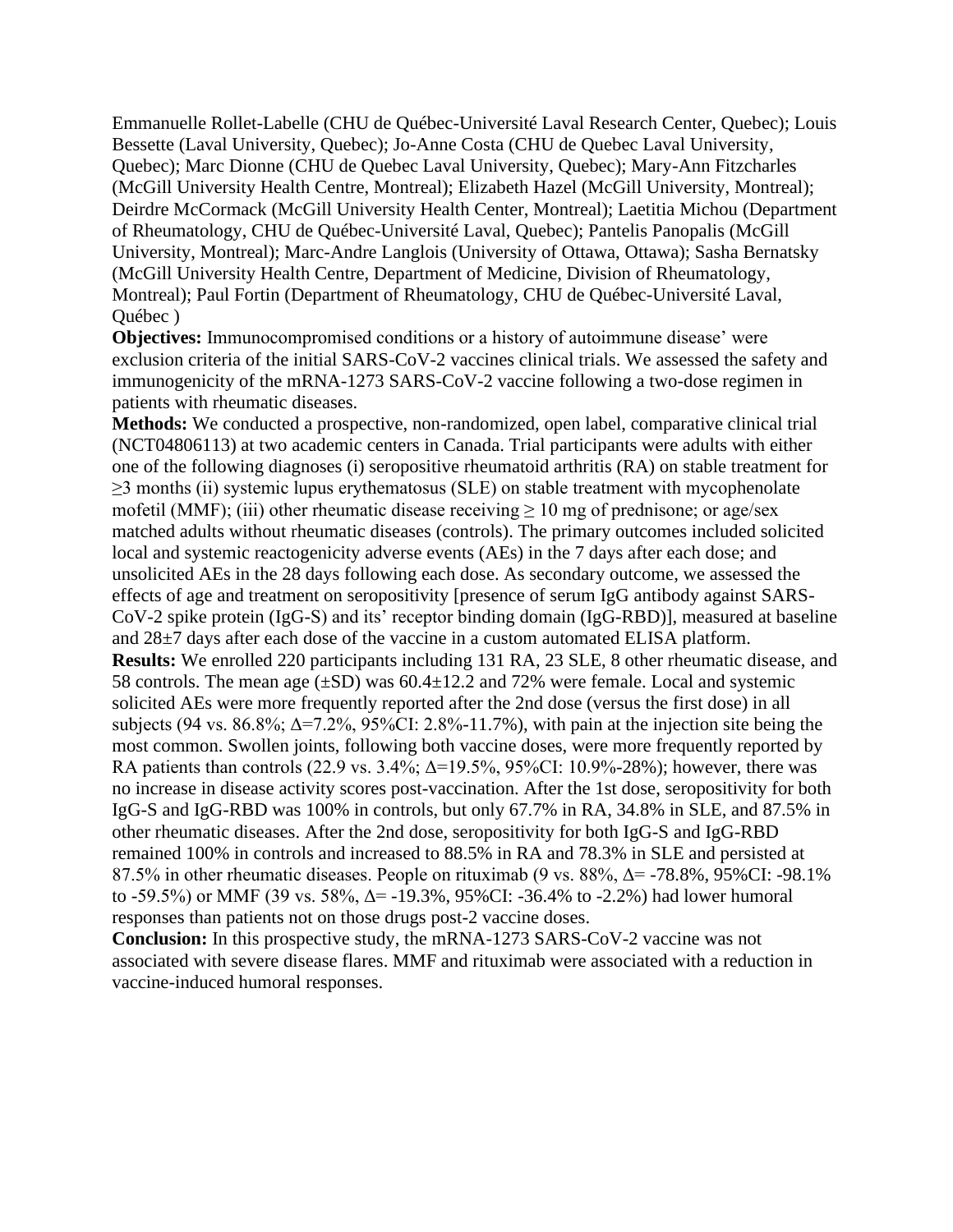#### **TOUR04 Nivolumab Associated Bone Pain and Hyperparathyroidism: A New Immune Related Adverse Event?**

Azin Rouhi (University of Alberta, Edmonton); Carrie Ye (Division of Rheumatology, University of Alberta, Edmonton)

### **Introduction**

Immune checkpoint inhibitors (ICI) have shown great promise in the treatment of multiple malignancies. The use of ICIs has been associated with toxicities that are referred to as immune related adverse events (irAEs). Various toxicities, such as endocrinologic, rheumatologic, and neurologic irAEs have been observed. We report a case of bone pain and hyperparathyroidism that developed shortly after treatment with nivolumab. To our knowledge, this is the first case of hyperparathyroidism developing after ICI initiation.

#### Case report

A 68 year-old male with malignant melanoma was assessed in the Rheumatology in Immuno-Oncology clinic at the Kaye Edmonton Clinic in June 2021 for widespread arthralgias and bone pain that started in January 2021. There was no history of morning stiffness and physical exam revealed no evidence of joint effusions, tenderness or decreased range of motion.

He was initially diagnosed with stage IIIc malignant melanoma in June 2020, for which he underwent tumor resection and was started on nivolumab in September 2020. He was noted to have persistent hypercalcemia, as high as 2.73 (normal range 2.1-2.6 mmol/L) dating back to October 2020. Calcium levels were last normal in September 2020. Serum albumin and creatinine remained within normal range. He was not on any medications that could contribute to hypercalcemia. On further investigation he was found to have paradoxically elevated parathyroid hormone (PTH) level of 7.1 pmol/L (normal range 1.4-6.8 pmol/L). Total Vitamin D level was 74 nmol/L (normal range 80-200), 24-hour urine calcium was normal at 3.8 mmol/day, with a calcium/creatinine clearance ratio of 0.01. PTH-related peptide was undetectable. Nuclear medicine scan and contrast enhanced CT were negative for parathyroid adenoma. The patient completed one year of ICI treatment with nivolumab in August 2021. Most recent calcium level in September 2021 was 2.66 mmol/L, although his bone pain was starting to improve.

### Conclusion

We report a case of bone and joint pain likely secondary to hyperparathyroidism following treatment with nivolumab. Hyperparathyroidism has never been reported as an irAE in the literature. There have been rare cases of hyperparathyroidism associated with autoantibodies against the calcium-sensing receptors (CaSR) with resulting hypercalcemia and often hypocalciuria. These patients frequently have other autoimmune endocrinopathies, such as Type 1 diabetes or Hashimoto's thyroiditis. In our patient, however, there was no evidence of hypocalciuria or other autoimmune endocrinopathies. Rheumatologists should be aware of potential immune-related endocrinopathies in patients on ICI that can present with noninflammatory bone and joint pain.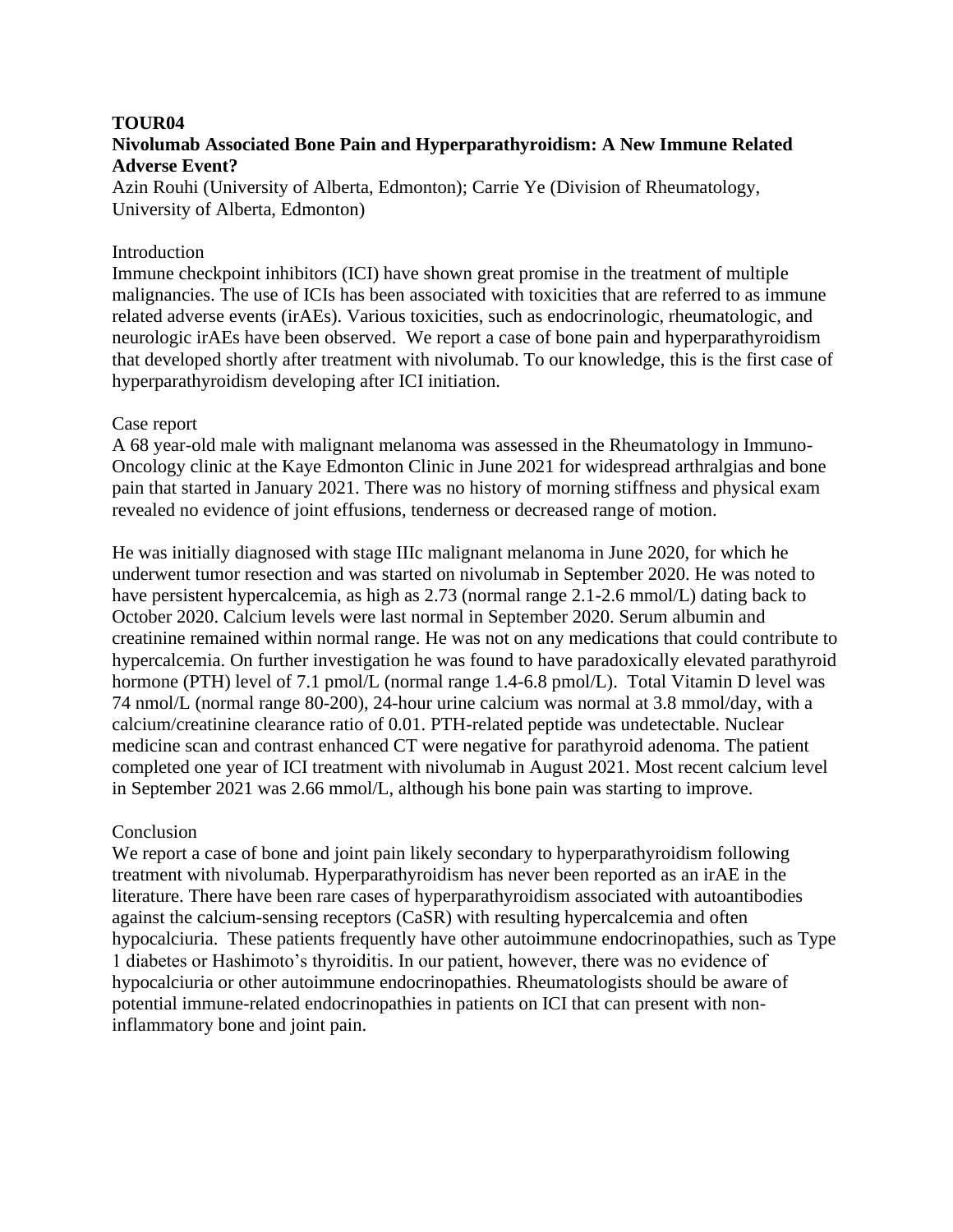## **Tour 2: Rheumatoid Arthritis**

### **TOUR05**

### **Beliefs and Concerns about RA Medications May Predict Influenza Vaccine Hesitancy: Results from the Canadian Early Arthritis Cohort (CATCH)**

Viviane Ta (McGill, Montreal); Orit Schieir (McGill University, Montreal); Marie-France Valois (McGill University, Montreal); Vivian Bykerk (Hospital for Special Surgery, New York); Ines Colmegna (The Research Institute of the MUHC, Montreal); Carol Hitchon (University of Manitoba, Winnipeg); Diane Tin (Southlake Regional Health Centre, Newmarket); Carter Thorne (The Arthritis Program Research Group, Newmarket); Louis Bessette (Laval University, Quebec City); Glen Hazlewood (University of Calgary, Calgary); Edward Keystone (University of Toronto, Toronto); Gilles Boire (Université de Sherbrooke, Sherbrooke); Janet Pope (University of Western Ontario, London); Susan Bartlett (McGill University, Montreal) **Objectives:** As adults with RA are at a higher risk for infections, including influenza and related complications, an annual influenza vaccination is recommended by CRA and others. Despite this, we recently showed that influenza vaccination coverage remains suboptimal in Canadian adults both in the year prior to (37%) and after (42%) a new diagnosis of RA. Here, we explore whether RA medication beliefs and concerns also may play a role in predicting influenza vaccine hesitancy.

**Methods:** We used data from RA patients enrolled in the Canadian Early Arthritis Cohort (CATCH) between September 2017 and February 2021 who had reported their vaccination status in the previous year and completed the Beliefs about Medicines questionnaire at enrolment. The BAMQ asks about beliefs related to the necessity of taking RA medications, as well as concerns. Clinical data was obtained from medical records. Multivariable logistic regression was used to examine the independent effects of Necessity beliefs, medication Concerns, and the Necessity-Concerns difference scores between vaccinated and non-vaccinated groups while controlling for sociodemographic and RA characteristics.

**Results:** At enrollment, participants (N=405) were mostly white (80%) women (67%) with a mean (SD) age of 56 years and symptom duration of 5 months. Among 233 patients with vaccination info available post-dx, 68% of those vaccinated post-dx reported having been vaccinated in the year prior to RA diagnosis. Post-diagnosis, participants vaccinated prior to diagnosis (OR 27.57; 95% CI 8.91-85.33), on advanced therapies (OR 6.57; 95% CI 1.70-25.39), and with a higher Necessity-Concerns Differential (OR 1.11; 95% CI 1.02-1.21) had a greater odds, while women (OR 0.24; 95% CI 0.08-0.67), minorities (OR 0.07; 95% CI 0.01-0.40), and smokers (OR 0.09; 95% CI 0.02, 0.45) had a lower odds of influenza vaccination. Participants who were not vaccinated before developing RA but vaccinated in the year after diagnosis had lower mean Concerns and higher mean Necessity-Concerns differential scores compared to those vaccinated at both timepoints, only pre-diagnosis, or neither timepoint (Figure). **Conclusion:** In Canadians with early RA, certain individual (male sex, non-white race, smoking, medication beliefs/concerns) and treatment characteristics (advanced therapeutics, prior vaccination) were associated with a greater likelihood of vaccination. Vaccine hesitancy was associated with a higher level of RA medications concerns and low necessity beliefs. Conversations about medication beliefs, concerns and vaccination history as part of the diagnostic workup may help increase influenza vaccine coverage.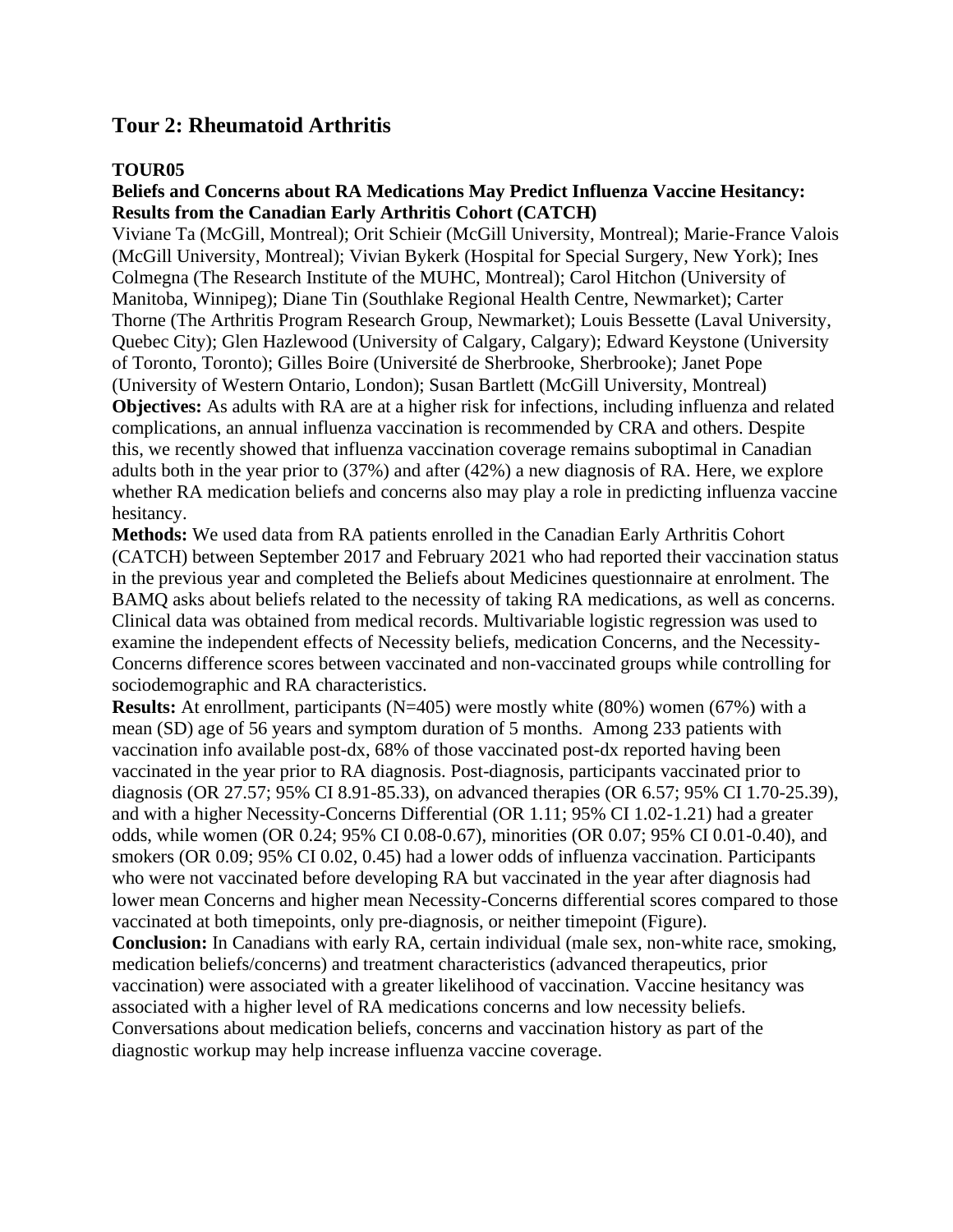### **The relationship between disease activity measures and work productivity and activity impairment in patients with Rheumatoid Arthritis in the Rheum4U Precision Health Registry patient cohort**

Deborah Marshall (University of Calgary, Calgary); Namneet Sandhu (University of Calgary, Calgary); Susanne Benseler (Section of Rheumatology, Department of Paediatrics, Alberta Children's Hospital/University of Calgary, Calgary); Marinka Twilt (Alberta Children's Hospital, Calgary); Alexis Guigue (University of Calgary , Calgary); Inelda Gjata (University of Calgary, Calgary); Martina Stevenson (University of Calgary, Calgary); Dianne Mosher (University of Calgary, Calgary); on behalf of the Rheum4U Team (Calgary)

**Objectives:** To understand the association of work productivity and activity impairment and disease activity in patients with RA in the Rheum4U Precision Health Registry (PHR) at baseline. Affecting approximately 1% of Canadians, rheumatoid arthritis (RA) can lead to irreversible joint damage, functional disability, decreased work productivity, and loss of work. The Work Productivity and Activity Impairment (WPAI) questionnaire is a validated tool for assessing impairment in work productivity and daily activities and an indicator of health status in RA patients. Patient-reported outcomes and disease activity measures have been found to correlate with work productivity and activity impairment using WPAI questionnaire. Precision Health Registry (PHR) is a longitudinal study that uses a web-based platform, Rheum4U, to enrol patients with suspected or confirmed inflammatory arthritis and collects prospective data at two adult rheumatology clinics in Calgary, Alberta. By understanding the relationship between WPAI and disease activity measures in our PHR cohort, we will be better informed in supporting our goal of improving quality of care for our patients.

**Methods:** Participants complete WPAI at their baseline visit and every 6 months thereafter. Disease activity measures, CDAI and DAS28CRP, are automatically calculated incorporating patient reported outcomes, laboratory markers and physician captured data. Statistical significance was assessed using nonparametric tests.

**Results:** The PHR cohort consists of 965 participants. Of these, 681 (71%) had an RA diagnosis with 73% females and mean age of 54.69 years (SD 13.65). DAS28CRP and CDAI were available for 85% and 94% of RA participants, respectively. Baseline WPAI was completed by 648 (95%) RA participants, with 348 (54%) reporting employment. The non-employed group was found to have a higher median activity impairment (29% vs 15%,  $p<0.001$ ) than the employed group. Looking specifically at the employed group, the median activity impairment was reportedly larger than the median work impairment  $(15\% \text{ vs } 10\%, \text{p} < 0.001)$ . Both the activity and work impairment were found to positively correlate with disease categories, measured either using CDAI or DAS28CRP [Kendall's  $\tau$  =0.32, 0.37, 0.38, 0.47, p<0.001]. For the employed group, absenteeism was 6% and presenteeism was 22%, on average. Similar to work impairment, presenteeism was found to increase with higher disease categories. **Conclusion:** Disease activity measures positively correlated with work productivity and activity impairment. Additionally, presenteeism was more severe than absenteeism and activity impairment was greater than work impairment, for those employed. This suggests that patients are going to work but their disease activity impacts their work productivity and home life.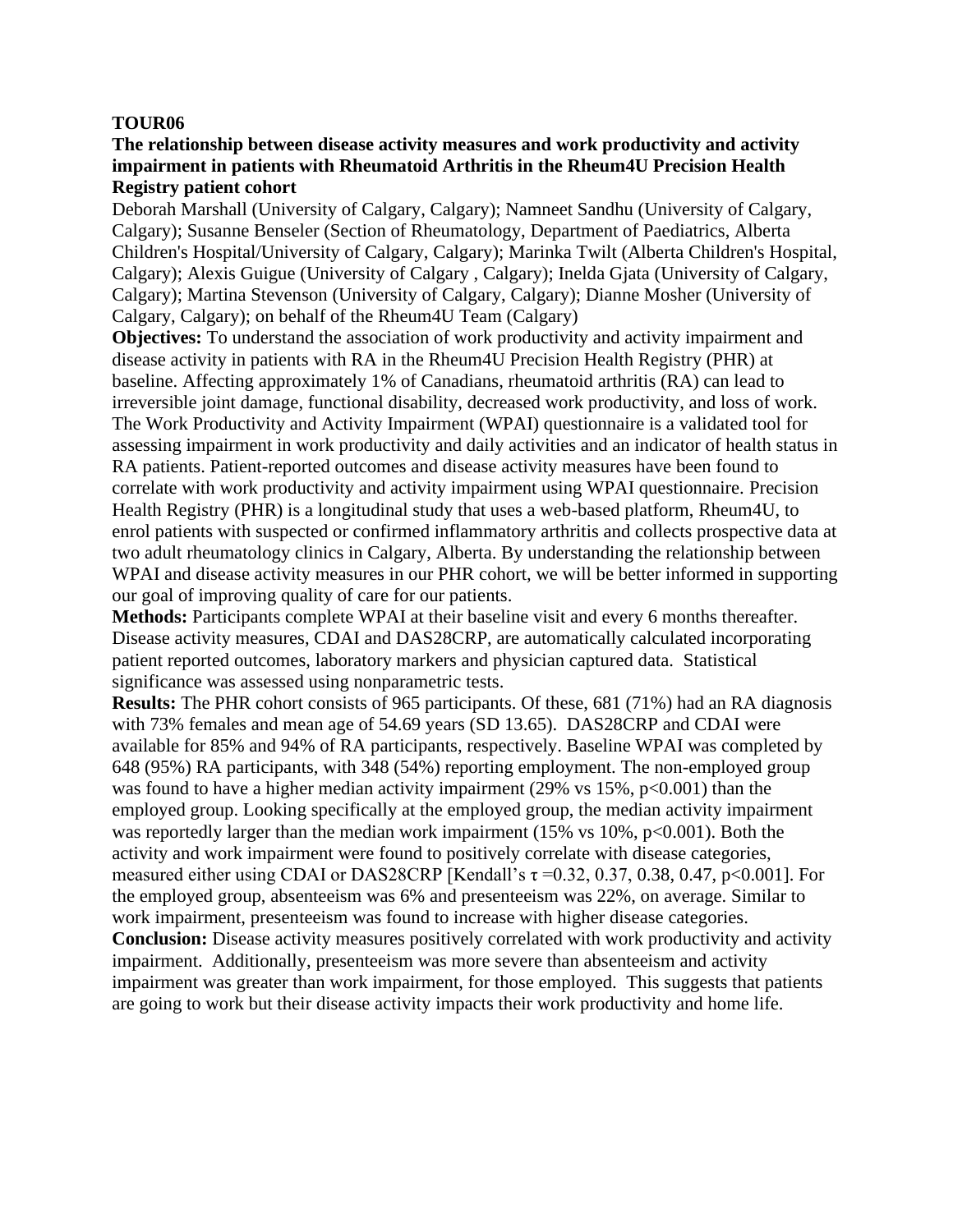### **Physician and Patient Reported Effectiveness Outcomes are similar in Tofacitinib and TNF Inhibitors in Rheumatoid Arthritis Patients: Data from a Rheumatoid Arthritis Registry in Canada**

Mohammad Movahedi (University Health Network, Toronto); Angela Cesta (University Health Network, Toronto); Xiuying Li (University Health Network, Toronto); Edward Keystone (University of Toronto, Toronto); Claire Bombardier (University of Toronto, Toronto); OBRI investigators (University Health Network, Toronto)

**Objectives:** Tofacitinib (TOFA) is an oral, small molecule drug used for rheumatoid arthritis (RA) treatment as an alternative option to biologic disease modifying antirheumatic drugs (bDMARDs) including tumor necrosis factor inhibitors (TNFi). We aimed to evaluate physician and patient reported efectivness outcomes in TNFi compared to TOFA, using real-world data from the Ontario Best Practices Research Initiative (OBRI).

**Methods:** RA patients enrolled in the OBRI initiating their TOFA or TNFi (Adalimumab, Certolizumab, Etanercept, Golimumab, Infliximab, and Biosimilars) between 1st June 2014 (TOFA approval date in Canada) and 31st Dec 2019 were included. Patients were required to have physician and patient reported effectiveness outcomes data available at treatment initiation and 6-month  $(\pm 2 \text{ months})$  follow-up. These included clinical disease activity index (CDAI), rheumatoid arthritis disease activity index (RADAI), HAQ-DI, sleep problem, and anxiety/depression scores. Multiple imputation (Imputation Chained Equation, N=20) was used to deal with missing data for covariates at treatment initiation. To deal with confounding by indication, we estimated propensity scores for covariates with an absolute standard difference greater than 0.1 between the two treatment groups.

**Results:** A total of 419 patients were included. Of those, 226 were initiating a TNFi and 193 TOFA, and had a mean (SD) disease duration of 8.0 (8.7) and 12.6 (9.6) years, respectively. In the TNFi group, 81.9% were female and mean age (SD) at treatment initiation was 56.6 (13.4) years. In the TOFA group, 85% were female and mean (SD) age at treatment initiation was 60.3 (11.2) years. The TNFi group was less likely to have prior biologic use (21.7%) compared to the TOFA group (67.9%). At treatment initiation, physical function measured by HAQ-DI was significantly lower in TNFi compared to the TOFA group (1.2 vs.1.4). The rate of CDAI LDA/remission at 6 months was 33.6% and 26.4% in TNFi and TOFA group, respectively. The generalized linear mixed models (GLMM) adjusting for propensity score quantile, showed that there was no significant difference in CDAI LDA/remission (ORs: 0.85, 95% CI: 0.51, 1.43), RADAI (β-coefficient: 0.48, 95% CI: -0.18, 1.14), HAQ-DI (β-coefficient: -0.01, 95% CI: -0.18, 0.16), sleep problems (β-coefficient: -0.25, 95% CI: -0.95, 0.45), and anxiety/depression scores (β-coefficient: 0.12, 95% CI: -0.35, 0.58) between the two treatment groups (TOFA used as reference).

**Conclusion:** In this real-world data study, we found that, physician and patient reported effectiveness outcomes are similar in the TNFi and TOFA groups 6 months after treatment initiation in patients with RA.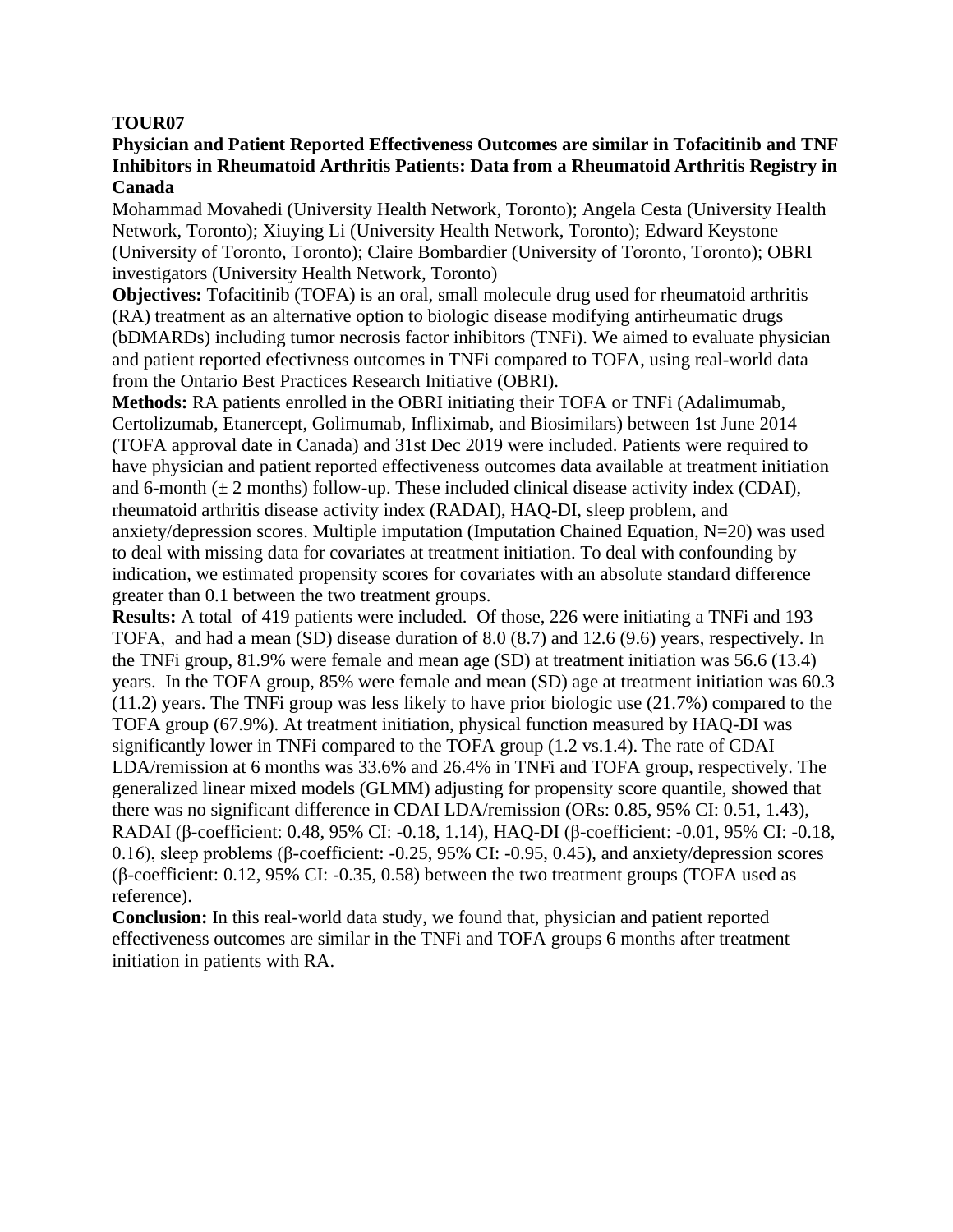### **Discontinuation rate of Tofacitinib is similar when compared to TNF inhibitors in Rheumatoid Arthritis Patients: Pooled Data from two Rheumatoid Arthritis Registries in Canada**

Mohammad Movahedi (University Health Network, Toronto); Denis Choquette (Institut de Rhumatologie de Montréal, Montréal); Louis Coupal (Institut de Rhumatologie de Montréal, Montréal); Angela Cesta (University Health Network, Toronto); Xiuying Li (University Health Network, Toronto); Edward Keystone (University of Toronto, Toronto); Claire Bombardier (University of Toronto, Toronto); OBRI investigators (University Health Network, Toronto); Rhumadata investigators (Montreal)

**Objectives:** Tofacitinib (TOFA) is an oral, small molecule drug used for rheumatoid arthritis (RA) treatment as the first or an alternative option to biologic disease- modifying antirheumatic drugs (bDMARDs), including tumor necrosis factor inhibitors (TNFi). The similarity in retention of TNFi and TOFA was previously reported separately by the Ontario Best Practices Research Initiative (OBRI) and the Quebec cohort RHUMADATA. To increase the study power, we propose to evaluate the discontinuation rate (due to any reason) of TNFi compared to TOFA, using pooled data from both these registries.

**Methods:** RA patients enrolled in the OBRI and RHUMADATA initiating their TOFA or TNFi between 1st June 2014 (TOFA approval date in Canada) and 31st Dec 2019 were included. Time to discontinuation was assessed using adjusted Kaplan-Meier (KM) survival and Cox regression models. To deal with confounding by indication, we estimated propensity scores for covariates with a standard difference greater than 0.1. Models were then adjusted using stratification and inverse probability of treatment weight (IPTW) methods.

**Results:** A total of 1318 patients initiated TNFi (n=825) or TOFA (n=493) with mean (SD) disease duration of 8.9 (9.3) and 13.0 (10.1) years, respectively. In the TNFi group, 78.8% were female and mean age (SD) at treatment initiation was 57.6 (12.6) years. In the TOFA group, 84.6% were female and mean (SD) age at treatment initiation was 59.5 (11.5) years. The TNFi group was less likely to have prior biologic use (33.9%) than the TOFA group (66.9%). At treatment initiation, the mean (SD) CDAI was significantly  $(p<0.05)$  lower in the TNFi group [20.0 (11.7)] compared to the TOFA group [22.1(12.4)]. Physical function measured by HAQ-DI was also significantly lower ( $p<0.05$ ) in the TNFi compared to the TOFA group (1.2 vs.1.3). Over a mean follow-up of 23.2 months, discontinuation was reported in 309 (37.5%) and 182 (36.9%) of all TNFi and TOFA patients, respectively. After adjusting for propensity score deciles across 20 imputed datasets, there was no significant difference in discontinuation between treatment groups (adjusted HRs: 0.96, 95% CI: 0.78-1.18; p=0.69). The results were similar for two propensity adjustment methods.

**Conclusion:** In this pooled real -world data study, we found that TNFi and TOFA retention is similar in patients with RA. In the next step we will analysis the data for specific reasons of dicontinutaion. We will also repeat analysis comparing discontinuation in the first users versus those after one or more biologic failure.

## **Tour 3: Psoriatic Arthritis/ Rheumatoid Arthritis**

### **TOUR09**

**Prediction of Psoriatic Arthritis in Patients with Psoriasis Using DNA Methylation Profiles** Omar Cruz Correa (University Health Network, Toronto); Remy Pollock (University of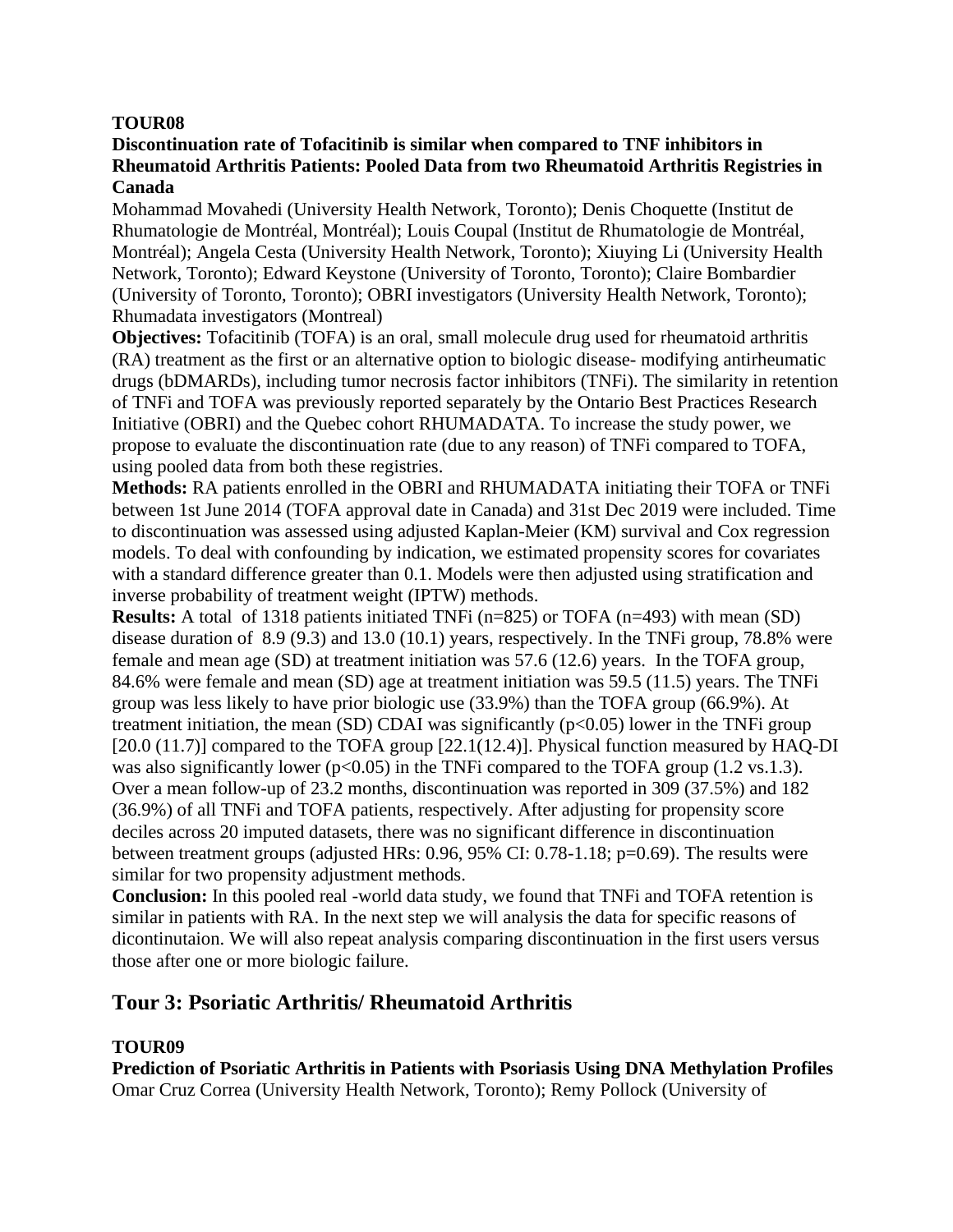TorontoPsoriatic Arthritis Program, Centre for Prognosis Studies in the Rheumatic Diseases, Krembil Research Institute, University Health Network , Toronto); Rohan Machhar (Toronto Western Hospital, Toronto); Dafna Gladman (Krembil Research Institute, Toronto Western Hospital, Toronto)

**Objectives:** Psoriatic arthritis (PsA) is an immune-mediated inflammatory arthritis, associated with psoriasis, that significantly increases morbidity and may increase mortality risk. However, we currently lack the means of predicting which psoriasis patients will develop PsA, and a large number of patients remain undiagnosed. Regulation of gene expression through DNA methylation can be altered by stochastic events or environmental factors and can potentially trigger and maintain PsA pathophysiological processes. With this research, we identified DNA methylation changes that can predict which psoriasis patients will develop PsA at an early stage of the disease.

**Methods:** In a nested case-control study design, we obtained blood samples from 60 psoriasis patients that developed arthritis (converters) and 60 psoriasis patients that did not (biologic naive, matched for age, sex, psoriasis duration and duration of follow up). Genome-wide DNA methylation was assessed using Infinium Methylation EPIC BeadChips (Illumina, San Diego, CA, USA). Array data preprocessing, normalization and correction for technical sources of variation were performed in the R programming environment as recommended in the ChAMP package pipeline. Methylation differences between converters and non-converters were identified by a multi-variate linear regression model including clinical covariates (age, sex, BMI, smoking) and conversion status using the Limma package. Predictive performance of methylation markers was assessed by developing machine learning classification models. Support vector machine models were trained using 75% of samples, keeping the other 25% as testing set for evaluating the prediction of conversion or non-conversion. Models were built using methylation data with and without the addition of clinical variables.

**Results:** We identified a set of 36 highly relevant methylation markers (with FDR-adjusted pvalues lower than 0.05 and a minimum change in methylation of 0.05) found across 15 genes and several intergenic regions. Enrichment analysis of the 15 genes with highly relevant methylation markers showed no significantly enriched functional pathways. A classification model using only these 36 markers correctly identified 28 out of 30 samples as converters or non-converters, achieving an accuracy of 93%. The addition of clinical information to DNA methylation data did not increase the performance of the classification models.

**Conclusion:** We identified a set of 36 highly significant methylation markers associated with the development of PsA in psoriasis patients. This work shows that DNA methylation patterns at an early stage of psoriatic disease can distinguish between psoriasis patients that will develop PsA from those that will not.

### **TOUR10**

### **Responsiveness of the CDAI When Scored with Patient-Reported vs. Clinician Assessed Joint Counts: Results from the Canadian Early Arthritis Cohort (CATCH) Study**

Vivian Bykerk (The Hospital for Special Surgery, New York); Orit Schieir (McGill University, Montreal); Marie-France Valois (McGill University, Montreal); Glen Hazlewood (University of Calgary, Calgary); Carol Hitchon (University of Manitoba, Winnipeg); Gilles Boire (Université de Sherbrooke, Sherbrooke); Diane Tin (Southlake Regional Health Centre, Newmarket); Louis Bessette (Laval University, Quebec); Edward Keystone (University of Toronto, Toronto); Carter Thorne (The Arthritis Program Research Group, Newmarket); Janet Pope (University of Western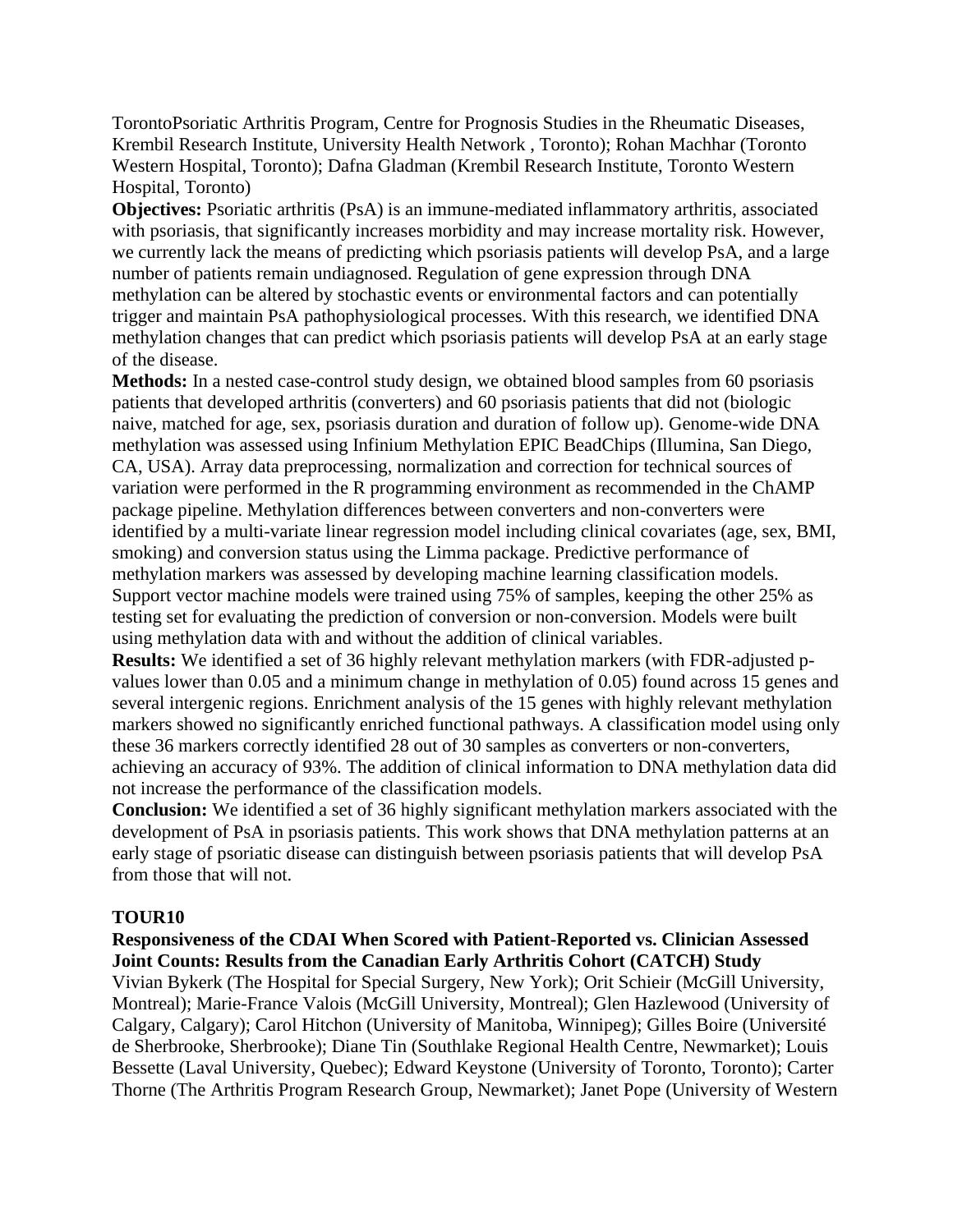Ontario, London); Susan Bartlett (McGill University, Montreal); CATCH Canadian Early Arthritis Cohort (CATCH) Investigators (Toronto)

**Objectives:** While the CDAI is frequently used in routine care settings to guide target-based treatment decisions, traditional in-person clinician assessed joint counts needed to calculate the CDAI are not available to help guide treatment decisions during remote telehealth visits. The objective of the present study was to compare responsiveness in CDAI scores when derived using patient-reported vs clinician assessed joint counts that can be collected in the context of virtual care consultations.

**Methods:** Data were from 937 early RA patients enrolled in CATCH between Nov 2011 and July 2020. Patient reported and clinician assessed TJC28/SJC28 were simultaneously collected using a homunculus at 2 consecutive visits at 3- and 6- months follow up, along with MD- and patient- global assessments (NRSs 0-10). CDAI and PtCDAI calculated with patient-reported joint counts were scored at each visit (0-76). Descriptive statistics were used to compare sensitivity to change in CDAI when scored with patient-reported vs clinician assessed joint counts across different levels of disease control over time defined as: 1) Improved from active to controlled (HDA/MDA to LDA/REM); 2) Worsened from controlled to active (REM/LDA to MDA/HDA); 3) Remained active (HDA/MDA), and 4) Remained controlled (REM/LDA). **Results:** At baseline, the sample of 937 pts had a mean (SD) age of 56 (15), symptoms of 5.5 (2.9) mths, 70% were female, 81% were white, all were treated with csDMARDs (73% methotrexate) and CDAI scores were consistent with high disease activity (CDAI 25.0 (14.1), PtCDAI 27.5 (15.9)). CDAI scored with patient-reported and clinician-assessed joint counts both changed in the same direction and by a large magnitude when disease activity levels changed over time (Improved to Controlled and Worsened to Active), though the mean change in traditional CDAI was slightly larger than the PtCDAI when patients improved to controlled disease (Table). There was little change in either CDAI score when disease activity levels were unchanged (remained active or remained controlled) (Table).

**Conclusion:** Results from this large sample observational study suggest that both versions of the CDAI scored with clinician-assessed and patient-reported joint counts were sensitive to change over time and provide further evidence that a PtCDAI may provide useful information about changes in patient disease control that can help inform treatment decision-making in virtual care.

### **TOUR11**

### **miRNA Biomarkers for Methotrexate Response in Psoriatic Arthritis Patients**

Omar Cruz Correa (University Health Network, Toronto); Darshini Ganatra (Krembil Research Institute, University Health Network, Toronto); Ameth Garrido (Krembil Research Institute, University Health Network, Toronto); Rohan Machhar (Toronto Western Hospital, Toronto); Starlee Lively (Krembil Research Intitute, Toronto); Mohit Kapoor (Krembil Research Institute, Toronto); Dafna Gladman (Krembil Research Institute, Toronto Western Hospital, Toronto) **Objectives:** Psoriatic arthritis (PsA) is an immune-mediated inflammatory arthritis that develops in up to 30% of psoriasis patients. PsA, greatly increases morbidity and may increase mortality risk. Early diagnosis and prompt management of inflammation are essential for preventing joint damage and disability. Methotrexate (MTX) is often the first line treatment in PsA patients. However, many patients are unresponsive to therapy. Micro RNAs (miRNAs) regulate gene expression and have been associated with the pathogenesis of immune-mediated disorders. We aimed to identify miRNAs associated with articular and cutaneous response to MTX in PsA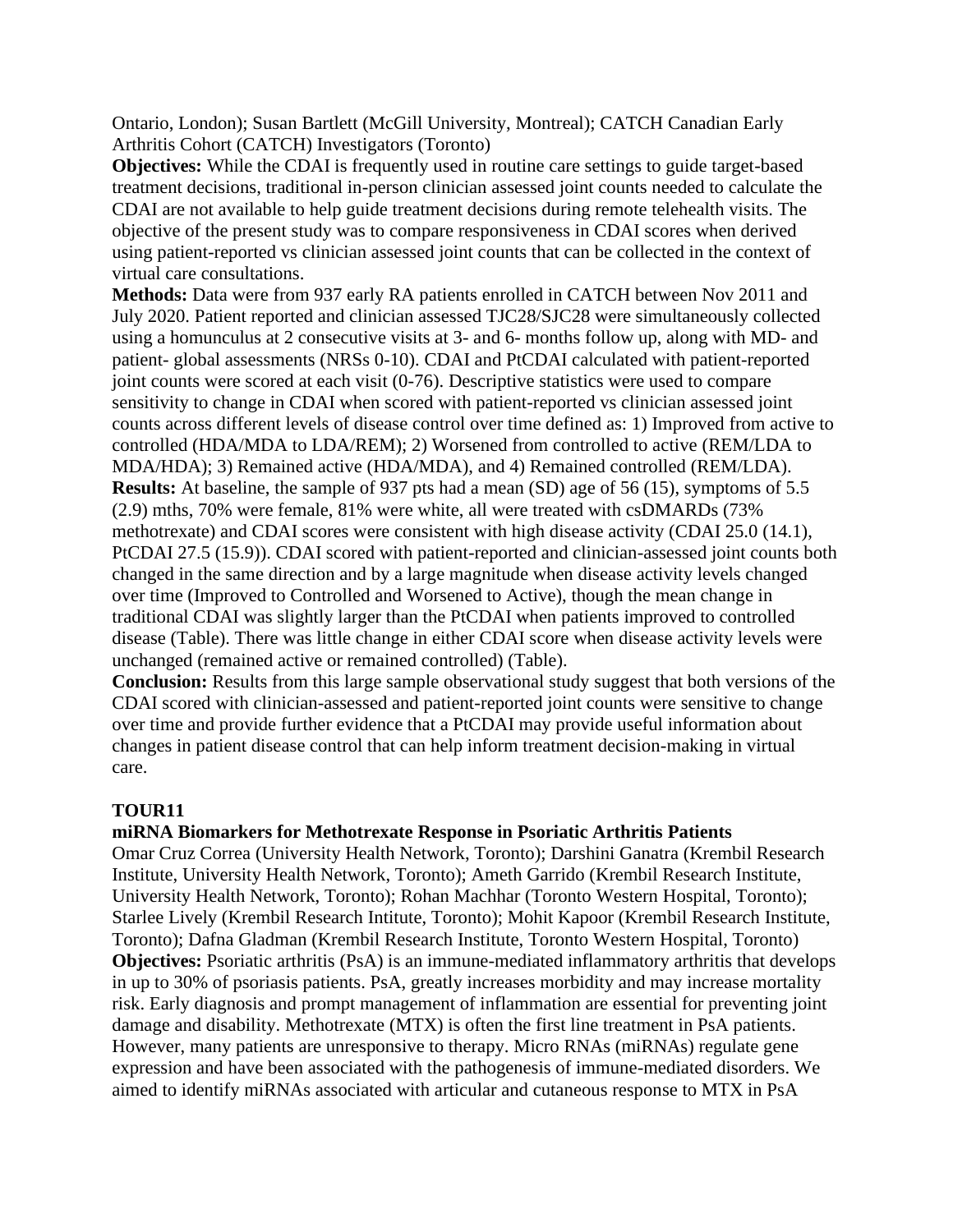#### patients.

**Methods:** We obtained serum samples from 70 biologic-naive PsA patients (CASPAR criteria) before initiation and 6 months after MTX treatment. Articular response to MTX was defined as achieving a treatment target of low disease activity  $(4 \leq \text{DAPSA} < 14)$  or remission (DAPSA  $\lt$ 4) and cutaneous response to MTX was defined as a reduction of 50% in Psoriasis Area Severity Index (PASI). miRNA expression was assessed through next-generation sequencing. Total RNA was isolated from serum samples before and after MTX treatment. miRNA sequencing libraries were prepared and sequenced on an Illumina HiSeq2500 following the 75 base-pair single read protocol, at a depth of 12-13 million reads/sample which allows detection of low expressed transcripts. After quality control, reads were aligned to known human miRNA sequences (miRbase version 22). Differential expression was assessed by linear modelling with empirical Bayes moderation as implemented in the Limma R package. Models were corrected for sequencing batch, age, sex, ethnicity, BMI, MTX treatment duration, smoking, and use of NSAIDs.

**Results:** Articular response to MTX treatment was observed in 20 patients and cutaneous response was observed in 24 patients. Pretreatment expression levels of miR-127-3p were significantly lower in patients showing an articular response to MTX ( $p < 0.01$ ). Amongst the genes targeted by miR-127-3p is MAPK4, a member of the mitogen-activated protein kinase family implicated in the pathogenesis of psoriasis and PsA. We also identified a set of 8 miRNAs (miR-155-5p, miR-140-3p, miR-432-5p, miR-382-5p, miR-660-5p, miR-532-5p, miR-139-3p and miR-379-5p) associated with cutaneous response to MTX ( $p < 0.05$ ).

**Conclusion:** We identified miR-127-3p and a set of 8 miRNAs as potential biomarkers for articular and cutaneous response, respectively, to MTX treatment in PsA patients.

### **TOUR12**

### **Sex-related Disparities in Healthcare Access and Utilization in adult patients with Rheumatoid Arthritis, Ankylosing Spondylitis and Psoriatic Arthritis in Ontario**

Sanjana Tarannum (Women's College Research Institute, Women's College Hospital; Institute of Medical Science, University of Toronto, Toronto); Jessica Widdifield (Sunnybrook Research Institute, ICES, University of Toronto, Toronto); Fangyun Wu (ICES, Toronto); Sindhu Johnson (Toronto Scleroderma Program, Mount Sinai Hospital; Division of Rheumatology, Toronto Western Hospital; Department of Medicine, and Institute of Health Policy, Management and Evaluation, University of Toronto, Toronto); Paula Rochon (Women's Age Lab, Women's College Hospital; Department of Medicine and Dalla Lana School of Public Health, University of Toronto, Toronto); Lihi Eder (Women's College Research Institute, University of Toronto, Toronto)

**Objectives:** Our aim was to describe sex-related disparities in healthcare access and utilization in patients with rheumatoid arthritis (RA), ankylosing spondylitis (AS) and psoriatic arthritis (PsA) in Ontario.

**Methods:** We assembled 3 inception cohorts of adult RA, AS and PsA patients diagnosed between April 2010 and March 2017 using Ontario health administrative data. Healthcare utilization was assessed per year for 3 years before and 3 years after the date of diagnosis on a rheumatology billing claim (index date) and compared between male and female patients in each cohort. We evaluated healthcare access in terms of visits to physicians (primary care, rheumatologist, other musculoskeletal (MSK) specialist and dermatologist), diagnostic laboratory tests and musculoskeletal imaging. Among individuals  $\geq 66$  years, prescription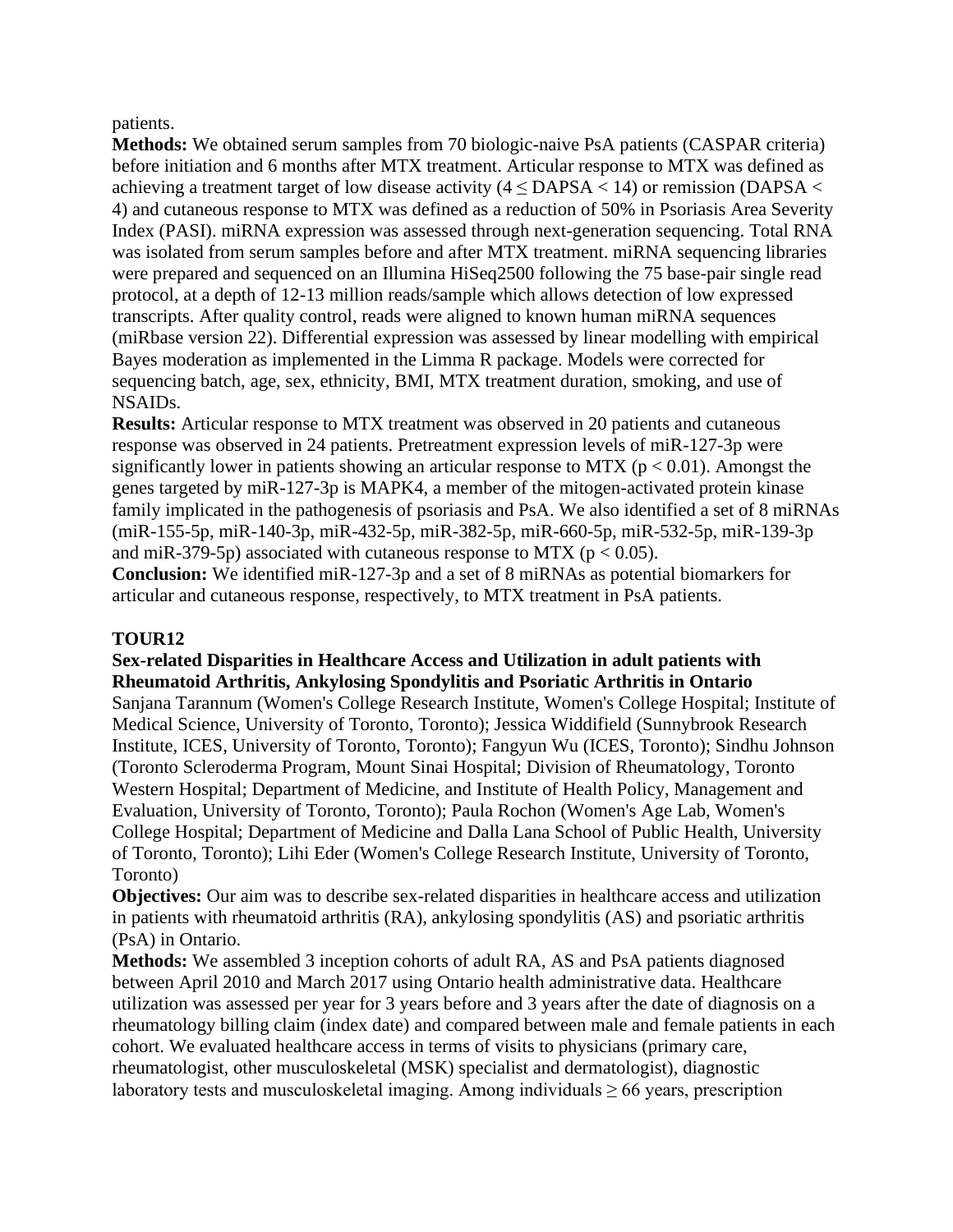dispensations for rheumatic drugs (NSAIDs, corticosteroids, conventional DMARDs (cDMARDs) and biologic DMARDs (bDMARDs)) and pain control medications (opioids) were ascertained. Standardized difference greater than 0.10 was considered clinically meaningful. **Results:** A total of 41,277 patients with RA (69% females), 8,150 patients with AS (51% females) and 6,446 patients with PsA (54% female) were analyzed. While male patients were significantly older than female patients with RA (M 60.4 y, F 57.1 y), mean age at the time of diagnosis of PsA and AS was similar in males and females. Multimorbidity (Aggregated Diagnosis Group  $\geq$ 10), especially depression and osteoporosis, was more common in female patients whereas cardiovascular diseases were significantly more frequent in males across the 3 cohorts. Healthcare utilization before index date was higher in females in all cohorts but most notable 2 to 3 years prior to index date in PsA and AS. A significantly higher percentage of female patients had at least 1 visit to primary care physicians (Figure 1A), to rheumatologists (Figure 1B), at least 1 MSK-imaging (Figure 1C) and at least 1 diagnostic blood test (Figure 1D) before diagnosis. Following diagnosis, healthcare utilization between male and female patients were comparable. Overall DMARD prescriptions in older male and female patients were similar except more female patients with AS being prescribed cDMARDs. Female patients were also more likely to use opioids in the third year after diagnosis.

**Conclusion:** MSK-related healthcare utilization was more common in females compared to males prior to the diagnosis of AS and PsA which may suggest prolonged prodromal phase of the disease in females. Interestingly, sex-disparities in RA were not as prominent. More frequent use of opioid medications in older female patients suggest suboptimal control of pain in these patients.

## **Tour 4: Pediatric**

### **TOUR13**

### **Structural Neural Underpinnings of Low Mood and Anxiety in Childhood Onset Systemic Lupus Erythematosus**

Sarah Mossad (Department of Psychology, The Hospital for Sick Children, Toronto); Santiago Arciniegas (Neurosciences and Mental Health, Research Institute, The Hospital for Sick Children; Institute of Biomedical Engineering, University of Toronto, Toronto); Tala El Tal (Division of Rheumatology, The Hospital for Sick Children, Toronto); Lawrence Ng (University of Toronto, The Hospital for Sick Children, Toronto); Paris Moaf (The Hospital for Sick Children, Toronto); Helen Branson (Department of Diagnostic Imaging, The Hospital for Sick Children, University of Toronto, Toronto); Adrienne Davis (Division of Emergency Medicine, Hospital for Sick Children, Toronto); Linda Hiraki (Division of Rheumatology, The Hospital for Sick Children; Division of Genetics, SickKids Research Institute; Faculty of Medicine, University of Toronto, Toronto); Deborah Levy (Division of Rheumatology, SickKids Hospital; Faculty of Medicine, University of Toronto, Toronto); Ashley Danguecan (Department of Psychology, The Hospital For Sick Children, Toronto); George Ibrahim (The Hospital for Sick Children, Toronto); Andrea Knight (The Hospital for Sick Children/University of Toronto, Toronto)

**Objectives:** Emotional dysfunction in childhood-onset systemic lupus erythematosus (cSLE) impacts clinical outcomes and quality of life, but the relationship to lupus brain inflammation is poorly understood. We aimed to investigate the structural neural metrics and disease activity measures that predict anxiety and depression in cSLE and non-cSLE children.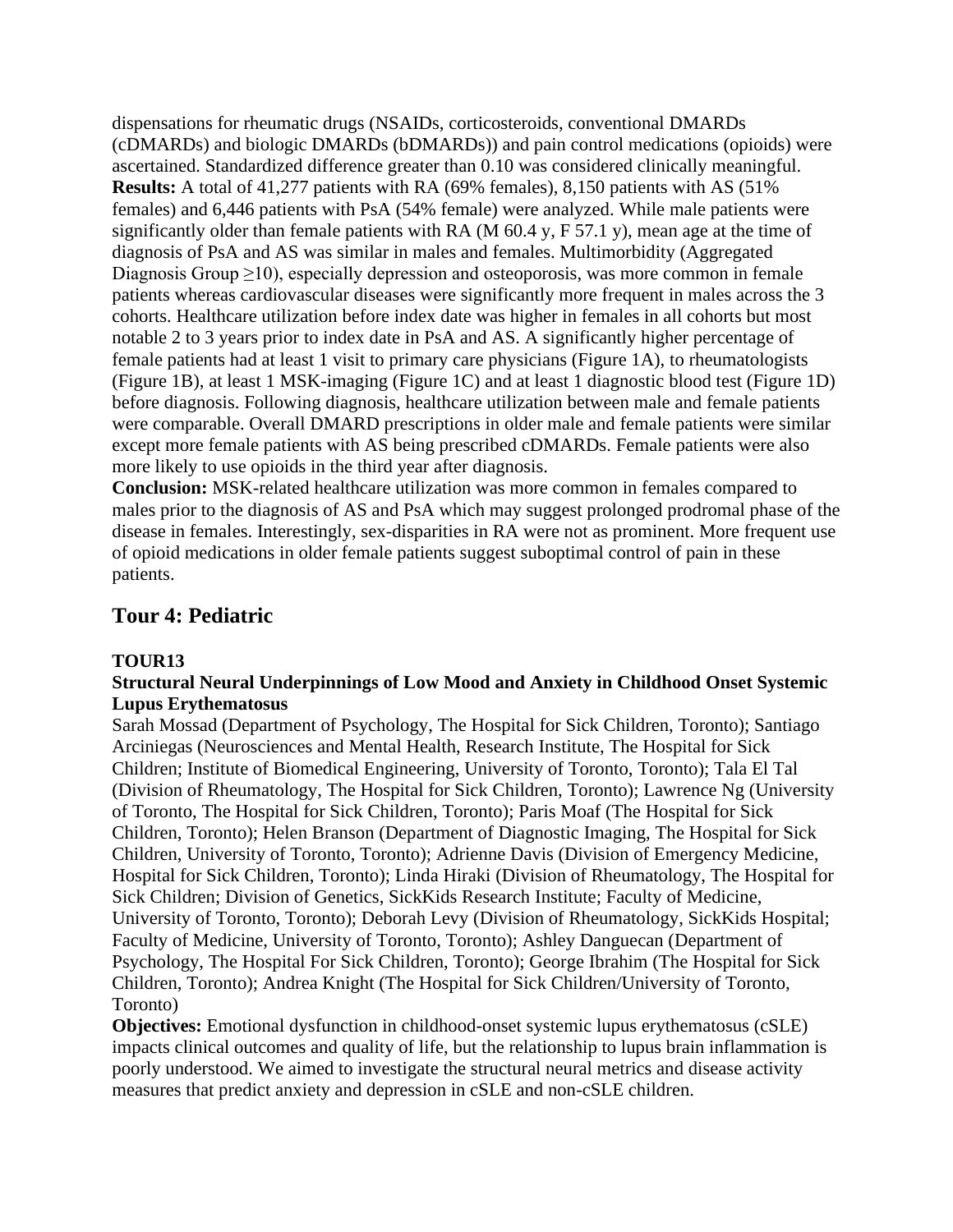**Methods:** A cross-sectional sample of patients with cSLE (meeting ACR and/or SLICC classification criteria for SLE) and healthy controls, aged 10-17 years completed self-reported measures of depression (Beck Depression Inventory-II/ Children's Depression Inventory-2) and anxiety (Screen for Child Anxiety Related Disorders). Elevated depression/anxiety symptoms were determined by established clinical cut-offs. T1-weighted sequences were acquired on a 3T Siemens MRI. MRI scans were spatially normalized using the MNI-152 template, and grey and white matter were segmented to estimate brain volume, surface area and cortical thickness in Freesurfer. Measures of disease duration, activity (SLE Disease Activity Index (SLEDAI) 2000), glucocorticoid use and inflammation were collected. Partial least squares (PLS) analyses were used to investigate the association between structural brain metrics and disease measures with depression/anxiety symptom severity.

**Results:** Twenty-seven patients with cSLE (mean age=15.4±1.7 years) and median SLEDAI=2.0 (IQR 2-4) and 14 healthy controls were recruited. There were no group differences in age, sex or ethnicity. Mean cumulative glucocorticoid use in this sample was 5.6±6.2g prednisoneequivalent. Eleven cSLE patients had a history of lupus nephritis and one had a history of neuropsychiatric lupus. We did not find group differences in prevalence of clinically elevated depression (cSLE=  $12/27$ , controls=6/14) or anxiety (cSLE=  $11/27$ , controls=7/14). Within group analysis showed that for both cSLE patients and controls, worse mood and anxiety were both predicted by reduced right anterior cingulate thickness. Within the cSLE group, worse mood and anxiety were predicted by higher cumulative steroid use, reduced right fusiform gyrus cortical thickness, and increased left amygdala and right parahippocampal volume and thickness. **Conclusion:** This cross-sectional sample of cSLE patients had mild disease activity at the time of the study, and a high but similar prevalence of emotion problems compared to controls. Worse emotional functioning was associated with altered structural changes in regions known to underlie emotion processing in both groups. Emotion difficulties in the cSLE group were related to cumulative glucocorticoid use, but not disease activity or inflammatory markers. Further research is needed to examine the role of glucocorticoid exposure in the setting of psychological stress related to having a chronic illness during the adolescent neurodevelopmental period.

### **TOUR14**

#### **Acceptability and Usability of the JIA Option Map, a Web-Based Patient Decision Aid for Pain Management in Juvenile Idiopathic Arthritis**

Karine Toupin-April (University of Ottawa and Children's Hospital of Eastern Ontario Research Institute, Ottawa); Laurie Proulx (Canadian Arthritis Patient Alliance, Ottawa); Adam M. Huber (IWK Health centre, Halifax); Ciaran M. Duffy (Children's Hospital of Eastern Ontario, Ottawa); Deema Couchman (University of Ottawa, Toronto); Esi M. Morgan (Seattle Children's Hospital, Cincinnati); Janice S. Cohen (Children's Hospital of Eastern Ontario Research Institute, Ottawa); Isabelle Gaboury (Université de Sherbrooke, Sherbrooke); Linda C. Li (Rehab Sciences/Physical Therapy, University of British Columbia, Arthritis Research Canada, Richmond); Natasha Trehan (Take a Pain Check, Toronto); Alexandra Sirois (McGill University, Montreal); Emily Sirotich (Canadian Arthritis Patient Alliance, Toronto); Naomi Abrahams (University of Ottawa, Ottawa); Annecy Houston (University of Ottawa, Ottawa); Iman Kashif (University of Ottawa, Ottawa); Nupur Vij (University of Ottawa, Ottawa); Elizabeth Stringer (IWK Health Centre, Halifax); Sabrina Cavallo (Université de Montréal, Montreal); William Brinkman (Cincinnati Children's Hospital Medical Center, Cincinnati); Mark A. Connelly (Children's Mercy Kansas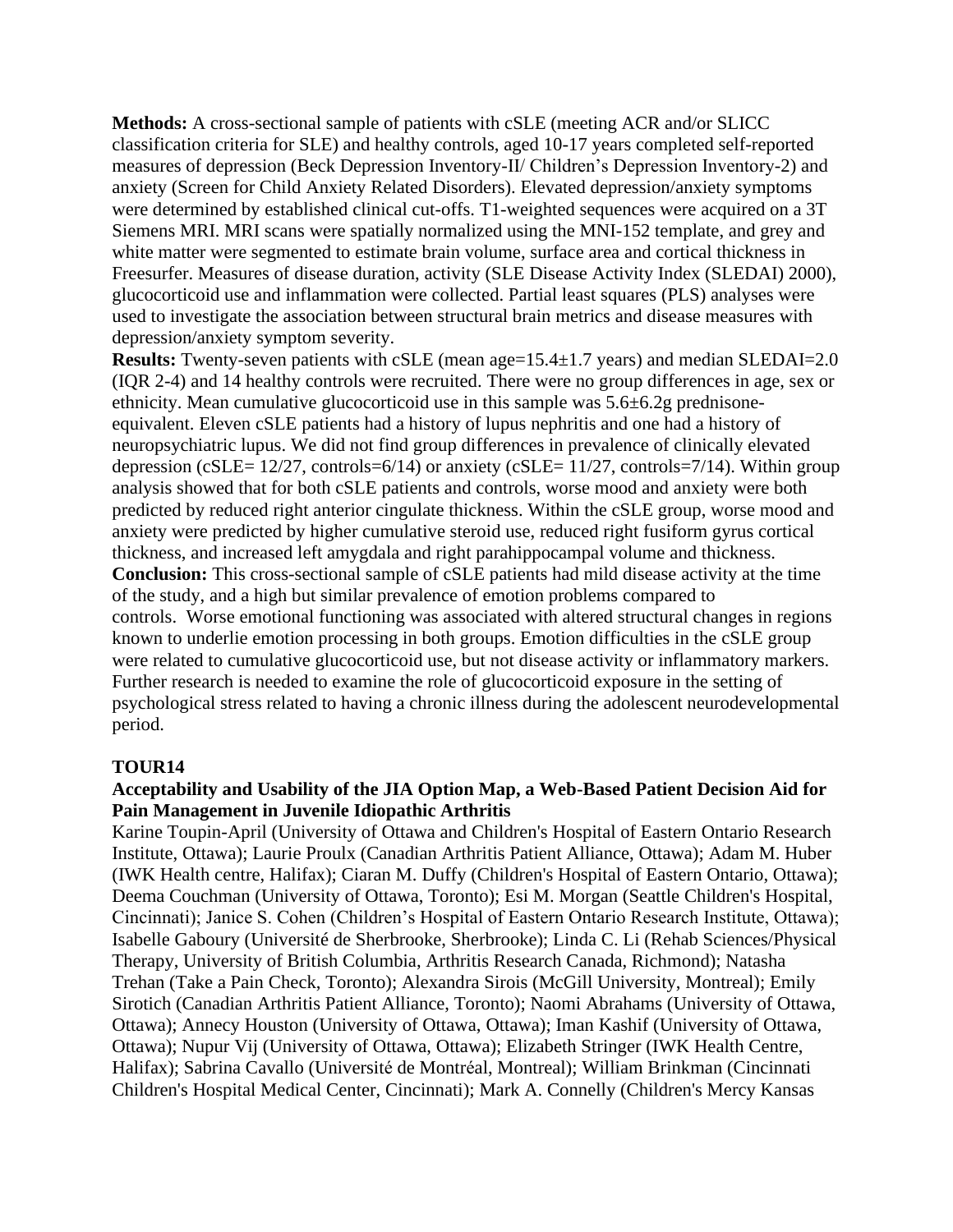City, Kansas City); Jennifer E. Weiss (Hackensack University Medical Center, Hackensack); Sabrina Gmuca (Children's Hospital of Philadelphia, Philadelphia); Simon Décary (Université de Sherbrooke, Sherbrooke); Peter Tugwell (University of Ottawa, Ottawa); Jennifer Stinson (The Hospital for Sick Kids, Toronto)

**Objectives:** Young people with juvenile idiopathic arthritis (JIA) often experience pain that adversely impacts their quality of life. However, pain is often under-recognized by their health care providers (HCPs), and decision-making for pain management is not optimal. Our team, comprised of patient partners, HCPs and researchers, has developed the JIA Option Map, a webbased patient decision aid that provides personalized evidence-based information on pain management. We aimed to evaluate the acceptability and usability of the JIA Option Map from the perspectives of young people with JIA and parents/caregivers.

**Methods:** We conducted iterative acceptability and usability testing using face-to-face or virtual semi-structured interviews with a total of five adolescents 13-18 years old with JIA, six young adults 19-30 years old with JIA, as well as five parents of youths and adolescents with JIA. We recruited participants from rheumatology clinics and through social media. Participants navigated the web application using the think-aloud method while sharing their screen, and answered questions about ease of use, content, format, potential use and perceived helpfulness. We audiotaped or videotaped the interviews, and transcribed and analyzed verbatim using simple descriptive content analysis.

**Results:** All participants felt that the app was easy to navigate and the format was user-friendly. Participants appreciated the following step-by-step layout: (1) assessment of pain and current management; (2) preferences/values clarification exercise; (3) list of pain management options with their evidence to review; (4) plan of the chosen options and readiness to follow the plan; and (5) summary to share with HCPs. All participants felt the content was appropriate and easy to understand, with the suggestion to simplify the information on methodological quality of studies. They mentioned they would use this app frequently, especially shortly after diagnosis or as they transition into adult care. Participants felt the app would help them learn about options, help them engage in decision-making and prepare to have a fruitful discussion with HCPs. Participants liked the wide range of options, the evidence-based summaries presenting their probabilities of benefits, and the links to online resources. They also appreciated the newly added user dashboard which shows pain and disease severity over time, and felt it should be the last step of the app.

**Conclusion:** The JIA Option Map has good acceptability and usability, showing its potential to improve decision-making for pain management options among young people with JIA. The next step will test the effectiveness of the app over time.

### **TOUR15**

### **Proton pump inhibitors suppress IL-1 mediated carditis in a murine model of Kawasaki disease**

Paul Tsoukas (Hospital for Sick Children, Toronto); Melissa Kleinau (Hospital for Sick Children, Toronto); Lysa Langevin (Hospital for Sick Children, Toronto); Suzanne Tam (Hospital for Sick Children, Toronto); Lily Morikawa (Hospital for Sick Children, Toronto); Trang Duong (Hospital for Sick Children, Toronto); Rae Yeung (The Hospital for Sick Children, Toronto)

**Objectives:** Kawasaki disease (KD), is the leading cause of acquired heart disease in childhood, with a portion of children developing coronary artery lesions (CAL) despite standard of care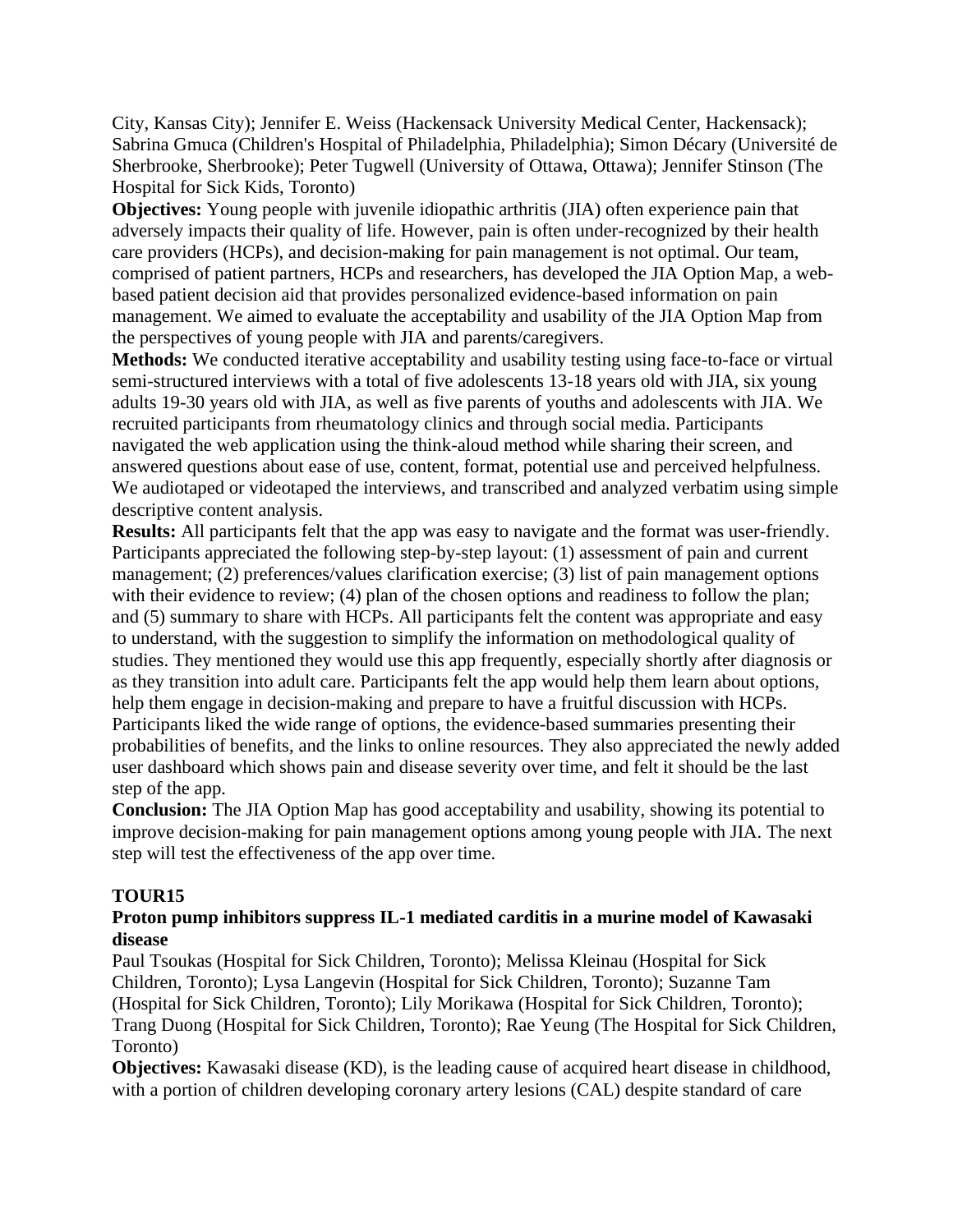treatment, intravenous immunoglobulin (IVIg). Murine and patient data indicate Interleukin-1 (IL-1) contributes to CALs. Calcium mobilization plays a role in inflammasome activation and is key to the immunobiology of KD. Proton pump inhibitors (PPI), a class of medications used to limit gastric acid secretion, have also been shown to have anti-inflammatory properties. This study aims to determine if PPIs inhibit IL-1 production and resulting CALs in the Lactobacillus casei cell wall extract (LCWE) induced coronary arteritis murine model of KD. **Methods:** Human monocyte cell line (THP1) derived macrophages and bone marrow derived macrophages (BMDMs) were stimulated with a TLR1/2 agonist Pam3Cys-Ser-(Lys)4 (Pam3Cys) and LCWE, in the presence or absence of PPIs. To exclude toxic effects, viability was tested via flow cytometry and trypan blue exclusion. Calcium flux was measured via fluorescent imaging plate reader on THP-1 macrophages. In vivo, KD was induced by intraperitoneal LCWE injection. Mice were injected with LCWE alone, LCWE+PPI, saline or PPI alone. Coronary artery inflammation was blindly scored by a pathologist. **Results:** Following stimulation with either Pam3Cys or LCWE, PPIs inhibited BMDM IL-1 production in a dose-dependent manner. Inflammasome activation is prevented by PPI inhibition of signal two. Stimulated macrophages treated with a PPI, in vitro, had less calcium flux than untreated stimulated macrophages. In vivo, compared to untreated KD diseased mice, those treated with PPI were shown to have significantly reduced coronary artery inflammation based on overall cardiac severity score ( $p<0.01$ ), area of inflammation ( $p<0.05$ ) and elastin breakdown  $(p<0.01)$ 

**Conclusion:** Our data indicate that PPIs have anti-inflammatory properties: decreasing macrophage IL-1 production in vitro and in vivo, preventing IL-1 induced coronary artery inflammation. The data suggest two novel findings. Firstly, PPIs may inhibit inflammasome activation by preventing intracellular calcium accumulation. Secondly, PPIs have the potential to be a novel inexpensive, oral, and safe adjuvant anti-IL-1 medication to treat KD.

### **TOUR16**

### **Latent Classes of Early Responses to Biologics Initiation in Juvenile Idiopathic Arthritis: An Analysis of Four Trials**

Lily Lim (University of Manitoba, Winnipeg); Shamsia Shobhan (University of Manitoba, Winnipeg); Armend Lokku (University of Toronto, Toronto); Sarah Ringold (Seattle Children's Hospital, Seattle); Eleanor Pullenayegum (University of Toronto, Toronto)

**Objectives:** Juvenile idiopathic arthritis (JIA) is the commonest childhood-onset chronic rheumatic disease. Patients with polyarticular disease are more likely to require biologic treatment. However, despite biologic treatment, about 20% will require switching because of ineffectiveness. If we can identify JIA patients who are unlikely to respond early after starting biologics, we can switch them to another agent. This will reduce the burden of chronically active disease symptoms and the risk of chronic joint damage. As polyarticular JIA is a heterogeneous disease, we hypothesize that patients may follow different response trajectories after starting biologics. Objectives: 1) To delineate latent classes of early treatment response to biologics in JIA patients in the first 16 weeks after initiation. 2) To identify predictors of early disease response.

**Methods:** The study population was drawn from four JIA biologics trials: Etanercept 2000, Abatacept 2008, TRial of Early Aggressive Therapy (TREAT) 2012 and Tocilizumab 2014. Participants have polyarticular course JIA. The primary outcome was active joint counts (AJC) measured in the first 16 weeks after starting biologics. Semiparametric latent class trajectory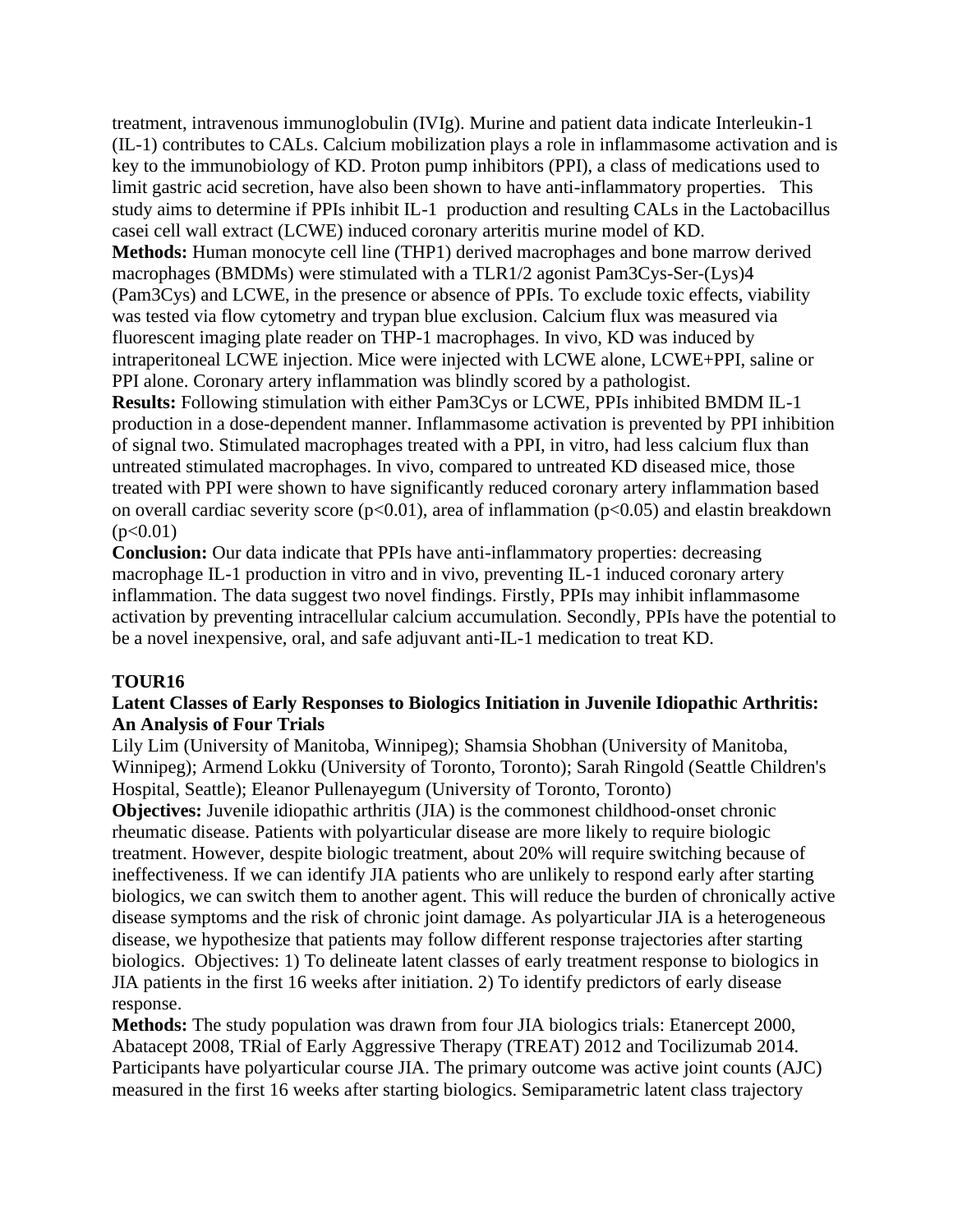analysis with spline modelling was applied to identify latent classes of response to treatment; AJC was transformed for this modelling. We tested baseline disease and treatment characteristics for their abilities to predict class membership of response.

**Results:** There were 480 participants, 74% females. At baseline, 26% were rheumatoid factor positive. 67% were on methotrexate. Baseline AJC was the sole best predictor of class membership. The three classes were: high baseline AJC (median >30) and slow response  $(26.5\%)$ , low baseline AJC (<10), early and sustained response (29.7%) and moderate baseline AJC progressive response (43.8%); see Figure. Patients were classified into the three classes with a mean class membership posterior probability 0f 0.97. Those on methotrexate were less likely to belong to high baseline AJC class. Those in moderate and high baseline AJC classes were more likely to be on prednisone than those in low baseline AJC class.

**Conclusion:** Three latent classes of responses were detectable. Those with the highest baseline AJC demonstrated very slow response in this time window; they should be considered for early switch if they do not respond adequately by 16 weeks. Those in the highest AJC group were less likely to be on concomitant methotrexate. Though methotrexate may not be sufficient to control disease activity, they could be helpful in reducing disease activity, allowing patients to follow more timely and earlier response trajectories.

### **Tour 5: SLE**

#### **TOUR17**

**Trajectories of Depressive Symptoms in Systemic Lupus Erythematosus Over Time** Seerat Chawla (University of California, Los Angeles, Los Angeles); Jiandong Su (Toronto Western Hospital, Toronto); Zahi Touma (Centre for Prognosis Studies, Division of Rheumatology, Toronto Western Hospital, University Health Network, Institute of Health Policy, Management and Evaluation, University of Toronto, Toronto); Patricia Katz (University of California San Francisco, Professor of Medicine and Health Policy, Division of Rheumatology, Department of Medicine, San Francisco)

**Objectives:** Depression is one of the common psychiatric disorders in SLE with an estimated prevalence between 29.9% and 40.3%, which is twice the prevalence among the general population. The longitudinal trajectories of this heterogeneous mood disorder in SLE, however, remain uncharacterized. We aimed to: 1) determine the trajectories of depressive symptoms in patients with SLE and 2) identify baseline characteristics associated with trajectories. **Methods:** Longitudinal data from the Lupus Outcomes Study at the University of California San Francisco, in which adults with SLE were followed over 7 years, were analyzed. Depressive symptomatology was assessed in years 2-7 using the Center for Epidemiologic Studies Depression Scale (CES-D) and the threshold for depression in SLE was scores  $\geq$  24. Groupbased trajectory modeling was used to determine latent classes for CES-D scores over the six waves of observation. Using members with posterior probability > 0.8, univariable and multivariable ordinal logistic regression analyses were also performed to identify baseline characteristics associated with membership in worse classes of depressive symptoms. **Results:** 763 patients with two or more waves of CES-D data were included in the analysis. Four trajectories were found to fit the data best (Figure 1). Class 1 (36%) and class 2 (32%) comprised the greatest proportion of the cohort and had average CES-D scores below the threshold for depression over the waves. The mean CES-D score for class 3 (22%) remained near or at the cutoff for depression over time. Class 4 (10%) consisted of the highest scores over the years. There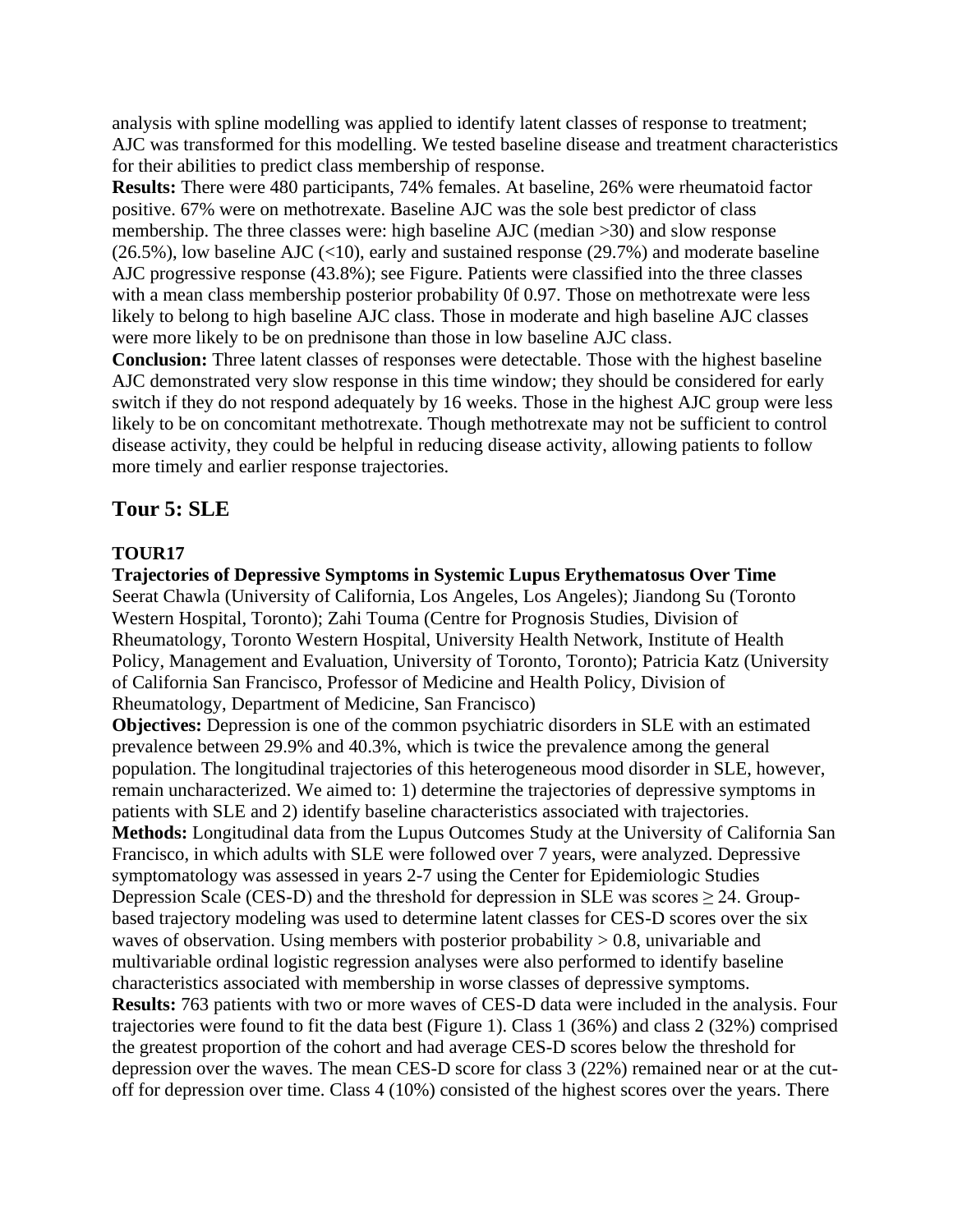was no significant movement of patients between class trajectories. From the regression models, lower income (odds ratio [OR]: 1.73, 95% confidence interval [CI]: 1.03-2.92), SF-36 bodily pain score (OR: 1.58, 95% CI: 1.55-1.61), and SF-36 physical functioning score (OR: 1.12, 95% CI: 1.12-1.13) were positively associated with higher CES-D scores. Greater age (OR: 0.97, 95% CI: 0.96-0.99) and higher education level (OR: 0.79, 95% CI: 0.70-0.89) at baseline were negatively associated with higher CES-D scores.

**Conclusion:** Four trajectories of depression were found in adults with SLE in this novel trajectory analysis. Higher education level and greater age at baseline were determined to be protective factors, while lower income and SF-36 bodily pain and physical functioning scores were risk factors for worse class membership. These mapped trajectories and associated baseline factors provide a tool to improve the screening, treatment, and management of this common psychiatric comorbidity faced by individuals with SLE.

### **TOUR18**

#### **Association of subjective cognitive report using PDQ-20 to a neuropsychological battery in a cohort of SLE patients**

Ambika Gupta (University of Toronto, Toronto); Sindhu Johnson (Toronto Scleroderma Program, Mount Sinai Hospital; Division of Rheumatology, Toronto Western Hospital; Department of Medicine, and Institute of Health Policy, Management and Evaluation, University of Toronto, Toronto); Jiandong Su (Toronto Western Hospital, Toronto); Andrea Knight (The Hospital for Sick Children/University of Toronto, Toronto); Juan Diaz-Martinez (Division of Rheumatology, Toronto Western Hospital, University Health Network; University of Toronto, Toronto); Kathleen Bingham (UHN, Toronto); Mahta Kakvan (Toronto Western Hospital, Toronto); Carmela Tartaglia (University Health Network, Toronto); Lesley Ruttan (University Health Network, Toronto); Joan Wither (Division of Genetics and Development, Krembil Research Institute; Division of Rheumatology, University Health Network; Department of Immunology, University of Toronto, Toronto); May Choi (University of Calgary, Calgary); Marvin Fritzler (University of Calgary, Calgary); Dennisse Bonilla (Toronto Western Research Institute, Toronto); Dorcas Beaton (University of Toronto/Institute for Work and Health, Toronto); Patricia Katz (University of California San Francisco, Professor of Medicine and Health Policy, Division of Rheumatology, Department of Medicine, San Francisco); Robin Green (University Health Network, Toronto); Zahi Touma (Centre for Prognosis Studies, Division of Rheumatology, Toronto Western Hospital, University Health Network, Institute of Health Policy, Management and Evaluation, University of Toronto, Toronto) **Objectives:** Systemic Lupus Erythematosus (SLE) can lead to a number of neuropsychiatric manifestations including cognitive impairment (CI). Comprehensive neuropsychological battery (NB) of tests is considered the gold standard when diagnosing CI. We aim to compare a subjective questionnaire, the perceived deficits questionnaire (PDQ-20) to the NB and also to other patient reported outcomes.

**Methods:** This is a cross-sectional study of SLE patients, aged 18-65 years, who attended a single center (Jul 2016 – Mar 2019). Each patient completed a comprehensive NB evaluating six cognitive domains. They also completed the 20 item PDQ-20 questionnaire (subjective cognitive function) along with other patient reported outcome questionnaires such as the Beck anxiety score, Beck depression score, fatigue severity score (FSS), Short Form Health Survey (SF-36) domains. The variable of main interest was the total score of 19 tests in NB, along with patients' demographics, lupus disease activity, organ damage, treatment and other PROs. Mean  $\pm$  std.,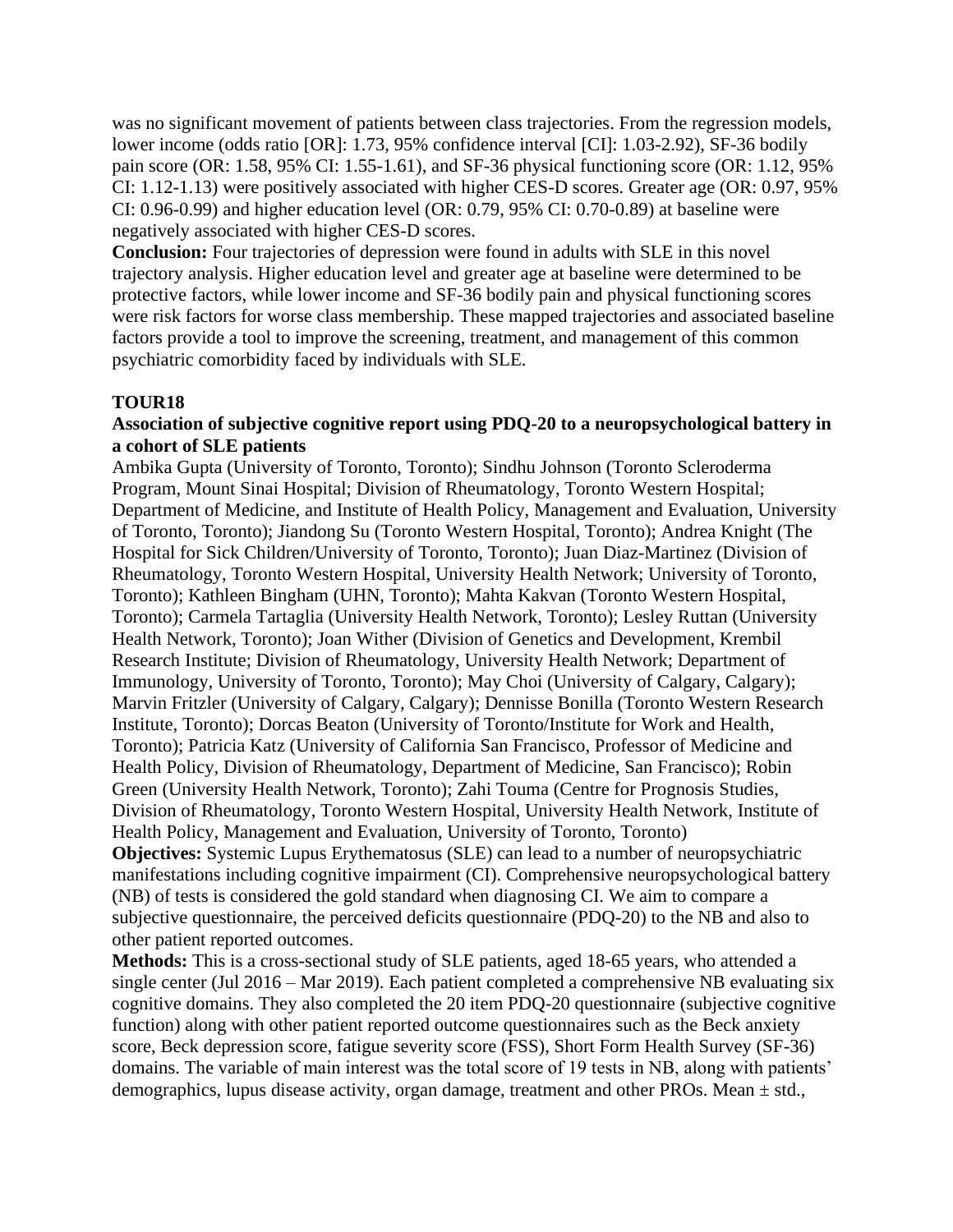median (interquartile range) and count (%) were calculated for these variables. Univariate and multivariable linear regressions were performed to evaluate the associated factors with total PDQ-20 scores. Least Absolute Shrinkage and Selection Operator (LASSO) method was used in the variable selection in multivariable model building process. Linear model assumptions were tested by residual density plots and quantile-quantile plots.

**Results:** Data on 238 patients was analysed; 89.9% were females with an average age and SLE duration at baseline visit of  $41.1 \pm 12.1$  and  $14.3 \pm 10.0$  years, respectively. In the univariate analysis, PDQ-20 was associated with the NB, SDI, FSS, BECK anxiety and depression score and all SF-36 domains. In the multivariate analysis, PDQ-20 was significantly associated with female gender, SDI, fatigue, BECK depression and anxiety scores, SF-36 Role Emotional domain and glucocorticoid dosage. PDQ-20 was not associated with the NB. There was also no association with age at first visit, SLE disease duration, ethnicity, education level, SLEDAI score, anti-malarial or immunosuppressive treatment with the PDQ-20 score. **Conclusion:** Subjective cognitive report by PDQ-20 was associated with the NB in univariate analysis but not multivariate analysis. While PDQ-20 was associated with all SF-36 domains in the univariate analysis, this association was significant only with Role Emotional in the multivariate analysis. There was a clear association of PDQ-20 with other subjective patient reported outcomes.

#### **TOUR19**

**Incident and Prevalent Patients with SLE Have Similarly High Symptom Burden, Pain and Fatigue Despite Differences in Disease Activity: Data from the Canadian Network for Improved Outcomes in Systemic Lupus Erythematosus (CaNIOS) National Registry** Kaien Gu (University of Manitoba, Winnipeg); Paul Fortin (Université Laval, CHU de Québec, Quebec); Ann Clarke (University of Calgary, Calgary); Catherine Ivory (University of Ottawa, Department of Medicine, Division of Rheumatology, Ottawa); Jennifer Reynolds (University of British Columbia, Department of Medicine, Division of Rheumatology, Vancouver); Antonio Avina-Zubieta (University of British Columbia Faculty of Medicine; Arthritis Research Canada, Richmond); Mark Matsos (McMaster University, Hamilton); Derek Haaland (Department of Medicine, McMaster University, Hamilton); Kimberly Legault (McMaster University, Hamilton); Carol Hitchon (University of Manitoba, Winnipeg); Annaliese Tisseverasinghe (University Of Manitoba, Winnipeg); Janet Pope (University of Western Ontario, London); Lily Lim (University of Manitoba, Winnipeg); CaNIOS Investigators (NA, Winnipeg); Christine Peschken (University of Manitoba, Winnipeg)

**Objectives:** The CaNIOS national registry is a multicenter longitudinal cohort that collects standardized information on SLE patients, including both prevalent and incident patients. We aimed to describe demographics, disease-related measures, and patient-reported outcomes (PROs) in patients on enrollment in the cohort and compare incident and prevalent patients **Methods:** Baseline visit data was extracted, including demographics, clinical manifestations, treatment, disease activity, damage measures, and PROs including the SLE Activity Questionnaire (SLAQ), the SF-36, global activity, pain and fatigue VAS, categorical questions about flares, disease activity and improvement. Descriptive statistics, including the mean and SD for continuous variables and frequency distributions for categorical variables, were produced. Incident cases were defined as disease onset within 15 months of enrolment. Between-group comparisons were conducted with the independent-samples t-test for continuous variables and the chi-square test for categorical variables. Statistical significance was set at 0.05.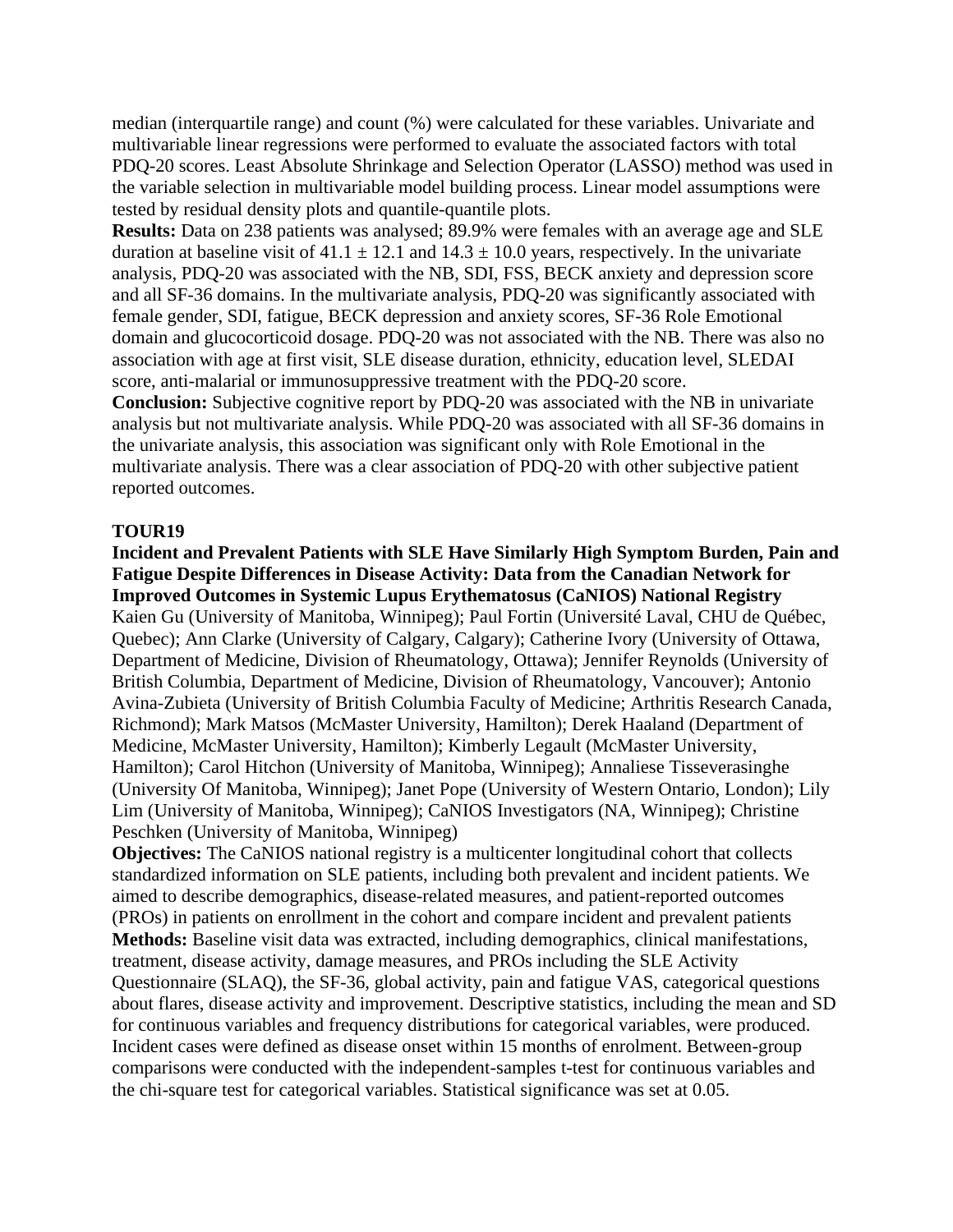**Results:** There were 681 patients enrolled in the registry from seven Canadian sites as of January 2020; 166 patients (24.4%) were incident cases; with mean age at enrolment  $48.1 \pm 14.9$  years, average disease duration 12.1±11.5 years, 80.6% of patients residing in urban areas, 71.0% white, and 89% female. Mean disease duration for incident patients was 5 months. SLEDAI and Physician Global VAS were higher in incident compared to prevalent patients (5.14±4.85 versus 3.41±3.54; p<0.001) and (0.65±0.71 versus 0.30±0.42; p<0.001) respectively. Patient Global VAS (in the preceding three months) was higher in incident patients (4.64±3.00 vs. 3.93±2.81, p=0.026); incident patients were more likely to report any lupus activity (90% vs. 84%,  $p=0.028$ ), and flares (74% vs 64%,  $p<0.001$ ), but there were no differences in the fatigue and pain VAS scores. Mean SF-36 PCS and MCS scores on initial presentation were 39.5±11.8 and  $45.3\pm11.8$ , respectively, and mean SLAQ symptom scores were 10.1 $\pm$ 5.4 and global scores were  $12.3 \pm 8.1$ ; these did not differ between incident and prevalent patients. However, incident patients were more likely to report improvement in their lupus over the preceding month (52% vs. 22%; p<0.001).

**Conclusion:** Incident patients had higher physician and self-reported disease activity compared to prevalent patients; however, symptoms, pain, fatigue and SF-36 scores did not differ from prevalent patients. This suggests that symptom burden is high and quality of life is low from disease onset and does not improve with either time or reduced disease activity. Future work will aim to analyze the evolution of PROs in SLE patients over time and the relationship between PROs and other disease measures.

#### **TOUR20**

#### **SLE Phenotypes Formed from Machine Learning and Their Associations with Cognitive Impairment**

Michelle Barraclough (UHN, Toronto); Lauren Erdman (The Hospital of Sick Children, Toronto); Andrea Knight (The Hospital for Sick Children/University of Toronto, Toronto); Juan Diaz-Martinez (Division of Rheumatology, Toronto Western Hospital, University Health Network; University of Toronto, Toronto); Kathleen Bingham (UHN, Toronto); Jiandong Su (Toronto Western Hospital, Toronto); Mahta Kakvan (Toronto Western Hospital, Toronto); Carmela Tartaglia (University Health Network, Toronto); Lesley Ruttan (University Health Network, Toronto); Joan Wither (Division of Genetics and Development, Krembil Research Institute; Division of Rheumatology, University Health Network; Department of Immunology, University of Toronto, Toronto); May Choi (University of Calgary, Calgary); Marvin Fritzler (University of Calgary, Calgary); Dennisse Bonilla (Toronto Western Research Institute, Toronto); Dorcas Beaton (University of Toronto/Institute for Work and Health, Toronto); Ben Parker (The University of Manchester, Manchester); Robin Green (University Health Network, Toronto); Patricia Katz (University of California San Francisco, Professor of Medicine and Health Policy, Division of Rheumatology, Department of Medicine, San Francisco); Ian Bruce (University of Manchester, Manchester); Zahi Touma (Centre for Prognosis Studies, Division of Rheumatology, Toronto Western Hospital, University Health Network, Institute of Health Policy, Management and Evaluation, University of Toronto, Toronto)

**Objectives:** Cognitive impairment (CI) in SLE is a significant problem with limited treatment options due to uncertainty around the multifaceted cause. Factors associated with CI include depression, pain, fatigue, medications, as well as more specific SLE factors such as disease damage, autoantibodies and inflammation. We aimed to phenotype CI in SLE using machine learning techniques.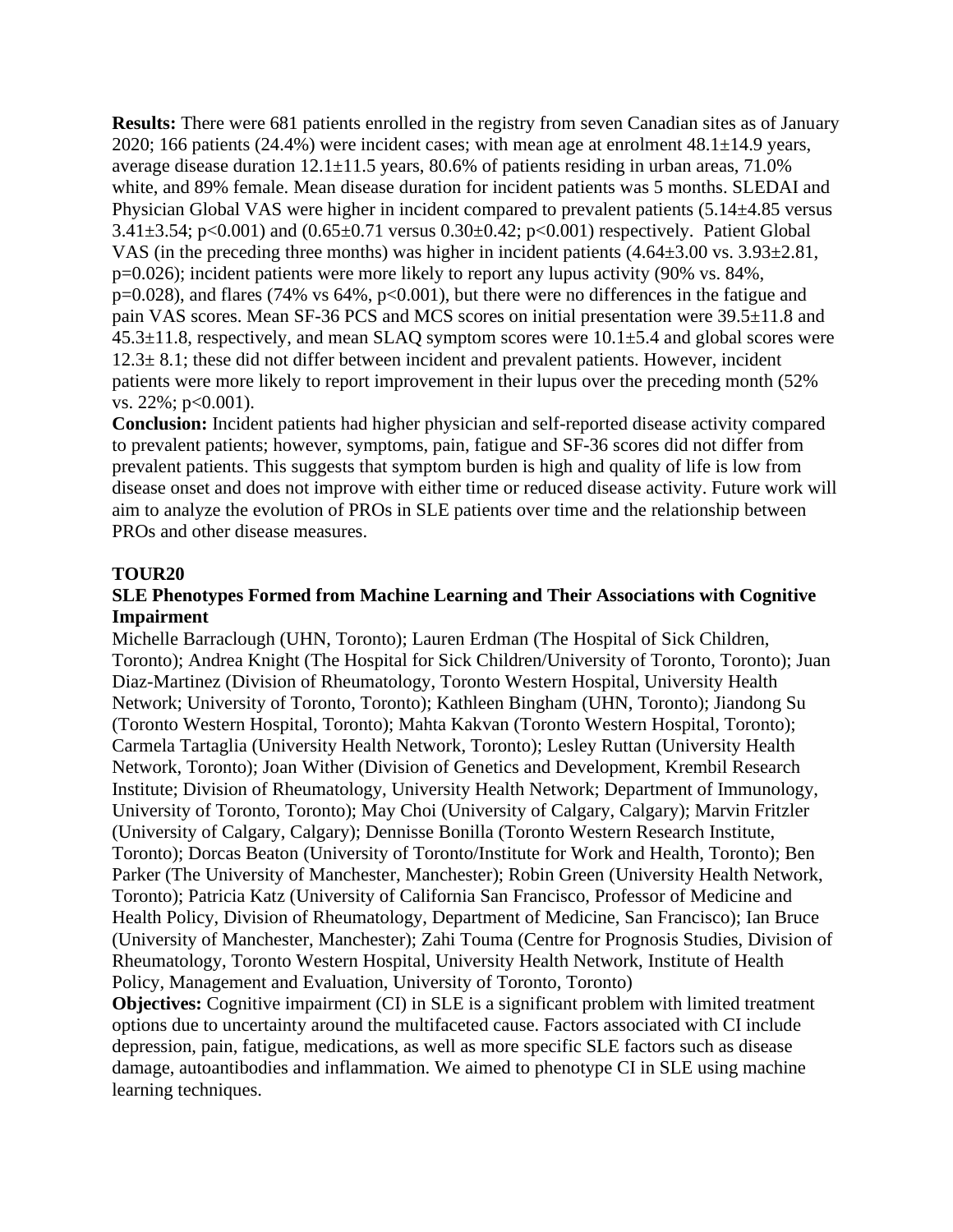**Methods:** SLE patients aged 18-65 years completed the ACR Neuropsychological Battery (ACR-NB) cognitive assessment. Age and gender matched normative data were used to obtain zscores on all 19 tests of ACR-NB. The ACR-NB tests were reduced using principal component analysis (PCA) to generate a factor score (CI Factor Score). Demographic, and clinical data, and patient reported outcomes including, SF-36, LupusQoL, the PDQ-20 (perceived cognitive deficits), Beck Depression Inventory-II, Beck Anxiety Inventory, and the fatigue severity scale (FSS) were analysed using similarity network fusion (SNF) to identify patient subtypes. Differences between the SNF identified subtypes were evaluated using Kruskal-Wallis tests and chi-square tests.

**Results:** Of the 301 patients, 89% were women, mean age  $40.9 \pm 12.1$  and disease duration  $14 \pm$ 10.1 years at study visit. The CI Factor Score accounted for 28.8% of the variance. The SNF analysis defined three subtypes with distinct patterns in health-related quality of life (HRQoL), depression, anxiety, fatigue, fibromyalgia, medication usage, and disease damage (Figure 1). The CI Factor Score was significantly different between the subtypes ( $p=0.008$ ). Subtype 3 performed worst on the majority of the different cognitive domains. Further exploration revealed statistical differences with depression, anxiety, fatigue, and fibromyalgia between the subtypes (all  $p<0.00002$ ). Differences were also found relating to organ involvement within the last ten years and damage within specific organs (musculoskeletal p=0.0002 and cardiovascular p=0.001). No differences were found for SLE disease activity (p=0.24). Subtype 3 had higher levels of all conditions and disease damage, Subtype 2 had lower levels and Subtype 1 mixed levels.

**Conclusion:** The subtype with the greatest psychiatric and disease burden and reduced HRQoL performed worse on cognitive testing and had more musculoskeletal and cardiovascular involvement. Musculoskeletal involvement affects pain levels, which can impact cognition. Cardiovascular damage may be linked to cerebral small vessel disease, which is known to affect cognitive function in SLE patients. Overall, these results aid with phenotyping CI in SLE and provide a baseline for our future longitudinal results. This will then help to determine personalised CI trajectory and treatment options in SLE.

## **Tour 6: PsA/SPA/RA**

### **TOUR21**

## **Analysis of Referrals by Primary Care Physicians to Rheumatology: A First Step in the Development of a Rheumatologist-led Curriculum for Community Providers**

Alan Zhou (University of Ottawa, Department of Medicine, Ottawa); Antonio Cabral (University of Ottawa, Department of Medicine, Division of Rheumatology, Ottawa); Julie D'Aoust (University of Ottawa, Department of Medicine, Division of Rheumatology, Ottawa) **Objectives:** Unacceptable delays in the recognition and treatment of rheumatic diseases exist in Ontario. Educational interventions aimed at Primary Care Providers (PCPs) may reduce delays by improving PCP confidence in the identification of rheumatic disorders and ensuring appropriate referral of those who would benefit from specialty care. This study sought to characterize local PCP referral patterns and knowledge gaps as a first step in the development of a rheumatologist-led curriculum for community providers in the Ottawa region. **Methods:** Patients who were first assessed between September 1 and October 31, 2019 at The Ottawa Hospital's Arthritis Centre were identified. Pre-pandemic dates were chosen to avoid confounders related to virtual visits and potential changes in referral patterns. Referrals from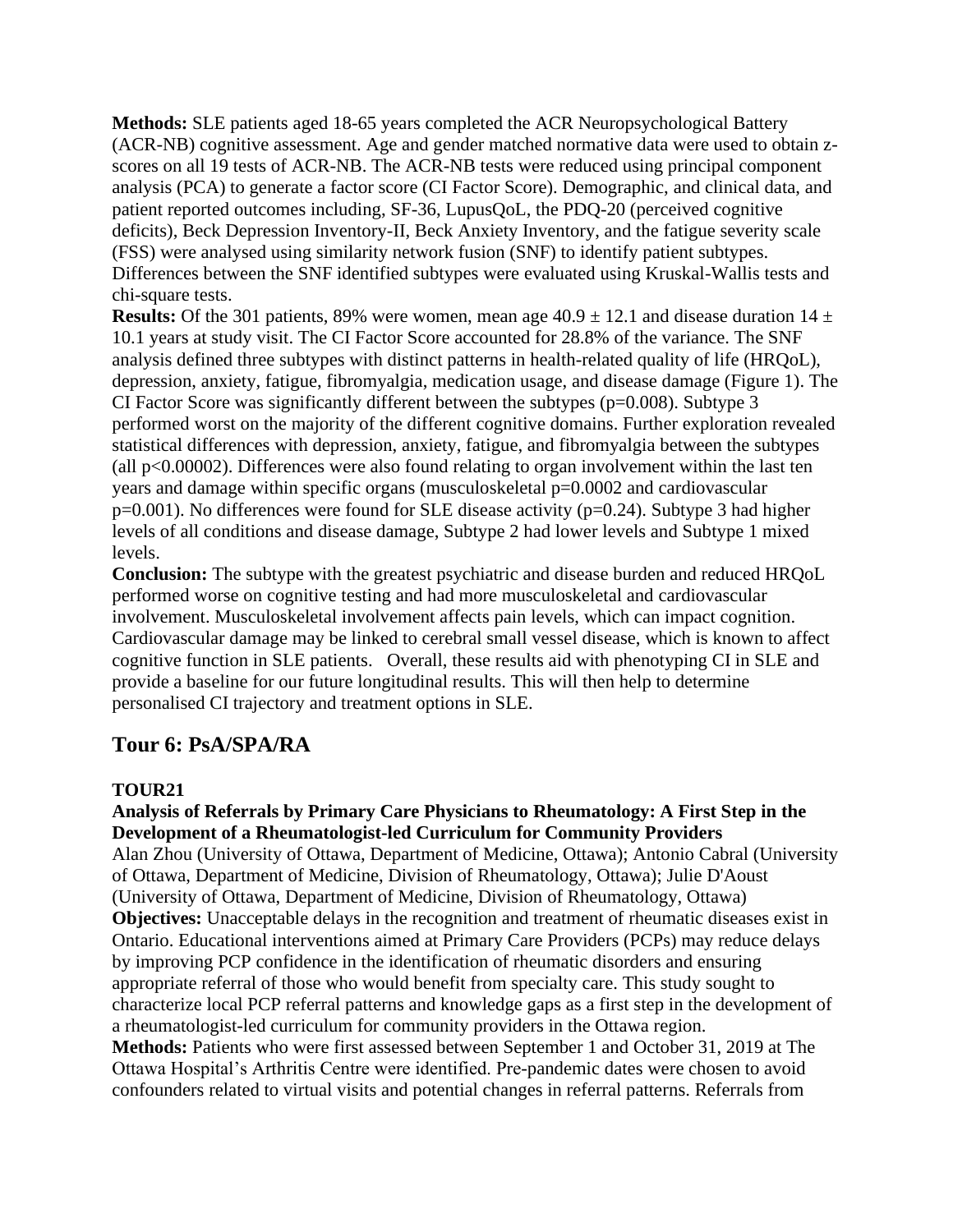non-PCPs and for transfer of care were excluded. First and second visits were reviewed to identify reason for referral, suspected diagnosis by PCP (if any), rheumatologist-established diagnosis, procedures performed, and consults requested by the treating rheumatologist. Two rheumatologists (JD, AC) independently analyzed and compared the reasons for referral and the consulting rheumatologists' final diagnoses, to identify possible PCP knowledge gaps. Full review by the Ottawa Health Science Network Research Ethics Board was waived as this study was deemed a quality improvement initiative.

**Results:** 106 new consults were reviewed. Among the 106 new consults, 85 (80.2%) were given a diagnosis by the second visit. The most common rheumatologist-established diagnoses were rheumatoid arthritis (17/85, 20%), osteoarthritis (15/85, 17.6%), and

seronegative spondyloarthritis (13/85, 15.3%). Forty-four (42%) of referring PCPs provided no suspected diagnosis or a diagnosis that differed substantially from the rheumatologist's final diagnosis. Fourteen new consults (13.2%) resulted in procedures (13 aspirations/injections, 1 skin biopsy) and 17 (16%) resulted in referrals to other specialties. The most common identified knowledge gaps included 'differentiating inflammatory arthritis from non-inflammatory pathology' (27/106, 25%), 'management of an established rheumatic disease' (22/106, 21%), and 'approach to peripheral joint pain' (15/106, 14%). Sixty-three patients (59.4%) required ongoing follow-up in rheumatology while 43 (41%) did not.

**Conclusion:** The results of this study provide insight into regional PCP referral patterns to an academic rheumatology clinic, as well as possible PCP knowledge gaps in the identification and care of patients with rheumatic diseases that will inform the creation and implementation of a rheumatologist-led, local webinar series.

### **TOUR22**

#### **Virtual Assessment in Axial Spondyloarthritis: Validation of Video Observed Spinal Metrology**

Laura Passalent (Toronto Western Hospital, Krembil Research Institute, University of Toronto, Toronto); Robert Inman (Toronto Western Hospital, Toronto); Nigil Haroon (Division of Rheumatology, Toronto Western Hospital, University Health Network; University of Toronto, Toronto, Toronto)

**Objectives:** A shift to virtual clinical encounters was required as a result of the COVID-19 pandemic. A core aspect in the evaluation of axial spondyloarthritis (axSpA) is the spinal physical exam, which includes the assessment of mobility and potential structural damage. To date, there have been very few studies exploring the utility of virtual examination of the spine for patients with axSpA with varying reports of validity and reliability. The purpose of this study was to evaluate the validity of observed spinal mobility measures over live video in the assessment of patients with axSpA.

**Methods:** Adult patients diagnosed with axSpA based on ASAS criteria, attending an urban academic Spondylitis Program and registered in the program's longitudinal research cohort were scheduled for a virtual video follow-up visit. Patients conducted spinal mobility maneuvers based on standardized verbal direction by the attending clinician. Spinal measures were visually estimated by the clinician observer and included tragus to wall distance, cervical spinal rotation, lumbar lateral flexion and intermalleolar distance. The modified Schober's maneuver to assess degree of lumbar flexion was estimated based on observed finger to floor distance. Spinal measures were compared to patients' last in-person visit within a 24-month period. Concurrent validity of the virtual spinal measures were estimated based on correlation (Pearson's correlation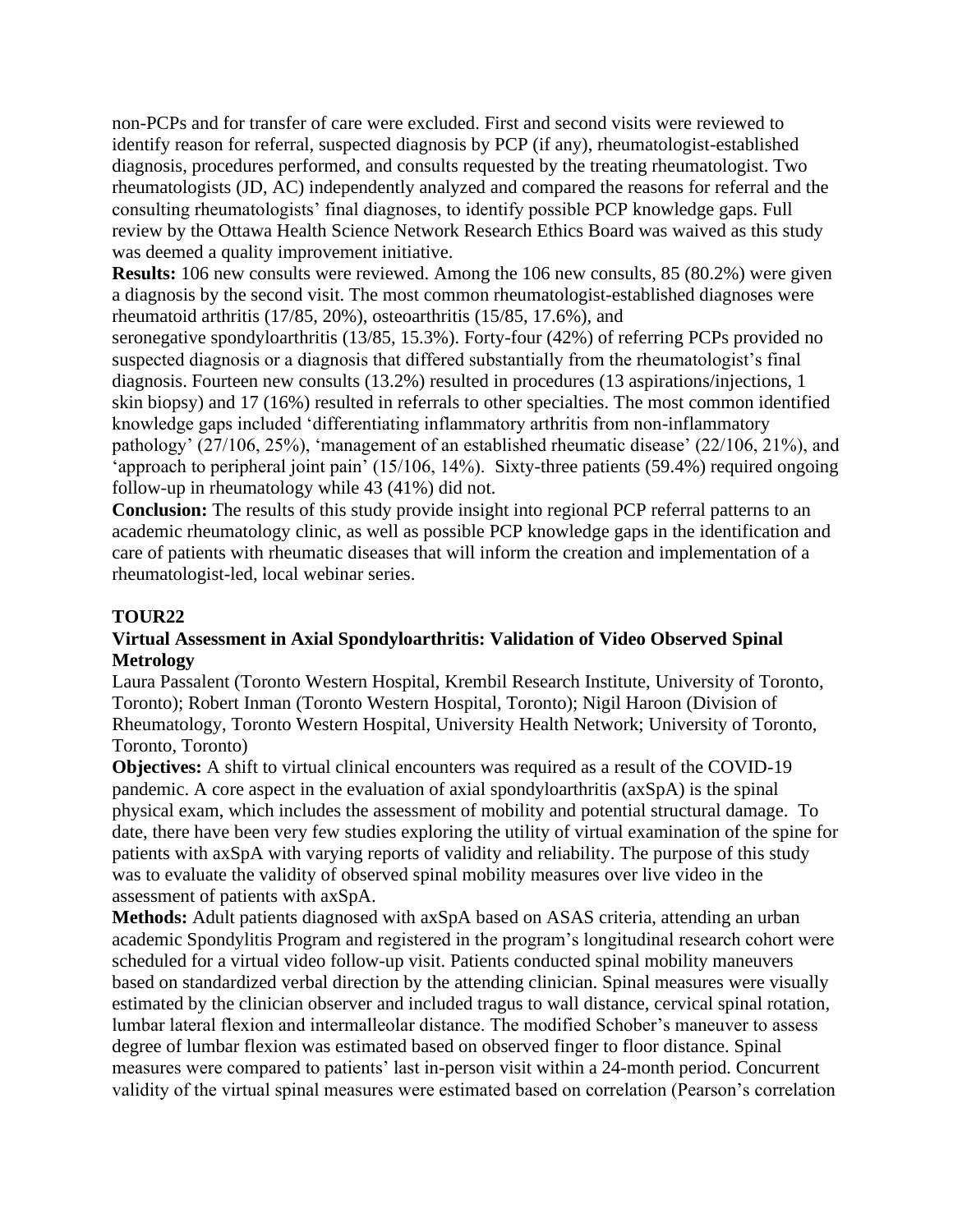coefficient) to previous in-person Bath Ankylosing Spondylitis Metrology Index (BASMI) scores (10-step analysis) and its individual components. Construct validity was assessed against the previous Bath Ankylosing Spondylitis Functional Index (BASFI), reflecting constructs of mobility and function.

**Results:** A total of 31 patients underwent virtual examination of spinal mobility. Approximately half were male (51.9%) with a mean age of 41.2 years  $(\pm 15.1)$ ; mean disease duration 11 years  $(\pm 9.4)$ ; mean Bath Ankylosing Spondylitis Disease Activity Index was 2.4 ( $\pm 1.7$ ), indicating low disease activity; 55.2% were receiving biologic treatment and 48.3% were receiving nonsteroidal anti-inflammatories. Clinician observers included rheumatology fellows, rheumatology residents and an advance practice physiotherapist. Average time between the last in-person measure and virtual measure was 21.5 months  $(\pm 6.5)$ . Virtual BASMI scores were highly correlated with previous in-person BASMI scores (r=0.75). Virtual component BASMI scores ranged from r=0.62 (lumbar lateral flexion) to r=0.84 (cervical rotation) when compared to inperson measures. Virtual BASMI scores were moderately correlated with the BASFI (r=0.61). **Conclusion:** The results of this study suggest spinal mobility measures conducted over live video by an experienced clinician in rheumatology assessment are a valid substitution for inperson measurement.

### **TOUR23**

### **Persistent Disease Activity Impairs Work Productivity and Non-work Activity Outcomes in Recent Onset Rheumatoid Arthritis.**

Carol Hitchon (University of Manitoba, Winnipeg); Marie-France Valois (McGill University, Montreal); Orit Schieir (McGill University, Montreal); Susan Bartlett (McGill University, Montreal); Louis Bessette (Laval University, Quebec City); Gilles Boire (Université de Sherbrooke, Sherbrooke); Glen Hazlewood (University of Calgary, Calgary); Edward Keystone (University of Toronto, Toronto); Diane Tin (Southlake Regional Health Centre, Newmarket); Carter Thorne (The Arthritis Program Research Group, Newmarket); Janet Pope (University of Western Ontario, London); Vivian Bykerk (Hospital for Special Surgery, New York); CATCH Canadian Early Arthritis Cohort (CATCH) Investigators (Toronto)

**Objectives:** Reduced work and activity productivity are significant contributors to personal and societal costs associated with rheumatoid arthritis (RA). We sought to describe work productivity in newly diagnosed RA patients and to identify predictors of impaired productivity over time.

**Methods:** Data were from working age, early RA patients (18-64 years; < 1 year of symptoms at baseline) treated with DMARDs according to Treat-2-Target guidelines. Between Nov 2011 and March 2020, participants reported baseline work status (employed, unemployed,

retired). Annual work productivity was assessed using the Work Productivity and Activity Index (WPAI). WPAI scores for overall work productivity loss with subscores for absenteeism (time away from work) and presenteeism (reduced productivity at work) and scores for reduced general activity are expressed as impairment percentages (%) with higher numbers indicating greater impairment and less productivity. We used generalized estimating equations (GEE) to estimate associations between change in WPAI scores over the first five years of follow-up with time-varying lagged disease activity (DAS28 at previous visit predicting WPAI at the next visit), while adjusting for baseline age, sex, work commitment (full time; part-time) and comorbidity [Rheumatic Disease Comorbidity Index (RDCI; range 0-9); depression], and time-varying lagged therapy use (Methotrexate (MTX), biologic DMARDs/ JAKi, prednisone) at the previous visit.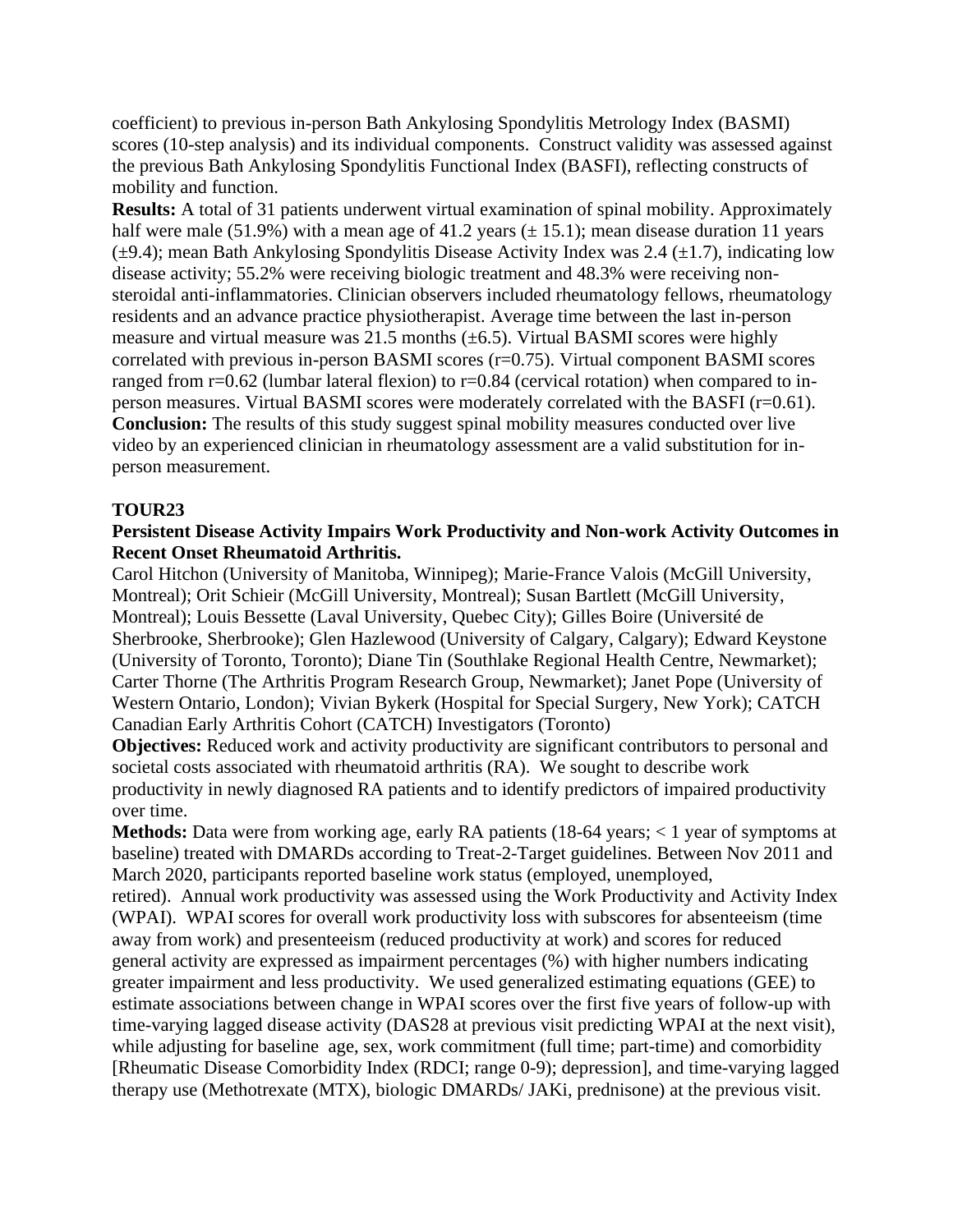**Results:** At baseline, of 673 working age RA patients, 434 (65%) were employed [352(82%) full time], 159(24%) were unemployed and 74(11%) were retired. Employed RA patients were mainly female (75%), Caucasian (81%), had education beyond high school (68%) and had active RA with mean(SD) baseline DAS28 4.7(1.4). At baseline, employed RA patients reported on average 39.8% (29.8) overall work impairment of 39.8% (29.8) [absenteeism 8.4% (18.6); presenteesim 37.0% (28.0)] and non-work activity impairment of 43.5% (28.5). Work productivity scores improved after 1 year follow-up but remained stable thereafter (Figure). In lagged multivariable GEE models, higher DAS28 was associated with more work impairment over time; mean change (95% confidence interval (CI) in overall work impairment 7.1% (6.2, 7.9), absenteeism 1.9% (1.4, 2.5), presenteeism 6.6% (5.8, 7.4) and activity impairment 7.8% (7.1, 8.6). Baseline comorbidity was associated with overall work impairment over time [RDCI mean change 1.9 % (0.1, 3.6); depression mean change 8.0 % (0.4, 15.7].

**Conclusion:** Patients with early RA report 40% reduced work productivity, mainly from reduced effectiveness while at work. Persistent disease activity contributes to productivity impairment. Interventions to optimize continued engagement in work and addressing RA activity may improve productivity for RA patients and their employers

### **TOUR24**

### **Clinical and Economic Burden of Herpes Zoster in Patients with Rheumatoid Arthritis: A Retrospective Cohort Study Using Administrative Claims**

David Singer (GSK, Philadelphia); Philippe Thompson-Leduc (Analysis Group, Inc., Montreal); Siyu Ma (GSK & Tufts Medical Center, Philadelphia); Deepshekhar Gupta (Analysis Group, Inc., Menlo Park); Francesca Devine (Analysis Group, Inc., New York); Alexandra Enrique (Analysis Group, Inc., Menlo Park); Wendy Cheng (Analysis Group, Inc., Boston); Mei Sheng Duh (Analysis Group, Inc., Boston); Sara Poston (GSK, Philadelphia); Jeffrey Curtis (University of Alabama at Birmingham, Birmingham)

**Objectives:** The incidence of herpes zoster (HZ) is higher in patients with rheumatoid arthritis (RA) than in the general adult population. With the increased incidence of HZ in patients with RA, it is important to understand the clinical and economic burden associated with HZ in this population.

**Methods:** This was a retrospective cohort study using an administrative claims database with commercial and Medicare Advantage with Part D data from October 2015 - February 2020. Patients with HZ+RA were identified using ICD-10 diagnosis codes in medical claims. The first HZ diagnosis was the index date. A confirmed RA diagnosis was required as defined by > 2 RA diagnoses on medical claims ≥6 weeks apart and ≥3 months of continuous DMARD treatment. A comparator cohort was identified based on the same criteria for RA but was required not to have HZ. Index date in this cohort was based on the distribution of timing of the HZ+RA cohort index dates. All patients were required to have at least 12 months of continuous medical and pharmacy benefit enrollment before and after index. Outcomes included healthcare resource use (HCRU) and costs after index. Generalized linear models were used to estimate differences in outcomes between cohorts, adjusting for propensity scores and key baseline variables.

**Results:** The study included 1,866 and 38,846 patients in the RA+HZ and RA-only cohorts, respectively. Mean  $\pm$  standard deviation (SD) age in the RA+HZ cohort was 68  $\pm$  12 vs 66  $\pm$  13 in the RA-only cohort. Higher proportions of patients in the RA+HZ cohort used JAK inhibitors or systemic steroids at index compared to the RA-only cohort. Baseline mean  $\pm$  SD total costs were  $$52,625 \pm 67,774$  and  $$46,332 \pm 65,480$  in the RA+HZ and RA-only cohorts, respectively.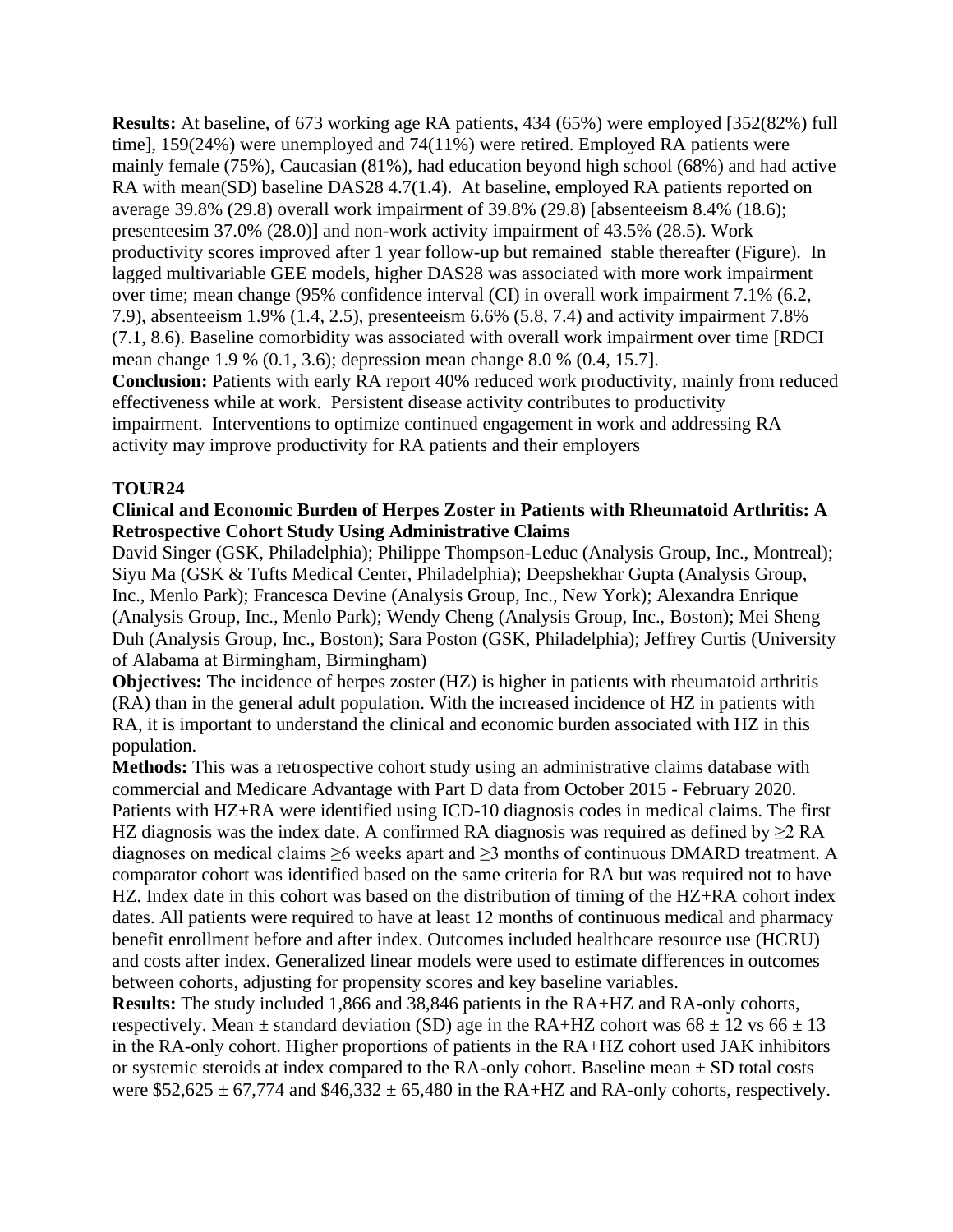During the 12-month follow-up, hospitalizations and emergency department (ED) visits occurred more often in the RA+HZ cohort than in the RA-only cohort with an adjusted incidence rate ratio (95% confidence interval [CI]) of 1.16 (1.04, 1.30) for hospitalizations and 1.34 (1.21, 1.47) for ED visits. Medical costs were higher in the RA+HZ cohort during the 12-month follow-up compared to the RA-only cohort, with an adjusted cost difference (95% CI) of \$3,428 (446, 6,781) (Tab. 1).

**Conclusion:** Patients with RA+HZ had higher HCRU and medical costs than patients with RAonly in the year following an HZ diagnosis after adjusting for baseline difference between cohorts. These findings provide evidence of the added burden of HZ in patients with RA.

# **Tour 7: RA/JIA/APHA**

## **TOUR25**

### **Development of a New 'Resource of Resources' to Support Physical Activity in People Living with Chronic Conditions**

Marie Westby (Vancouver Coastal Health Research Institute, Vancouver); Alison Hoens (University of British Columbia/Arthritis Research Canada, Vancouver)

**Objectives:** Although the evidence endorsing physical activity (PA) for people living with chronic conditions including arthritis is substantive, both patients and health care providers (HCPs) struggle with the quantity and quality of resources available to support PA. The objectives of this project were to: (1) identify, evaluate and recommend resources for patients and HCPs that support PA in people living with chronic conditions (including arthritis) and (2) augment the HealthLink BC website to incorporate the recommended resources.

**Methods:** Over 100 patients, clinicians and researchers contributed to a rigorous process including surveys and appraisal of existing resources to recommend the 'best of the best resources' supporting PA in chronic conditions. Surveys included baseline needs assessments of both patients and HCPs as well as preferred websites and formats. After training and practice sessions, evaluators assessed each patient resource using the Patient Education Materials Assessment Tool (PEMAT) and each HCP resource using a 'purpose-built' assessment tool incorporating key features of the PEMAT, AGREE II Instrument and the 2009 National Health and Medical Research Council (NHMRC) Evidence and Grades Tool. Two people independently evaluated each resource and, when discrepancy in scores was greater than 20%, a third person served as the tie breaker. An independent research expert reviewed the top scoring resources for alignment with current evidence.

**Results:** The baseline survey of 487 patients (85% female; 78% 50+ years of age) representing all regions of BC, revealed that most lived with 3 or more chronic diseases (65% with arthritis) and 65% reported they were less physically active than prior to their chronic condition. Seventyfive percent desired access to a 'toolkit' that outlined what and how much PA they should undertake. Less than 45% of the 443 HCP survey respondents (85% female; 46% physiotherapists; 60% community settings) reported using published guidelines to inform the PA support they provide to patients. The majority of the 381 people (48% HCPs; 43% patients) who completed the survey on preferred formats/locations, favored websites linked to professional associations or disease specific organizations (60% and 44% respectively). In partnership with the BC Ministry of Health the resources were loaded onto a custom-built extension of the HealthLink BC website, launched in the fall of 2021, and evaluated at 3 months.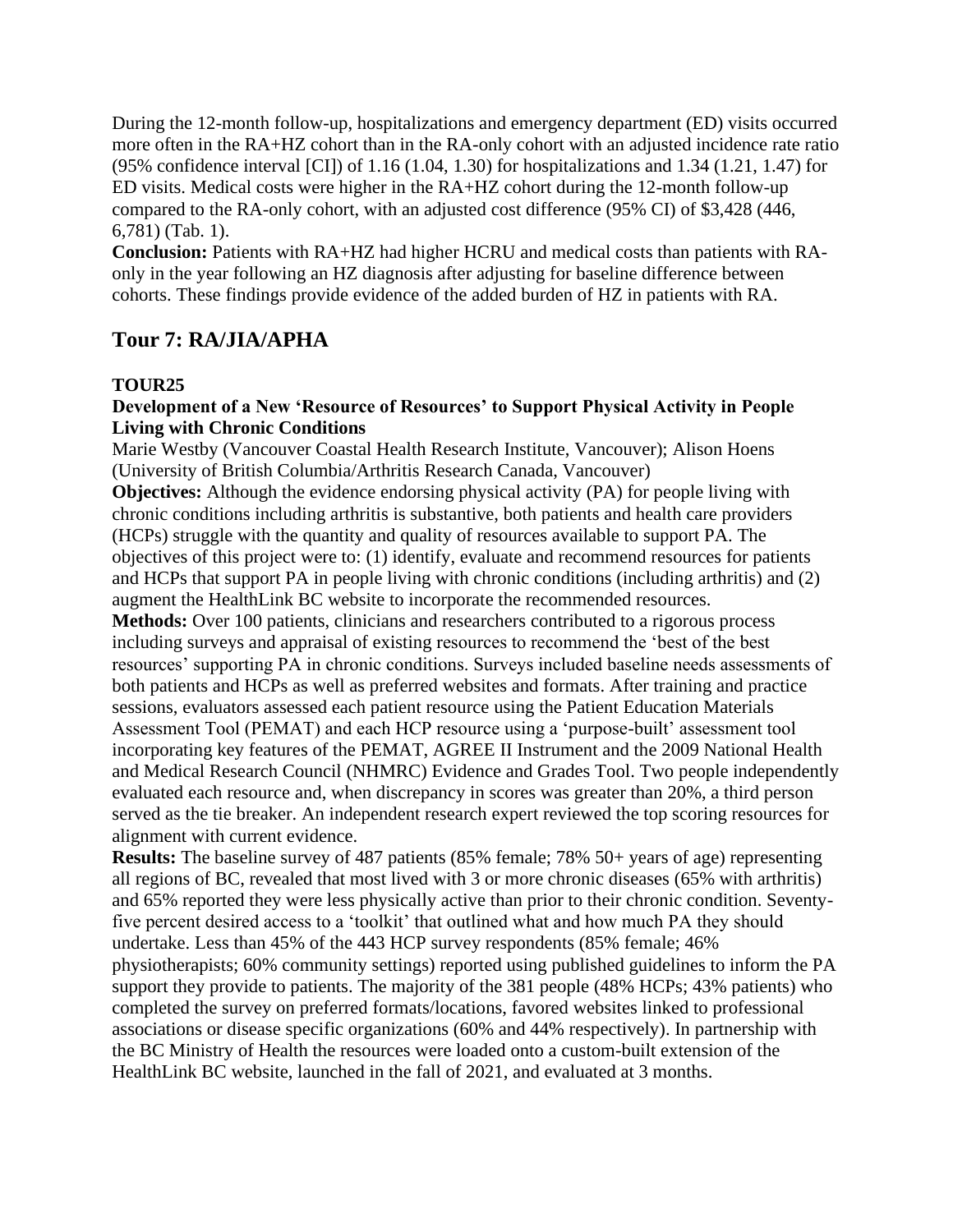**Conclusion:** An integrated knowledge translation initiative was undertaken to develop an online toolkit of resources to help persons with chronic condition(s) to be more physically active.

### **TOUR26**

### **Neuro-QOL Upper Extremity Function Scale: Better Ways to Measure Perceived Function and Self Care in RA in the Era of Virtual Medicine**

Susan Bartlett (McGill University, Montreal); Orit Schieir (McGill University, Montreal); Marie-France Valois (McGill University, Montreal); Janet Pope (University of Western Ontario, London); Gilles Boire (Université de Sherbrooke, Sherbrooke); Edward Keystone (University of Toronto, Toronto); Diane Tin (Southlake Regional Health Centre, Newmarket); Carter Thorne (The Arthritis Program Research Group, Newmarket); Carol Hitchon (University of Manitoba, Winnipeg); Louis Bessette (Laval University, Quebec City); Glen Hazlewood (University of Calgary, Calgary); Vivian Bykerk (Hospital for Special Surgery, New York); CATCH Canadian Early Arthritis Cohort (CATCH) Investigators (Toronto)

**Objectives:** Brief self-assessment tools that can reliably and precisely quantify hand/wrist function are needed to assess inflammatory activity when a physical exam is not feasible and to capture day-to-day experiences of living with RA. Neuro-QoL, part of the PROMIS family of measures, was created using a patient-centred approach and IRT methodology. The Neuro-Qol Upper Extremity Function (UEF) scale measures ability across fine motor tasks and ADLs that rely on hand function. Our goal was to compare the performance of the 8-item Neuro-QoL UEF in adults with RA with legacy physical function measures. We hypothesized scores would be: 1) strongly  $(r > 0.70)$  correlated with MHAQ, MD-HAQ, and PROMIS PF; 2) moderately  $(r = 0.4$  to 0.7) correlated with symptoms, disease activity, and QoL; and 3) responsive to change. **Methods:** Data were from the 0 and 6-month visits of adults enrolled in CATCH. Participants completed the Neuro-QoL UEF, MHAQ, MDHAQ, PROMIS-29, and PT Global at each visit. Rheumatologists recorded joint counts and MD Global. To evaluate content validity, we examined descriptive statistics across CDAI disease activity levels, and Pearson correlations between the Neuro-QOL UEF, legacy measures, CRP & ESR. Responsiveness was assessed by correlating change scores between Neuro-QoL, disease activity and legacy PF scores. **Results:** The 262 participants were mostly white (83%) women (71%) with a mean (SD) age of 55 (13). Neuro-QOL UEF was moderately-strongly correlated with MHAQ, MDHAQ, PROMIS-PF ( $|r|=0.63-0.75$ ); moderately correlated with pain and stiffness,  $(|r|=0.59, -.64)$ ; and CDAI, SDAI, PT&MD Global, TJ & SJ (|r|=0.39-0.58). Neuro-QOL was moderately correlated with PROMIS QoL domains Pain, Fatigue, Anxiety, Depression, Sleep & Participation ( $|r|=0.39-$ 0.60). Neuro-QOL scores decreased in a dose-response manner across worsening CDAI states. Persons with HDA reported the highest disability, scoring nearly 0.5 SD lower on the Neuro-QoL than PROMIS. Change from 0-6 months in Neuro-QoL UEF was moderately correlated with changes in PROMIS, MHAQ, PT Global, and CDAI ( $|r|=0.44-0.65$ ). The mean change and range in Neuro-QoL was significantly larger than in PROMIS (8.9 [95% CI 7.5, 10.4] vs. 5.4 [95% CI 4.4, 6.4])( Figure).

**Conclusion:** During the COVID-19 pandemic when virtual/telemedicine visits are common, clinicians, researchers, and patients can benefit from practical self-report tools that reliably and precisely quantify aspects of physical function most impacted by RA inflammation. Our results offer initial evidence of robust psychometric properties and support use of the 8-item Neuro-QoL UEF scale to self-assess inflammatory activity in the hands and day-to-day experiences of living with RA.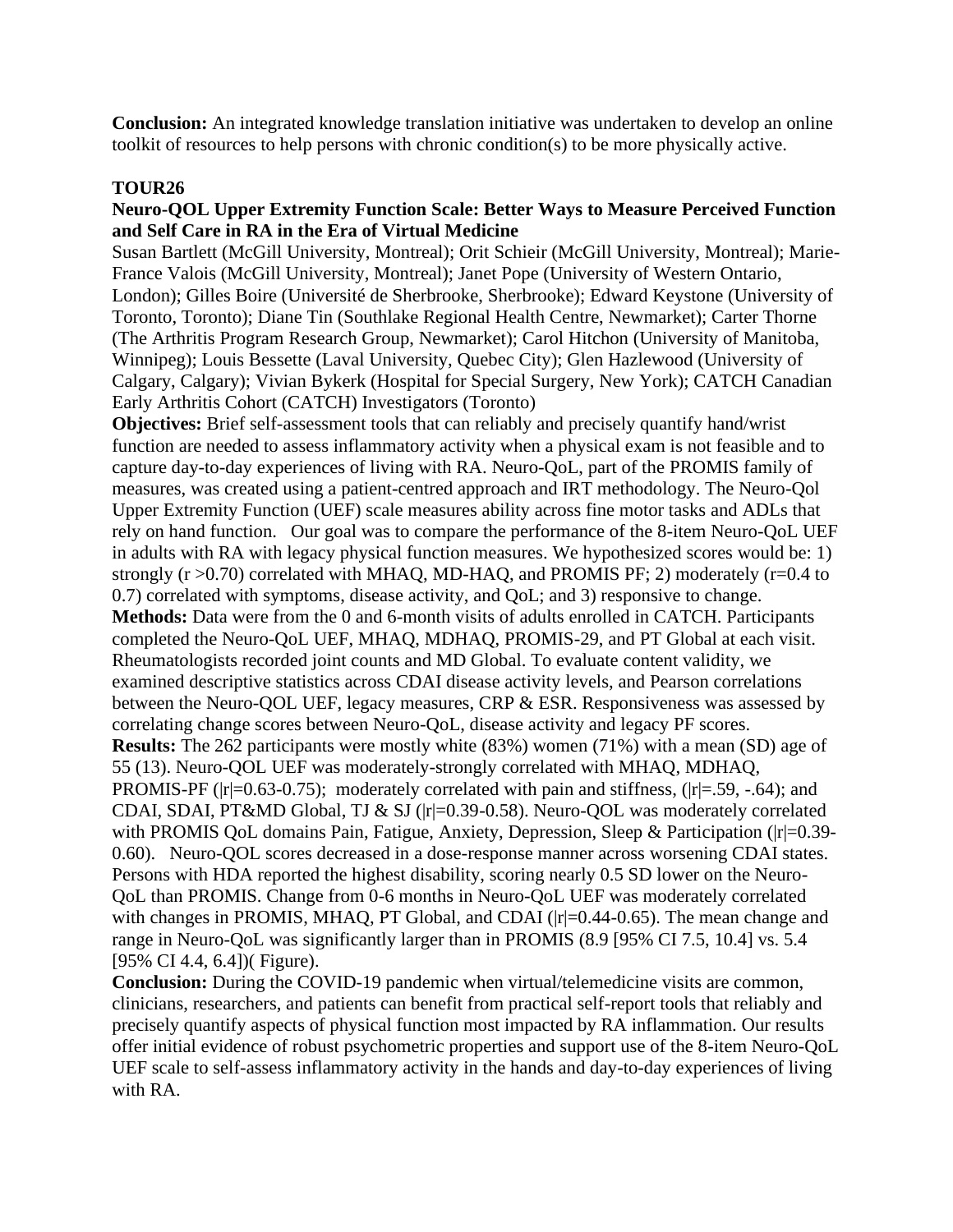### **Experiences Using Wearable Technology by Persons with Rheumatoid Arthritis Participating in a Physical Activity Counselling Intervention Study: A Relational Ethics Analysis**

Jenny Leese (University of Ottawa, Vancouver); Siyi Zhu (1. Arthritis Research Canada, University of British Columbia; 2. Rehabilitation Medicine Center/Provincial Rehabilitation Key Laboratory, West China Hospital, Sichuan University., Vancouver); Anne Townsend (Lancaster University, Lancaster); Catherine Backman (Rehab Sciences/Occupational Therapy, University of British Columbia, Richmond); Laura Nimmon (University of British Columbia, Vancouver); Linda C. Li (Rehab Sciences/Physical Therapy, University of British Columbia, Arthritis Research Canada, Richmond)

**Objectives:** Using physical activity wearables is a promising approach to support arthritis selfmanagement. Questions remain, however, about benefits and downsides that may be experienced by persons with arthritis in relationships with themselves (i.e., self-perception) and others when using a wearable. Relational ethics is a suitable conceptual lens to explore positives or negatives encountered in these relationships. Our aim was to use this ethics lens to better understand how persons with rheumatoid arthritis (RA) experience their use of a wearable as part of a physical activity counselling intervention study involving a physiotherapist (PT).

**Methods:** Constructivist grounded theory and a relational ethics lens guided data collection and analysis. A sample of persons with RA took part in an initial and follow-up interview following participation in an 8-week randomized controlled trial. Participants used a Fitbit-Flex-2 paired with a new web-based application to self-monitor physical activity and received 4 biweekly calls from a study PT. We took a systematic approach of coding transcripts and forming concepts and key categories underpinned by concepts of relational ethics.

**Results:** Initial interviews took place with 14 participants (12 female; 2 male) aged 29-71 years. Of these, 11 took part in a follow-up interview. Key categories describe positive and negative influences of using a wearable with the PT on how participants constructed a valued moral identity: 1) Participants expressed how being active intertwined with moral values placed on self-control within cultural norms in which they lived. For some, using a wearable helped to "do something right" by reaching step goals or sitting less. Some, however, felt ambivalent (feeling both justified and at fault) when they could not reach a physical activity goal; 2) Participants described how their distrust of wearable data raised moral tensions in their relationship with the PT, which had implications for how mutual trustworthiness was negotiated; 3) Participants conveyed being active as a means of preserving or regaining respect for themselves as an independent and productive person. Some described how interpreting wearable data with the PT helped them to affirm this valued sense of self.

**Conclusion:** The study contributes empirical evidence to sparse literature on how persons with arthritis experience their use of a physical activity wearable positively or negatively. It brings to light salient ethical issues pertaining to autonomy, mutual trust, and respect. It is a key step to informing how to incorporate wearable-enabled programs that support physical activity participation in ways that are ethically aware.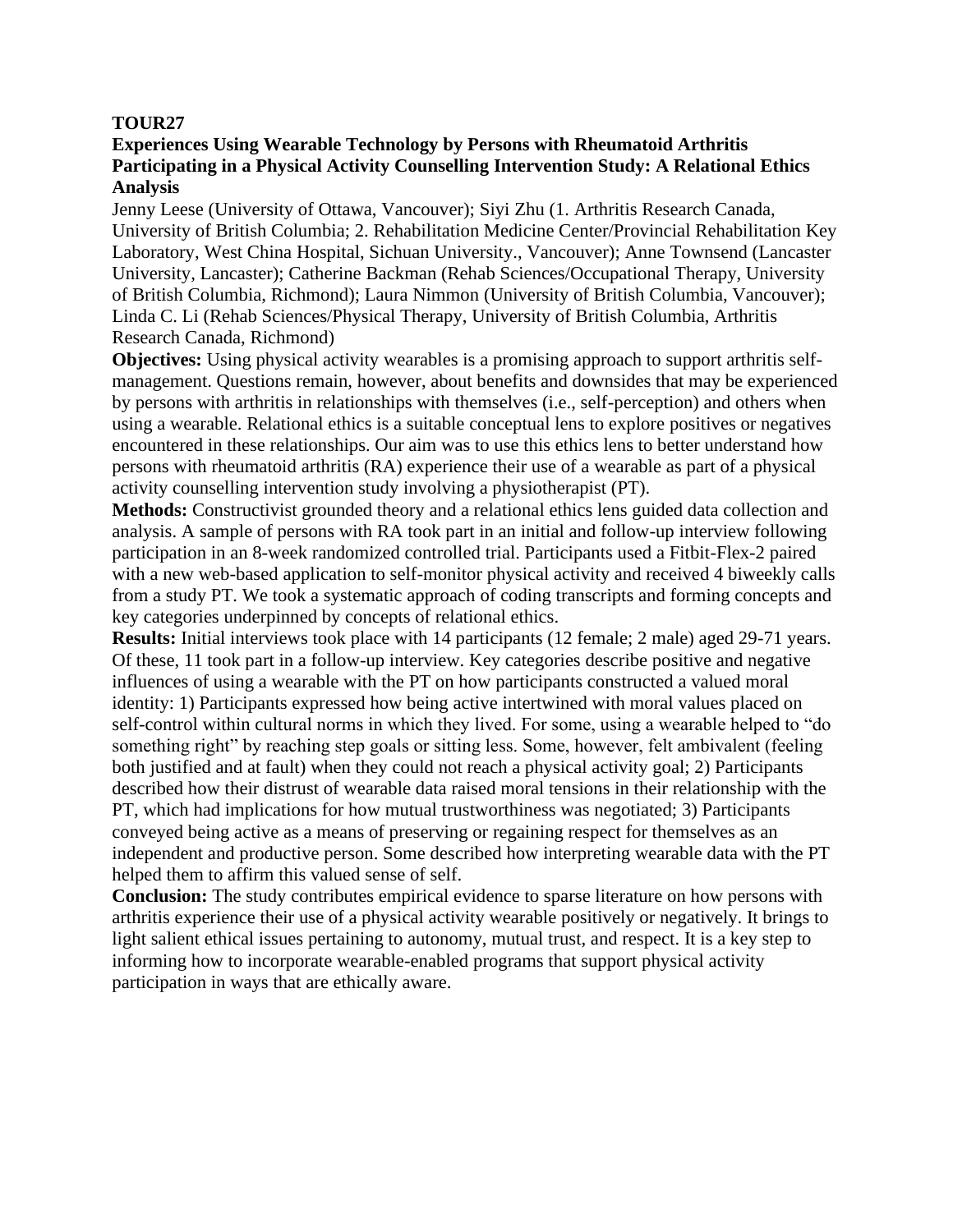### **Development and Preliminary Acceptability of JIActiv, a Social Media-Based Program Promoting Engagement in Physical Activity among Young People Living with Juvenile Idiopathic Arthritis**

Sabrina Cavallo (Université de Montréal, Montreal); Karine Toupin-April (University of Ottawa and Children's Hospital of Eastern Ontario Research Institute, Ottawa); Ciaran M. Duffy (Children's Hospital of Eastern Ontario, Ottawa); Karina Cristea (Université de Montréal, Montreal); Imane Brahmi (Université de Montréal, Montreal); Jihene Tlili (Université de Montréal, Montreal); Sara Ahmed (McGill University, Montreal); Claudine Auger (Université de Montréal, Montreal); Zeinab Ahmadian (Université de Montréal, Montreal); Laurie Proulx (Canadian Arthritis Patient Alliance, Ottawa); Alexandra Sirois (McGill University, Montreal); Natasha Trehan (Take a Pain Check, Toronto); Michele Gibbon (Children's Hospital of Eastern Ontario, Ottawa); Jennifer Stinson (The Hospital for Sick Kids, Toronto)

**Objectives:** Young people with juvenile idiopathic arthritis (JIA) are at greater risk for adopting chronic sedentary behaviours and not meeting national physical activity (PA) guidelines compared to healthy peers, which can have an important impact on their health, daily function, and quality of life. To our knowledge few appealing, educational and interactive options exist to promote PA among young people living with JIA. We aimed to develop and evaluate the preliminary acceptability (i.e., how well the program is received by users, and how it meets their needs) of the JIActiv program, a 12-week educational and interactive social media-based program promoting PA from the perspectives of young people with JIA and parents, and to refine program format and content.

**Methods:** The JIActiv prototype was developed based on our earlier work which included three systematic reviews, as well as a needs assessment with key stakeholders. The JIActiv program aims to promote PA in young people with JIA through the delivery of evidence-based information and use of behavior-change strategies. A descriptive qualitative study design was used to assess the acceptability of the JIActiv prototype. Two adolescents 13 to 17 years of age, 13 young adults 18 to 26 years with JIA, and 2 parents were recruited from arthritis patient groups and a Canadian rehabilitation center. The individual virtual interviews were audiotaped, transcribed verbatim, coded, and categorised into emerging themes using simple content analysis. Findings reported on the format, content, and potential usefulness of the program. **Results:** Most participants preferred Instagram as the platform for the program and appreciated the presented functionalities. All participants felt that the proposed length of the program and the number of activities per week were appropriate. The informational videos, individual educational and interactive group activities were thought to be pertinent and helpful to motivate young people to engage in physical activity. Participants found that the esthetics of the program could be improved by choosing one color scheme for all postings. Most participants thought that having a mentor and access to a HCP would be very helpful to help answer their questions and offer social support. The group format (size and age range of participants) was well accepted by participants.

**Conclusion:** The JIActiv program has good preliminary acceptability and is potentially useful for promoting engagement in PA among young people with JIA. Participants proposed ideas on how the program could be improved. Additional interview cycles will help to further refine the program. Supported by a CIORA grant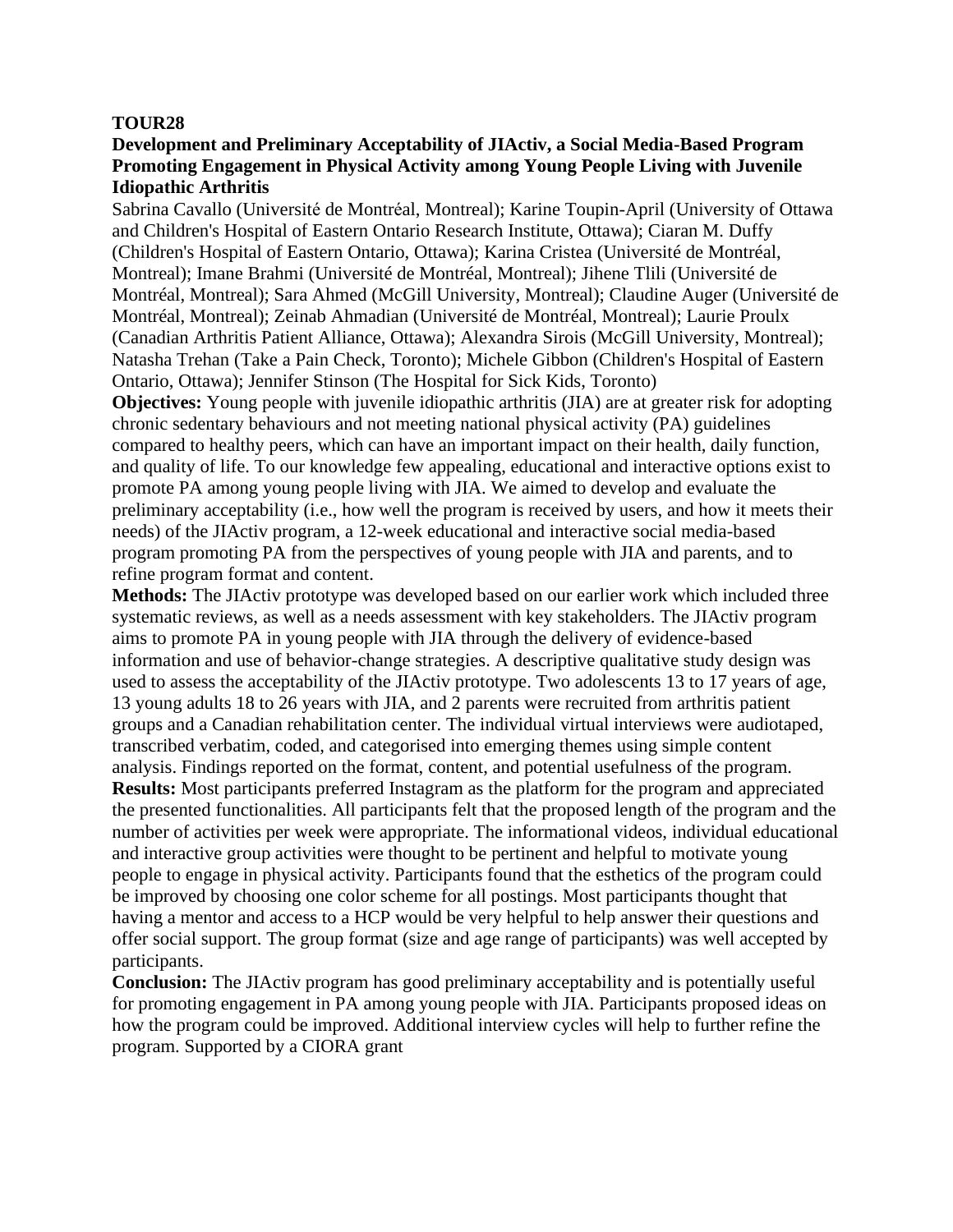## **Tour 8: Vasculitis**

### **TOUR29**

#### **Ocular Manifestations of ANCA-Associated Vasculitis**

Mats Junek (McMaster University, Hamilton); Lily Zhao (McMaster University, Hamilton); Stephanie Garner (McMaster University, Hamilton); David Cuthbertson (University of South Florida, Tampa); Christian Pagnoux (Vasculitis Clinic, Canadian Network for Research on Vasculitides (CanVasc), Division of Rheumatology, Mount Sinai Hospital, University of Toronto, Toronto); Curry Koening (University of Utah School of Medicine, Salt Lake City); Carol Langford (Cleveland Clinic, Cleveland); Carol McAlear (University of Pennsylvania, Philadelphia); Paul Monach (Boston University, Boston); Larry Moreland (University of Pittsburgh, Pittsburgh); Philip Seo (Johns Hopkins University, Baltimore); Ulrich Specks (Mayo Clinic, Rochester); Antoine Sreih (Bristol Myers Squibb, Lawrenceville); Kenneth Warrington (Mayo Clinic, Rochester); Peter Merkel (University of Pennsylvania, Philadelphia); Nader Khalidi (McMaster University, St Joseph's Healthcare Hamilton, Hamilton); VCRC Vasculitis Clinical Research Consortium (Philadelphia)

**Objectives:** ANCA-associated vasculitides (AAV) are multisystem diseases that can have multiple ophthalmic manifestations. Although there are some data on ocular disease in granulomatosis with polyangiitis (GPA), even less are available for microscopic polyangiitis (MPA) and eosinophilic granulomatosis with polyangiitis (EGPA). Further, there also few reports differentiating symptoms seen at disease onset versus later in the disease or the ocular complications of AAV.

**Methods:** Patients with GPA, MPA, or EGPA enrolled in a longitudinal study between April 2006 and April 2021 were included in this study. Data concerning diagnosis, demographics, cranial disease manifestations and their time of onset, treatment, and ocular complications were extracted. Prevalence of ophthalmic manifestations at disease onset and incidence of manifestations over the course of follow up, median time to onset of new manifestations and complications of disease were calculated.

**Results:** Data from 1389 patients were included for analysis which included 6392.8 patient-years of follow up. There were 852 cases of GPA, 165 cases of MPA, and 372 cases of EGPA; with 258 (30.3%), 7 (4.2%), and 13 (3.5%) ocular manifestations present at baseline, respectively (Table 1). The most common manifestations seen were conjunctivitis/episcleritis and scleritis; multiple ophthalmic manifestations were seen in 79 (9.3%) of patients with GPA, 3 (1.8%) patients with MPA, and none with EGPA. During follow up, 56 (6.6%) patients with GPA had incident ocular manifestations (of which 53.6% were new manifestations), while such events were rare in MPA  $(n=1)$  and EGPA  $(n=2)$ . Frequent manifestations seen during follow up were conjunctivitis/episcleritis and dacrocystitis and/or lacrimal duct obstruction. The most common complication seen across all 3 diseases was cataracts, seen in 9.1-15.3% of patients. Noncataract complications followed a similar pattern to other manifestations: 67 (7.9%) patients with GPA experienced such complications (of whom 31 experienced vision threatening complications) followed by 10 (2.7%) of those with EGPA, and 7 (4.2%) of those with MPA. Optic Neuritis ( $n=8$ ) and orbital wall destruction ( $n=12$ ) were only seen in those with GPA; 8 individuals with GPA experienced blindness as well as one with MPA. **Conclusion:** Among patients with AAV, ophthalmic manifestations and complications are common in GPA, but rare in MPA and EGPA. Inflammatory eye conditions are the most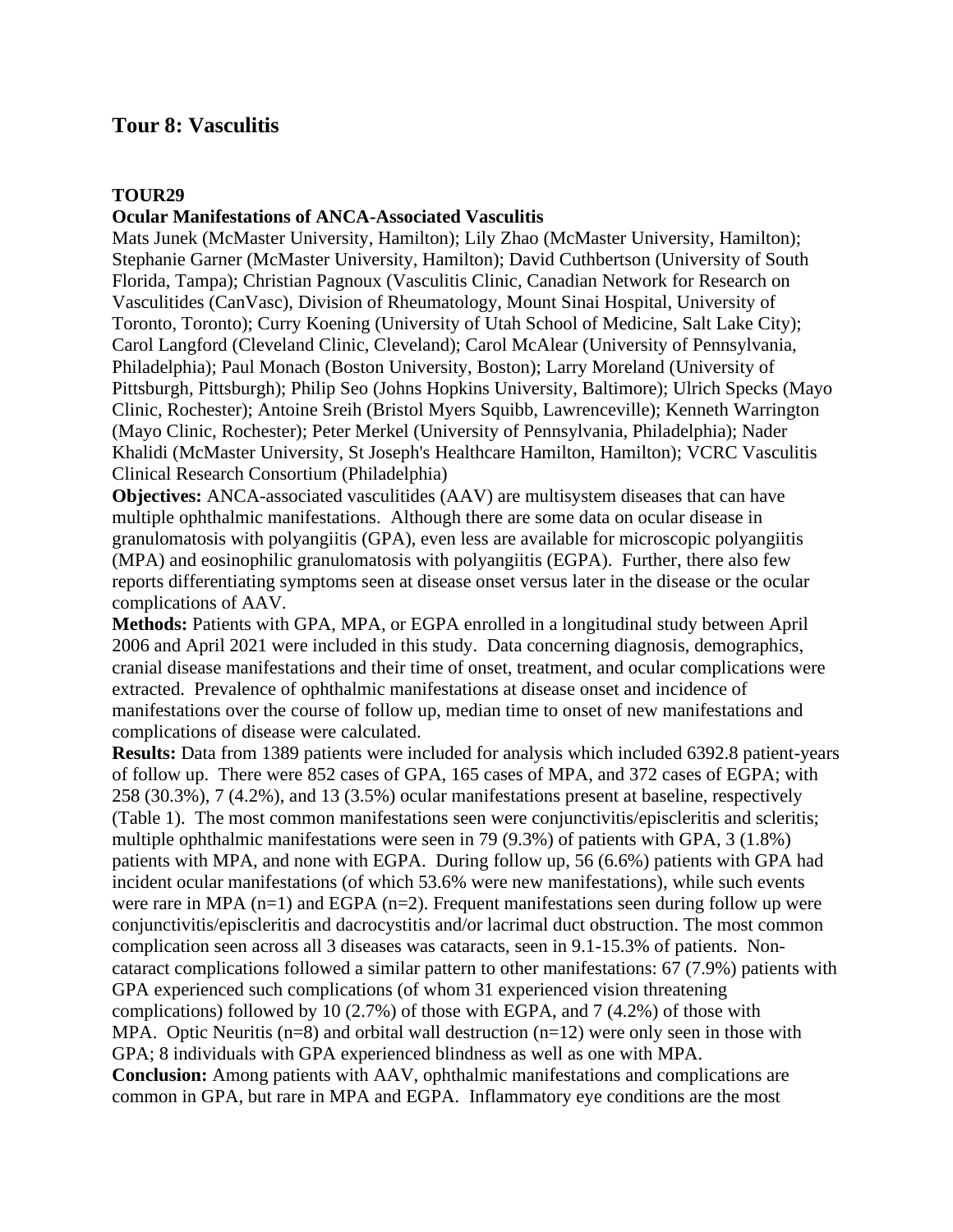common ophthalmic manifestation seen, and cataracts are the most common complication. New ophthalmic manifestations after disease onset are rare. These data are informative for clinicians caring for patients with AAV and investigators studying this spectrum of vasculitis.

#### **TOUR30**

**Frequency and patterns of lipid and glucose measurements patients with giant cell arteritis** Kaylin Bechard (University of Alberta , Edmonton); Uday Chauhan (University of Alberta Faculty of Medicine & Dentistry, Edmonton); Shabnam Hamidi (University of Alberta , Edmonton); Stephanie Keeling (University of Alberta, Division of Rheumatology, Edmonton); Alison Clifford (University of Alberta, Edmonton)

**Objectives:** Giant cell arteritis (GCA), a large vessel vasculitis treated with high dose prednisone, is associated with an increased risk of cardiovascular (CV) death. In rheumatoid arthritis (RA), another inflammatory disease with increased CV risk, approximately 70% of patients undergo the recommended lipid and glucose screening as per Canadian guidelines. We aimed to determine whether GCA patients are screened more or less frequently for dyslipidemia and hyperglycemia as compared to RA patients.

**Methods:** A retrospective chart review was performed to identify GCA patients seen at the University of Alberta between 2012-2019. GCA patients were age- and sex-matched to RA patients from the same institution. For inclusion, patients were required to have at least 3 years clinical follow up available, and no prior history of dyslipidemia or hyperglycemia. Fasting glucose, hemoglobin A1C, and lipid levels obtained following the diagnosis of GCA or RA were recorded. Blood tests were analyzed to assess the frequency of insulin resistance and presence of inflammatory lipid profiles. Frequency of adherence to the 2016 Canadian Cardiovascular Society (CCS) lipid and 2018 Canadian Diabetes Association (CDA) glucose recommendations were compared between GCA and RA patients. Data was analyzed using Chi-square and student t-tests as applicable. P-values < 0.05 were considered statically significant.

**Results:** Of 50 GCA patients meeting ACR 1990 criteria, 20 were excluded due to pre-existing hyperglycemia or dyslipidemia. 30 GCA patients were compared to 30 age- and sex-matched RA patients. See Table 1 for baseline patient demographics. During follow up, 8 GCA patients (27%) developed incident diabetes, compared to  $1(3\%)$  RA patient (p=0.011.) Adherence to CDA screening guidelines was  $63\%$  in GCA and  $70\%$  in RA ( $p=0.50$ .) With respect to lipids, GCA patients had significantly lower triglycerides  $(1.4 \text{ vs } 1.3, \text{ p} < 0.0001)$  and higher total cholesterol (4.9 vs 3.1, p<0.0001) levels than RA patients. Adherence to CCS lipid screening recommendations was similar between the 2 groups ( $67\%$  each,  $p=1.0$ ). The median 10-year CVD risk of GCA patients was 14.6%.

**Conclusion:** Although 1 in 4 GCA patients developed incident diabetes following their diagnosis, adherence to the CDA screening recommendations was low (63%) and similar to that seen in RA patients. Adherence to CCS lipid screening recommendations was similar (67%) to that previously described in RA patients. Pathways to facilitate awareness, screening, and management of CV risk factors in GCA patients is needed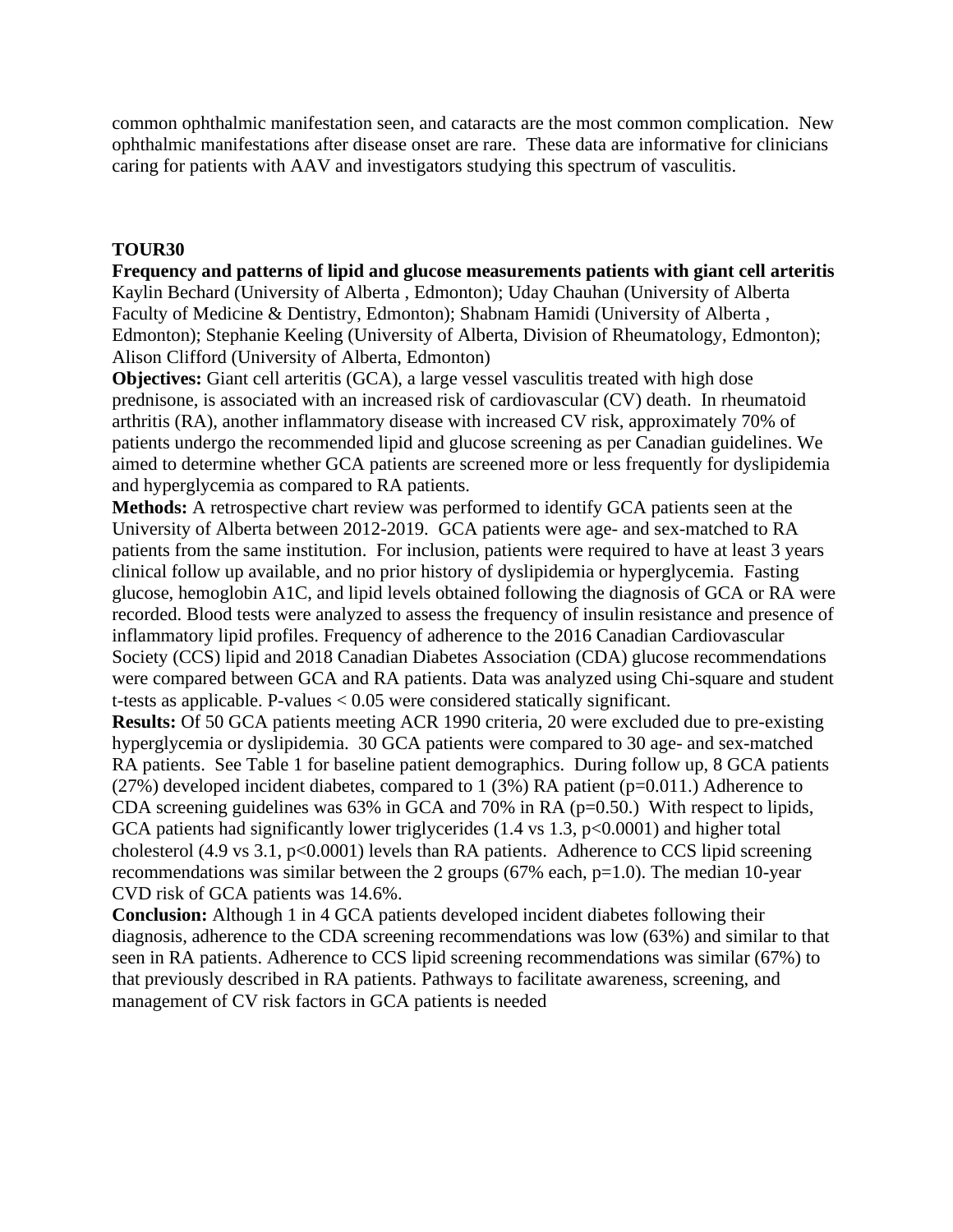### **Duration of Steroid Therapy and Temporal Artery Biopsy Positivity in Giant Cell Arteritis: A Retrospective Cohort Study**

Katherine Majerovich (University College Dublin, Dublin); Mats Junek (McMaster University, Hamilton); Nader Khalidi (McMaster University, St Joseph's Healthcare Hamilton, Hamilton); Stephanie Garner (McMaster University, Hamilton)

**Objectives:** Temporal artery biopsy (TAB) is an important investigational tool in the diagnosis of giant cell arteritis (GCA). Glucocorticoid therapy is also often used upon suspicion for GCA to prevent irreversible vision loss. It has been classically recommended to complete a TAB within 14 days of glucocorticoid initiation. However, data has conflicted as to how long biopsies remain abnormal, with one study demonstrating positivity of 44% up to 1 year. The aim of this study was to investigate how duration of glucocorticoid exposure affected TAB positivity in a cohort of patients with suspected GCA.

**Methods:** Data were extracted from two sources: the McMaster GCA Database (n=52) and those enrolled in a trial evaluating imaging in the diagnosis of GCA  $(n=171)$ . Diagnosis of GCA was made clinically using all available material including features on history and exam suggestive of GCA, inflammatory markers, temporal artery magnetic resonance angiography, and temporal artery ultrasound. Individuals who underwent TAB as part of their diagnostic evaluation were included. Data concerning demographics and other investigations were extracted. Individuals were stratified by duration of glucocorticoid pre-treatment by weeks of therapy; those receiving six or more weeks of therapy were pooled due to low numbers. Descriptive statistics were performed and the impact of the duration of glucocorticoid therapy on TAB positivity was assessed using a two-sided Cochran-Armitage Trend test.

**Results:** Data from 223 patients were included. There were 48 TAB-positive and 175 TABnegative cases. Stratified by TAB positivity, mean ages (standard deviation) of each subgroup were 73.5 (9.5) for positive TABs and 70.7 (10.6) for negative TABs respectively. 35 (72.9%) of the TAB-positive cases, and 123 (70.3%) of TAB-negative cases, were female. Forty-six (95.8%) TAB-positive cases, and 152 (86.9%) of TAB-negative cases, received glucocorticoids pre-TAB. No significant difference in length of glucocorticoid pre-treatment between groups existed. TAB-positive individuals were more likely to have vision loss, jaw claudication, constitutional symptoms, and elevated ESR and CRP  $(p<0.01)$ . When stratified by weeks of treatment, there were fewer TABs performed with longer duration of therapy  $(p<0.01)$  (Table 1). The Cochran-Armitage Trend test did not demonstrate a temporal trend between weeks of treatment and TAB positivity  $(p=0.11)$ .

**Conclusion:** The results of this analysis suggest that glucocorticoid therapy does not affect TAB positivity to at least 6 weeks, with inconclusive data thereafter. These results suggest the recommendation of obtaining a TAB within 14 days of glucocorticoid initiation is unnecessarily conservative.

### **TOUR32**

### **Characterization of patients with normal inflammatory markers in giant cell arteritis**

Michael Zeeman (University of Alberta, Edmonton); Uday Chauhan (University of Alberta Faculty of Medicine & Dentistry, Edmonton); Alison Clifford (University of Alberta, Edmonton) **Objectives:** Giant cell arteritis (GCA) is the most common form of vasculitis in people over the age of 50 years old. Inflammatory markers, erythrocyte sedimentation rate (ESR) and C-reactive protein (CRP), are typically elevated at the time of diagnosis and prompt suspicion for this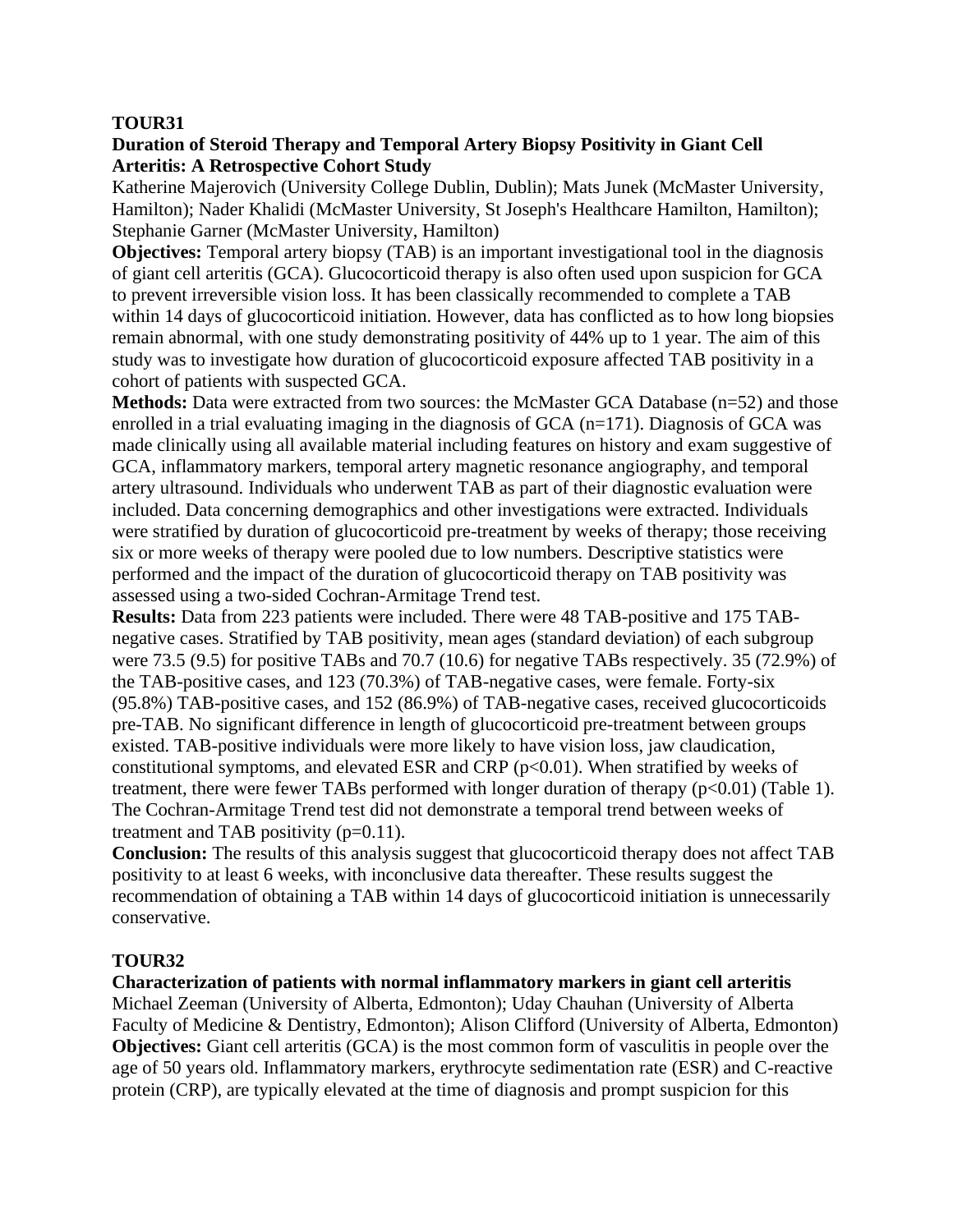disease. Given the severe potential consequences of a missed diagnosis, we aimed to study the frequency and clinical correlation of normal inflammatory markers in patients with confirmed GCA.

**Methods:** Electronic medical records of patients diagnosed with GCA by rheumatologists at the University of Alberta between April 2012 and December 2017 were retrospectively reviewed. For inclusion, patients must have 1) met ACR 1990 classification criteria for GCA, 2) had confirmed disease by either temporal artery biopsy or advanced imaging (PET/CT, MRA, CTA) and 3) had ESR and/or CRP measurements prior to glucocorticoid administration available. Patients were grouped according to the presence of either normal or elevated ESR or CRP (normal ESR defined as  $\leq$ 25mm/hour, normal CRP as  $\leq$ 8mg/L). Groups with elevated versus normal inflammatory markers were compared with respect to demographics, symptoms, comorbidities, medications, and clinical outcomes.

**Results:** Of 81 total GCA patients, 42 met above study inclusion (38 with available ESR, 41 with available CRP, and 37 with both). Among confirmed cases, 21.6% of patients had either a normal ESR or CRP pre-treatment (21.1% with normal ESR, and 9.8% with normal CRP), while 5.4% of patients had both normal ESR and CRP. See Table 1 for distribution of inflammatory markers observed. Upon limiting the sample to the 34 patients with biopsy-confirmed disease, 20.0% had either normal ESR or CRP and 6.7% had both normal markers. No significant differences in age, sex, comorbidities, or symptoms were observed between patients with elevated versus normal inflammatory markers. Patients with normal ESR were less likely to receive steroid-sparing agents than patients with elevated ESR (0.0% vs 50.0%, p=0.013), however, and were less likely to relapse (12.5% vs 56.7%, p=0.045).

**Conclusion:** Twenty percent of biopsy- or imaging-confirmed GCA patients have either a normal ESR or CRP at diagnosis, and both tests are normal in 5-7% of patients. No clinical features reliably distinguish cases with normal inflammatory markers, but normal ESR may predict a lower risk of future relapse. These findings highlight the importance of routinely checking both ESR and CRP in cases of suspected GCA and maintaining a high index of suspicion in those with typical symptoms or signs.

## **Tour 9: Industry**

### **TOUR33**

### **Effect of Guselkumab a Selective IL-23p19 Inhibitor, on Axial-Related Endpoints in Patients with Active PsA: Results from a Phase 3, Randomized, Double-blind, Placebocontrolled Study Through 2 Years**

Philip Mease (University of Washington, Seattle); Philip Helliwell (University of Leeds , Leeds); Dafna Gladman (Krembil Research Institute, Toronto Western Hospital, Toronto); Denis Poddubnyy (Charite Universitatsmedizin Berlin Campus Benjamin Franklin, Berlin, Germany and German Rheumatism Research Centre, Berlin, Germany;, Berlin, ); Xenofon Baraliakos (Rheumazentrum Ruhrgebiet, Ruhr-University Bochum, Herne); Soumya Chakravarty (Janssen Scientific Affairs, Horsham); Alexa Kollmeier (Janssen R&D US, La Jolla. ); Lillian Xu (Janssen Research & Development, LLC, San Diego); Shihong Sheng (Janssen R&D US, Spring House); Stephen Xu (Janssen Research & Development, LLC, Spring House); May Shawi (Janssen Inc, New Jersey); Désirée van der Heijde (Leiden University Medical Center, Leiden); Atul Deodhar (Oregon Health and Science University, Portland)

**Objectives:** Guselkumab (GUS), resulted in greater mean improvementsin BASDAI scores vs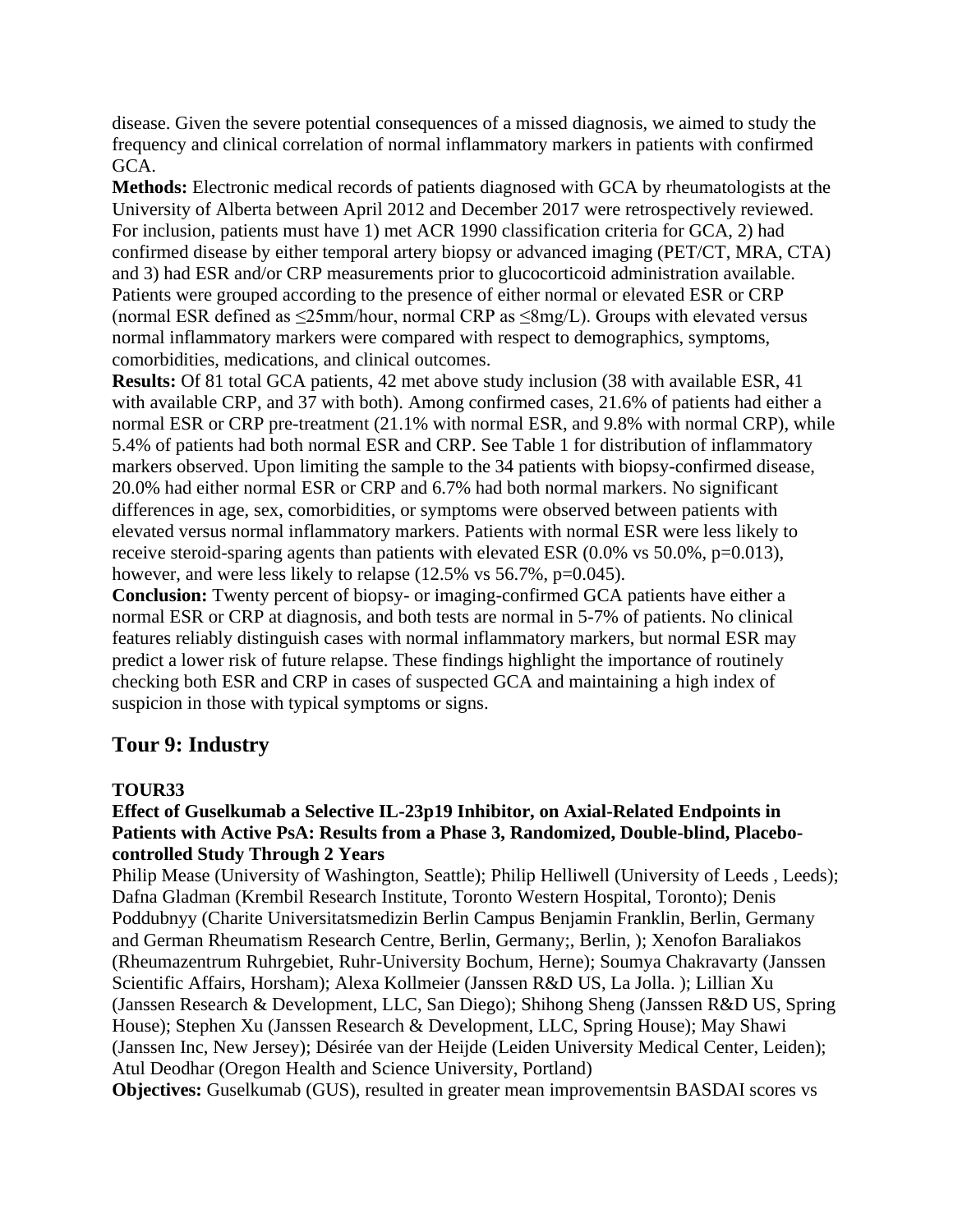placebo (PBO) at W24 among patients (pts) with active PsA and imaging-confirmed sacroiliitis in pooled post-hoc analyses of data from two phase 3 trials, DISCOVER-1&2; improvements were maintained through 1 year. We aimed to further assess maintenance of GUS effect on symptoms of axial involvement among biologic-naïve PsA pts with imaging-confirmed sacroiliitis through 2 years of DISCOVER-2.

**Methods:** In this phase 3, double-blind, PBO-controlled study, 739 bio-naïve pts with active PsA (≥5 SJC, ≥5 TJC, CRP ≥0.6mg/dL despite standard therapies) were randomized 1:1:1 and treated with GUS 100 mg every 4 weeks (Q4W; n=245), GUS 100 mg at W0, W4, then Q8W (n=248), or PBO (n=246), with PBOàGUS 100 mg Q4W at W24. Pts identified by imaging as having axial symptoms and sacroiliitis (prior X-ray/MRI, or pelvic X-ray at screening) were evaluated. Efficacy was assessed by change in BASDAI, mBASDAI (excluding Q3 [peripheral joint pain]), and BASDAI Q2 (Spinal Pain) scores and proportions of pts achieving BASDAI 50 response, Spinal Pain score  $\leq$ 2, and AS Disease Activity Score (ASDAS) responses through W100. Through W24, pts who met treatment failure criteria or had missing data were considered non responders or to have no change from baseline. After W24, missing data were imputed as nonresponse for binary endpoints or no change from baseline for continuous endpoints. Axialrelated outcomes were also summarized by HLA-B27 status (+/-) among 149 pts. **Results:** 246 pts had imaging-confirmed sacroiliitis. Baseline characteristics were similar across treatment groups (62% male; mean age 44.4 years); mean BASDAI scores ranged from 6.5-6.6. At W24, LSmean/mean changes in BASDAI (-2.4/-2.6) and ASDAS (-1.3/-1.5) scores were greater in GUS than PBO-treated pts. Mean changes from baseline were maintained through W100 in GUS-treated pts for BASDAI (-3.1), Spinal Pain (-3.1), mBASDAI (-3.1), and ASDAS (-1.7) scores. Similar response patterns were observed for BASDAI 50 response rates among GUS-treated pts (W24 38-40%; W100 49-54%). At W24, GUS-treated pts had higher response rates for achievement of ASDAS inactive disease, major improvement, and clinically important improvement vs. PBO; response rates were maintained, in some cases further increased, at 2 years. GUS-related improvements in axial symptoms through W100 were consistent across pts who were HLA-B27+/-.

**Conclusion:** In bio-naive pts with active PsA and imaging-confirmed sacroiliitis, GUS provided durable improvements in axial symptoms through W100, with substantial proportions of pts achieving and maintaining clinically meaningful improvements.

### **TOUR34**

### **Long-term Safety of Guselkumab in Patients With Active Psoriatic Arthritis: Pooled Results from 3 Randomized Clinical Trials through up to 2 years**

Proton Rahman (Memorial University of Newfoundland, St. John's); Christopher Ritchlin (University of Rochester, Rochester); Philip Mease (University of Washington, Seattle); Philip Helliwell (University of Leeds , Leeds); Wolf-Henning Boehncke (Geneva University Hospital and Department of Pathology and Immunology, Genève ); Iain McInnes (University of Glasgow, Glasgow); May Shawi (Janssen Inc, New Jersey); Marilise Marrache (Janssen Inc., Toronto); Alexa Kollmeier (Janssen R&D US, La Jolla. ); Lillian Xu (Janssen Research & Development, LLC, San Diego); Jenny Yu (Janssen R&D US, Pennsylvania); Yanli Wang (Janssen inc, Spring House); Alice Gottlieb (New York Medical College at Metropolitan Hospital, New York) **Objectives:** Guselkumab (GUS) demonstrated significant efficacy in PsA and a favorable safety profile through W24 in one Ph2 and two Ph3 (DISCOVER [D]-1&2) RCTs. In this study, we assess GUS safety by pooling data across the 1-year (Y) Ph2/D-1, and 2-Y D-2.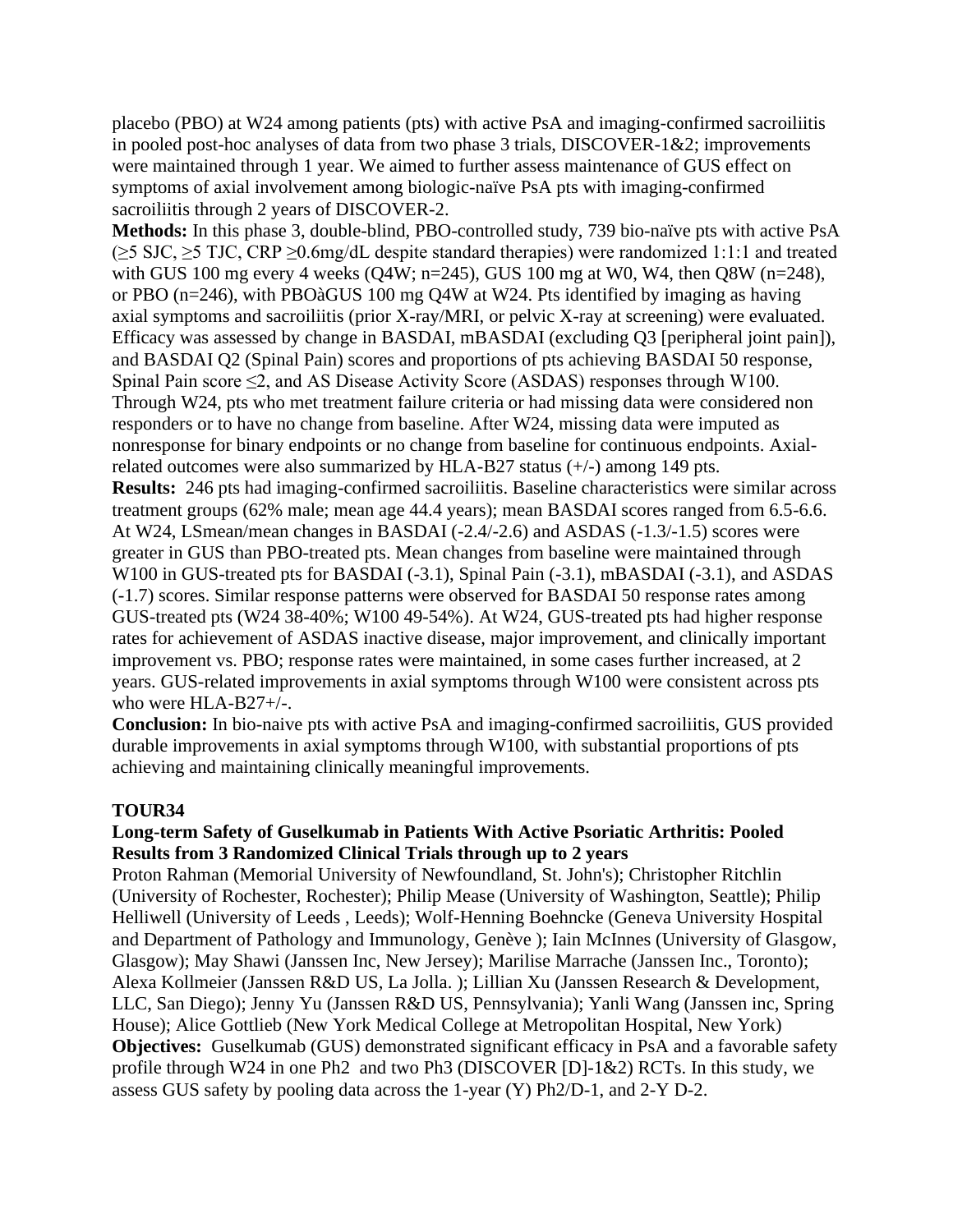**Methods:** Patients (Pts) with active PsA  $(\geq)$ <sup>3%</sup> BSA affected by psoriasis in Ph2;  $\geq$ 3 SJC/TJC and CRP  $\geq$ 0.3 mg/dL in Ph2/D-1;  $\geq$ 5 SJC/TJC and CRP  $\geq$ 0.6 mg/dL in D-2), biologic naïve except 13/149 Ph2 and 118/381 D-1 pts who received prior 1-2 TNFi were randomized to GUS 100 mg at W0, W4, and Q8W or PBO in Ph2 or to GUS 100 mg Q4W; GUS 100 mg at W0, W4, Q8W; or PBO in D-1/D-2. At W24, PBO pts switched to GUS 100 mg Q8W (Ph2) or Q4W (D-1 & D-2). In these pooled post-hoc analyses, adverse events (AEs; number standardized for 100 patient-years of follow-up [PY]), laboratory investigations (National Cancer Institute Common Terminology Criteria for AEs [NCI-CTCAE] grade), and injection site reactions (ISRs) were reported through W56 for the Ph2 trial, W60 for D-1, and W112 for D-2.

**Results:** 1,229 pts received GUS 100 mg (725 Q4W, 504 Q8W) and were followed for an average of 1.5 Y, representing 1871 PY. Incidences of AEs, serious AEs, infections, serious infections, discontinuations due to an AE, malignancies, and major adverse cardiovascular events were similar between PBO and GUS through W24. No increased rates were seen with up to 2 Y of GUS, except for a somewhat higher rate of SAEs and serious infections in the GUS 100 mg Q8W group during long-term follow-up [CIs overlapped with the PBO-controlled period (Table)]. Most of GUS-treated pts with elevated aminotransferases and blood bilirubin had NCI-CTCAE Grade 1/2, with very few Grade 3 and no Grade 4, elevations. The proportions of pts with elevated aminotransferases at W24 were somewhat higher in the GUS Q4W vs Q8W/PBO groups; no unexpected increase with longer treatment. Elevations were more common in pts with vs without methotrexate use at baseline. ISRs occurred in GUS (1%) and PBO (0.5%) pts at W24, with no disproportional increase with up to 2 Y of GUS.

**Conclusion:** In these pooled pts with active PsA, GUS demonstrated a favorable safety profile through up to 2 Y of treatment; the GUS safety profile in PsA was comparable to that observed through up to 5 Y of GUS in pts with moderate-to-severe psoriasis.

### **TOUR35**

### **Pharmacovigilance Pregnancy Data in a Large Population of Patients with Chronic Inflammatory Disease Exposed to Certolizumab Pegol**

Megan Clowse (Duke University Medical Center, Durham); Neda Amiri ( Division of Rheumatology, University of British Columbia, Vancouver); Rebecca Fischer-Betz (Heinrich-Heine University, Duesseldorf); Thomas Kumke (UCB Pharma, Monheim am Rhein); Bernard Lauwerys (UCB Pharma, Brussels); Rachna Kasliwal (UCB Pharma, Slough); Frauke Förger (Inselspital, University of Bern, Bern)

**Objectives:** Tumor necrosis factor inhibitors (TNFi) are increasingly being used to treat chronic inflammatory diseases (CID) in women of reproductive age, in line with recent guidelines[1]. Still, limited data on TNFi-exposed pregnancy outcomes are available. Certolizumab pegol (CZP), a PEGylated, Fc-free TNFi, has no/minimal placental transfer from mother to infant during the third trimester[2]. We report outcomes from over 1,000 prospectively reported pregnancies in women with CZP exposure from the UCB Pharmacovigilance safety database. **Methods:** Details of CZP-exposed pregnancies from the UCB Pharmacovigilance safety database were reviewed from the start of CZP clinical development (July 2001) to November 1, 2020. To avoid potential reporting bias, analysis was limited to prospectively reported cases with known pregnancy outcomes. Pregnancy outcomes reported: live birth, ectopic pregnancy, abortion (spontaneous, medically-indicated and elective) and stillbirth. We also report congenital malformations, preterm delivery and, where information was recorded, low birth weight. **Results:** 1,392 prospective pregnancies (1,425 fetuses) with maternal CZP exposure and known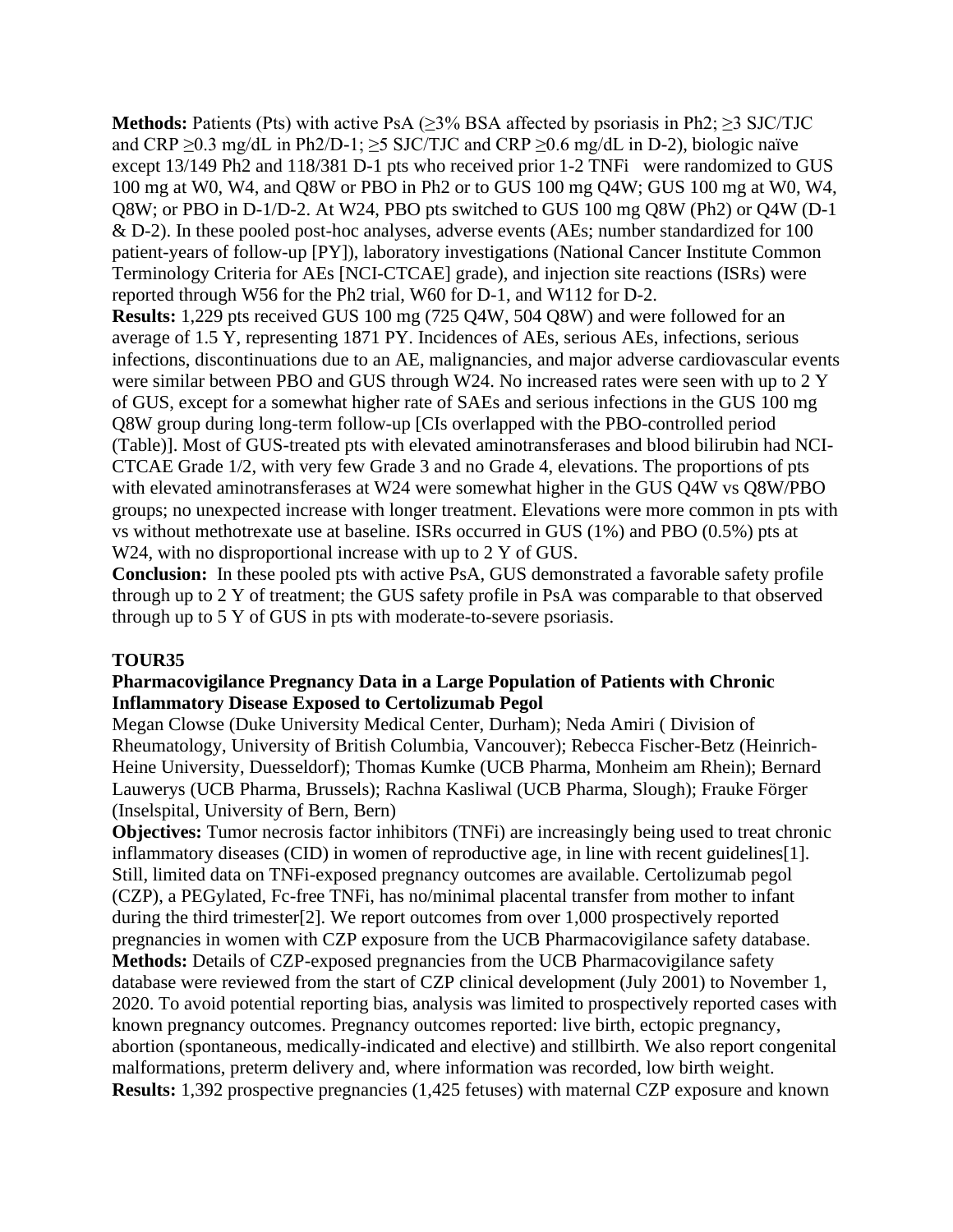outcomes were reported (rheumatic diseases [rheumatoid arthritis, axial spondyloarthritis and psoriatic arthritis]: n=951/1,392). Of these, 1,021 (73.3%) had at least first-trimester CZP exposure and 547 (39.3%) were exposed during all trimesters. Mean (SD) maternal age was 31.9 (5.1) years. These pregnancies resulted in 1,259 (88.4%) live births. There were 150 (10.5%) abortions, 11 (0.8%) stillbirths, and 5 (0.4%) ectopic pregnancies. Congenital malformations were present in 35 infants (2.5% of all pregnancies); there was no pattern of specific congenital malformations. 124/1,259 (9.8%) of live births were preterm, and 101/1,259 (8.0%) of infants had low birth weight.

**Conclusion:** This analysis represents one of the largest cohorts of prospective pregnancies with known outcomes, including over 1,000 with at least first-trimester CZP exposure. Recognizing limitations of the methodology, including lack of a control group and potential underreporting of outcomes, no increase in specific congenital malformations or adverse pregnancy outcomes after CZP exposure, compared to the general population, was observed[3,4]. These findings offer further reassurance for women of childbearing age who are considering CZP treatment. References: 1. Sammaritano LR. Arthritis Rheumatol 2020;72:529-556; 2. Mariette X. Ann Rheum Dis 2018;77:228–233; 3. Ventura SJ. Natl Vital Stat Rep 2012;60: 1–21; 4. Lee H. BMC Pregnancy Childbirth 2020;20:33.

### **TOUR36**

### **Sustainability of Response Between Upadacitinib and Adalimumab in Patients with Rheumatoid Arthritis: Results Through 3 Years from the SELECT-COMPARE Trial**

Peter Nash (University of Queensland, Brisbane); Arthur Kavanaugh (University of California, San Diego, La Jolla); Maya Buch (Centre for Musculoskeletal Research, Faculty of Biology, Medicine & Health, University of Manchester, Manchester); Bernard Combe (Hopital Lapeyronie, Montpellier); Louis Bessette (Laval University, Quebec); In-Ho Song (AbbVie Inc., North Chicago); Tim Shaw (AbbVie, Maidenhead); Yanna Song (AbbVie, North Chicago); Jessica Suboticki (AbbVie, Mettawa); Roy Fleischmann (University of Texas Southwestern Medical Center, Dallas)

**Objectives:** The primary treatment target for patients with active rheumatoid arthritis (RA) is sustained clinical remission (REM) or low disease activity (LDA). A greater proportion of patients with RA and inadequate response to methotrexate (MTX) receiving the JAK inhibitor, upadacitinib (UPA), achieved REM/LDA compared with adalimumab (ADA), both with background MTX, through 26 weeks in the phase 3, SELECT-COMPARE trial. We assessed sustainability of response over 3 years from the SELECT-COMPARE long-term extension. **Methods:** Patients on background MTX received UPA 15 mg once daily, PBO, or ADA 40 mg every other week. Patients who did not achieve at least 20% improvements in tender and swollen joint counts (Weeks 14-22) or LDA (CDAI ≤10 at Week 26) were rescued from UPA to ADA or PBO/ADA to UPA. This post hoc analysis evaluated clinical REM (CDAI  $\leq$ 2.8; SDAI  $\leq$ 3.3), LDA (CDAI  $\leq$ 10; SDAI  $\leq$ 11), and DAS28(CRP) <2.6/ $\leq$ 3.2 at first occurrence, as well as over 3 years following initial response, in patients randomized to UPA or ADA. Kaplan-Meier was used to define time from when response was first achieved to earliest date at which response was lost, discontinuation of study drug, or losing response at time of rescue.

**Results:** Through 3 years, a significantly higher proportion of patients receiving UPA + MTX vs ADA + MTX achieved CDAI REM (47% vs  $35\%$ , P = 0.001) as well as CDAI LDA (70% vs  $60\%$ ,  $P = 0.001$ ). At 30 months after first occurrence of response, CDAI REM/LDA was sustained in 19%/42% of patients randomized to UPA and 10%/30% of patients randomized to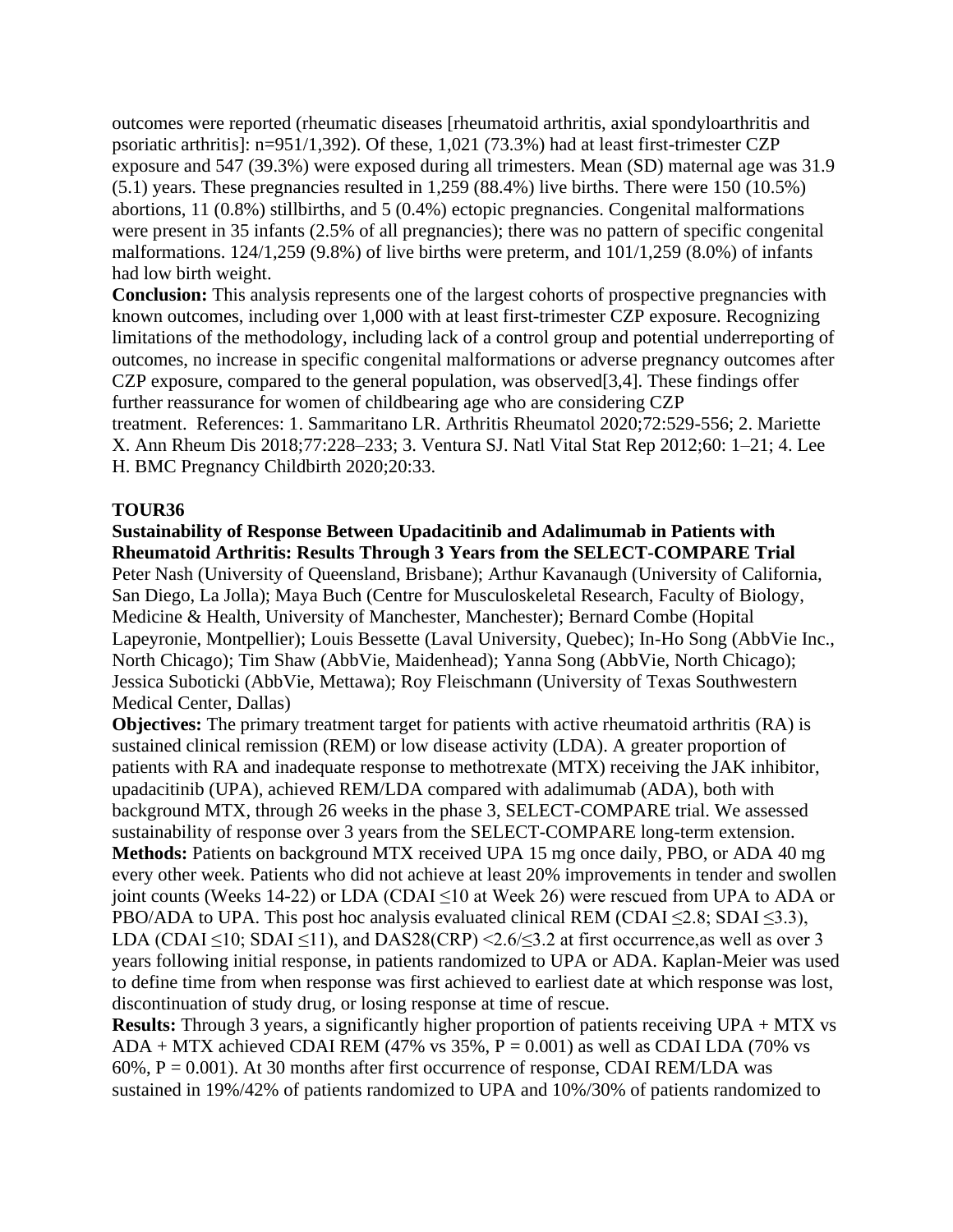ADA (Figure 1). Time to initial clinical response did not appear to be predictive of sustained disease control. Through the last follow-up visit, 37%/58% of patients receiving UPA and 27%/48% on ADA remained in CDAI REM/LDA, respectively. Of patients who lost CDAI REM, 68% on UPA and 55% on ADA remained in LDA. Similar proportions on UPA and ADA recaptured CDAI REM/LDA (UPA, 40%/17%; ADA, 48%/19%). Similar results were observed for REM/LDA based on SDAI and for DAS28(CRP).

**Conclusion:** Among patients with inadequate response to MTX, a higher proportion receiving UPA + MTX achieved remission or LDA across disease activity measures vs ADA + MTX. UPA-treated patients demonstrated a consistently higher sustained response rate over 3 years compared to those receiving ADA. Furthermore, significant proportions of patients who lost response on either UPA or ADA were able to recapture remission or LDA.

## **Tour 10: Basic Science**

### **TOUR37**

### **Whole Exome Sequencing to Identify Diagnostic Variants in a Cohort of Patients with Systemic Inflammatory Disease.**

Jason An (Division of Rheumatology, St. Michael's Hospital, University of Toronto, Toronto); Madeline Couse (The Hospital for Sick Children, Toronto); Daniela Dominguez (The Hospital For Sick Children, Toronto); Michelle Batthish (McMaster University, Hamilton); Roberta Berard (Children's Hospital, LHSC, London); Tania Cellucci (McMaster University, Hamilton); Dilan Dissanayake (Division of Rheumatology, The Hospital for Sick Children and University of Toronto, Toronto); Liane Heale (McMaster University andMcMaster Children's Hospital, Hamilton); Ronald Laxer (Division of Rheumatology, The Hospital for Sick Children and University of Toronto, Toronto); Christian Marshall (Dept. Paediatric Laboratory Medicine, The Hospital for Sick Children, Toronto); Johannes Roth (Children's Hospital of Eastern Ontario, Ottawa); Robert Rottapel (University of Toronto, Toronto); Linda Hiraki (Division of Rheumatology, The Hospital for Sick Children; Division of Genetics, SickKids Research Institute; Faculty of Medicine, University of Toronto, Toronto)

**Objectives:** Systemic Inflammatory Diseases (SID) are rare conditions that can arise from deleterious variants in immunologic genes that disrupt immune regulation. Gene panels containing few genes are often non-diagnostic in SID patients, whereas subsequent whole exome sequencing (WES) may identify genetic variants potentially responsible for disease. We report results from WES of a clinically heterogeneous cohort of patients with suspected monogenic SID.

**Methods:** We conducted a multicenter cohort study of patients with suspected monogenic SID and non-diagnostic recurrent fever and/or hemophagocytic lymphohistiocytosis (HLH) gene panels. Demographic and clinical data was retrospectively extracted from chart review and entered in a dedicated database. We performed paired end WES with Illumina sequencers. We examined genes from clinical gene panels with established inflammatory, immune deficiency, or cytopenic diseases in two stages. First, we used a limited 'Panel 1' (29 genes) and then an expanded 'Panel 2' (613 genes). We restricted to rare (minor allele frequency <1%) and predicted damaging variants (CADD score > 15). Variants were considered in light of individual patient's disease manifestations. A variant was deemed diagnostic if it was rare, damaging, and associated with a disease consistent with the patient's phenotype and inheritance pattern. Summary statistics were used for the prevalence of demographic and clinical features in the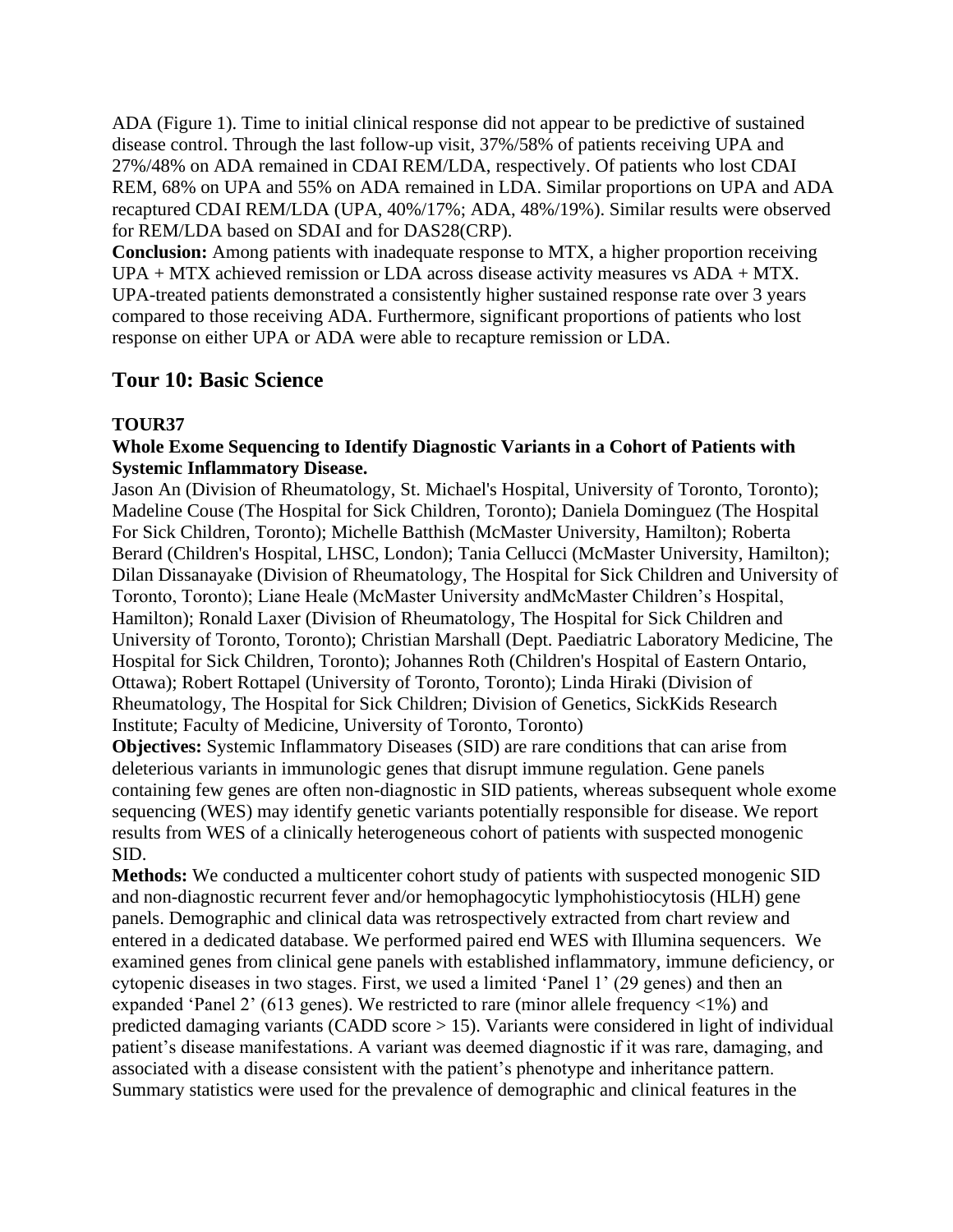cohort, as well as the number variants reported from panel 1 and panel 2.

**Results:** The study included 59 participants, 46% male, 53% European and 34% adults (>18y) at the time of sequencing. The median age of disease onset was 9 years ( $Q1 = 2$ ,  $Q3 = 15$ ). The most common organ systems involved were immunologic (96%), mucocutaneous (95%), and musculoskeletal (81%). Most patients (81%) had raised inflammatory markers (ESR/CRP/Serum Amyloid A). Examination of Panel 1 identified 25 variants (15 genes) in 21 individuals yet not were diagnostic. Panel 2 identified 409 variants (244 genes) in 58 individuals, with 3 diagnostic variants. These were homozygous TREX1 variants leading to a diagnosis of Aicardi-Goutières Syndrome, POMP heterozygous frameshift variant accounting for a case of POMP-Related Autoinflammation and Immune Dysregulation Syndrome, and RELA heterozygous frameshift variant contributing to Behcet's-like disease.

**Conclusion:** In a cohort of suspected monogenic SID patients with diverse clinical features, using expanded clinical gene panels for inflammatory diseases led to additional molecular diagnoses in 5% of the cohort. Our work highlights the diagnostic utility of WES in this population. Next steps include investigation of extended immune genes identified by bioinformatic approaches to further enhance diagnostic yield.

## **TOUR38**

**Systemic lupus erythematosus genetic risk and neuropsychiatric lupus manifestations** Hiu-Ki Tran (The Hospital for Sick Children, Toronto); Fangming Liao (The Hospital for Sick Children, Toronto); Jingjing Cao (The Hospital for Sick Children, Toronto); Daniela Dominguez (The Hospital For Sick Children, Toronto); John Hanly (Dalhousie University and Nova Scotia Health Authority, Halifax); SLICC Systemic Lupus International Collaborating Clinics (SLICC, Pittsburgh); Linda Hiraki (Division of Rheumatology, The Hospital for Sick Children; Division of Genetics, SickKids Research Institute; Faculty of Medicine, University of Toronto, Toronto) **Objectives:** Neuropsychiatric systemic lupus erythematosus (NPSLE) is clinically heterogeneous and significantly affects the survival and quality of life of SLE patients. Genetics plays a role in SLE pathogenesis, but its role in NPSLE has not been determined. We investigated the association between SLE genetic susceptibility loci and NPSLE in a large, multiethnic cohort of adult SLE patients.

**Methods:** Patients recently diagnosed with SLE using American College of Rheumatology (ACR) classification criteria were recruited from 1999-2011 to the Systemic Lupus International Collaborating Clinics (SLICC) Registry at 31 international centres in Asia, Europe, and North America. Patients were genotyped on the Illumina Infinium Global Screening Array (GSA). Ancestry was genetically inferred using principal components and ADMIXTURE with the 1000 Genomes Project as a referent. Cases were those who ever experienced an NP event, included in the ACR case definitions for NPSLE and attributed to SLE using the SLICC attribution rules (Hanly et al. 2007). Cases were then categorized into mutually exclusive NPSLE groups based on strict (Model A) and less stringent (Model B) attribution criteria. Patients who never developed an NP event or an NP event not attributed to SLE were controls. HLA and non-HLA SLE polygenic risk scores (PRSs) were calculated. Binary and multinomial logistic regressions were conducted, adjusting for genetically inferred ancestry, sex and for covariates significantly associated with NPSLE in the cohort (oral/nasal ulcers, serositis, duration of follow-up, lupus anticoagulant positivity). In binary logistic regression, only Model A patients were cases, and Model B patients were included as controls. Multinomial logistic regressions compared patients in Model A and Model B, to controls.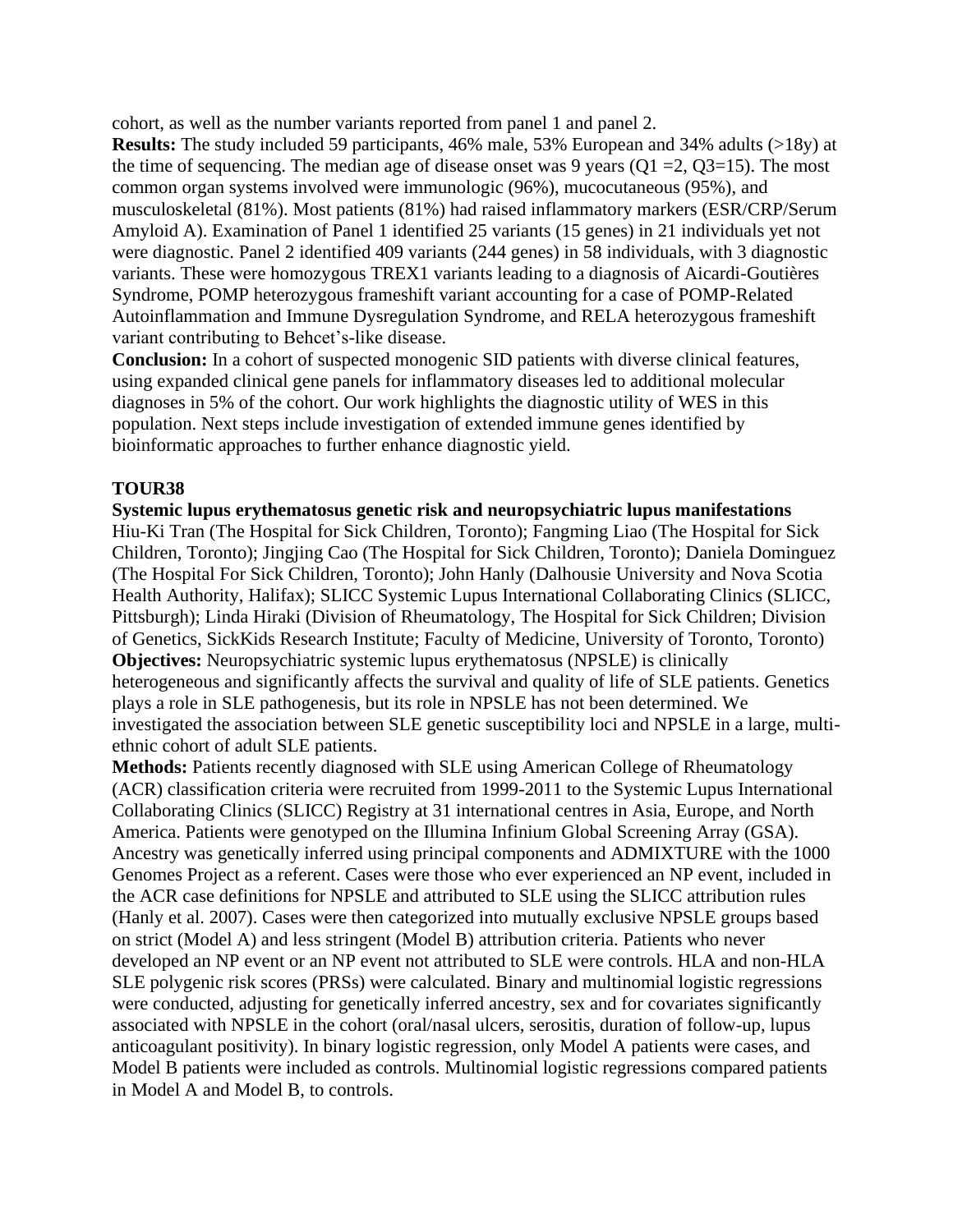**Results:** 896 SLE patients were included in the study; 89% were female and 50% of European ancestry. The median age of SLE diagnosis was 33.4 years (IQR, 23.5-43.3). Median duration of follow-up was 10.5 years (IQR, 6.19-14.9). There were 119 Model A NPSLE cases. We were unable to detect associations between NPSLE and non-HLA SLE PRS (Model A) in marginal nor in multivariate-adjusted binary logistic models (odds ratio, OR 0.86, 95%CI 0.70-1.06). Similarly, we were unable to detect associations in multivariate-adjusted multinomial logistic regressions (Model A vs. controls: OR=0.86, 95%CI 0.70-1.07; Model B vs. controls: OR=1.05, 95%CI 0.82-1.34).

**Conclusion:** We were unable to detect association between polygenic risk scores for SLE and risk of NPSLE in a multi-ethnic cohort of SLE patients. Future analyses include testing additional genetic loci and gene pathways in association with NPSLE subphenotypes.

### **TOUR39**

### **Anti-MPP1 Autoantibodies are Associated with Peripheral Neuropathy in Systemic Lupus Erythematosus**

Eugene Krustev (University of Calgary, Calgary); Katherine Buhler (University of Calgary, Calgary); Francesca Cardwell (University of Waterloo, Waterloo); Marvin Fritzler (University of Calgary, Calgary); Ann Clarke (University of Calgary, Calgary); May Choi (University of Calgary, Calgary)

**Objectives:** Neuropsychiatric systemic lupus erythematosus (NPSLE) affects 17 - 75% of lupus patients and can involve the central (CNS) and peripheral nervous system (PNS). Several autoantibodies have been associated with CNS NPSLE, but there are no known autoantibodies specific for PNS involvement. M-Phase Phosphoprotein 1 (MPP1; also known as kinesin family member 20B, KIF20B) is a protein involved in cell division. Anti-MPP1 autoantibodies were identified in patients with idiopathic ataxia and are possibly associated with autoimmune peripheral neuropathy. The aim of this study was to explore the association between anti-MPP1 and NPSLE in our local SLE cohort.

**Methods:** Patients fulfilled the ACR or SLICC classification criteria (CC) for SLE. Age, sex, race, SLEDAI-2K, SLICC CC, and sera were collected at the time of enrolment and up to two follow up visits. NPSLE events fulfilling the ACR case definitions were identified from date of SLE diagnosis by medical record review. Anti-MPP1 titers were determined by an addressable laser bead immunoassay (ALBIA) utilizing a purified recombinant protein and results expressed as median florescence units (MFU). A titre of ≥1:500 MFU was considered positive. Chi-squared and t-tests were performed to compare demographic and clinical characteristics, including NPSLE manifestations, between patients who were ever anti-MPP1 positive (MPP1+) versus those who were never positive (MPP1-). Multivariable logistic regression analysis was used to determine associations between MPP1+ and variables that were statistically significant in the univariable analysis ( $p < 0.05$ ).

**Results:** We assessed 301 SLE patients for anti-MPP1 expression. Mean disease duration was  $11.4 \pm 11.5$  years, 92.4% were female and 19.9% participants were MPP1+. 293 patients had available medical records for assessment of NPSLE manifestations. 72.4% of patients met criteria for at least one NPSLE manifestation. When PNS NPSLE manifestations were examined, patients with any peripheral neuropathy (OR 3.2, 95% CI 1.7-6.2), mononeuropathy (OR 8.7, 95% CI 2.1-36.0), or cranial neuropathy (OR 6.5, 95% CI 2.5-17.0) were more likely to be MPP1+ (Table 1). There was no difference between MPP1+ and MPP1- when total and central NPSLE manifestations were compared (Table 1). Multivariable analysis demonstrated that any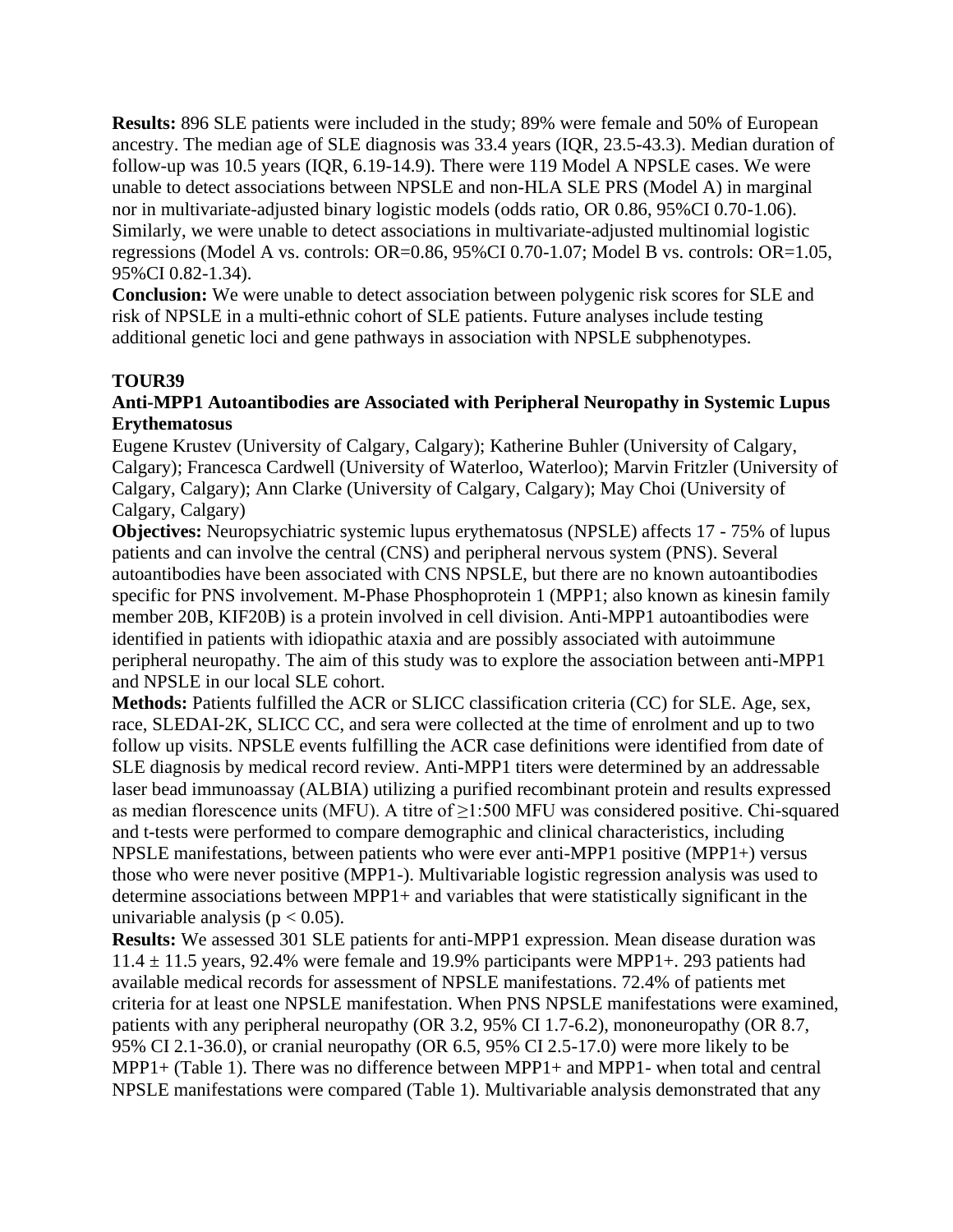peripheral neuropathy (OR 4.8, 95% CI 2.2-10.8) and cranial neuropathies remained significantly associated with MPP1+ (OR 9.7, 95% CI 2.9-32.2).

**Conclusion:** Conclusions: Anti-MPP1 may be an important biomarker for peripheral neuropathies, in particular, cranial neuropathies in SLE. These findings are being validated in an international cohort and further histologic assessment is needed to uncover the pathophysiologic mechanism. Supported by a CIORA grant

### **TOUR40**

### **Rethinking the Role of the Synovium in Late-Stage Knee Osteoarthritis: Ultrasound Imaging and Histopathological Features of Synovial Inflammation and Damage**

Holly Philpott (Western University, London); Trevor Birmingham (Western University, London); McKenzie Carter (Western University, London); Robert Giffin (Western University, London); Edward Vasarhelyi (Western University, London); Steven MacDonald (Western University, London); Brent Lanting (Western University, London); Tom Appleton (St. Joseph's London Rheumatology Centre and Western University, London)

**Objectives:** Common chronic diseases associated with chronic inflammation (e.g., liver disease and atherosclerosis) result in tissue remodeling, fibrosis, and damage, marking the transition from early to later stages of disease. The interpretation of clinical imaging findings in any given patient with OA may be markedly different depending on the relative presence of synovial inflammation versus synovial damage. Since synovium is critical for joint health, it is important to understand how the contribution of synovial inflammation and tissue damage, measured by histopathology, contributes to the appearance of synovial inflammation on routine clinical imaging tools such as ultrasound (US). The objective of this study was to investigate the ability of a non-invasive imaging method (US) to assess each histopathological feature of synovial inflammation and damage.

**Methods:** Patients (n=118) with late-stage knee OA undergoing surgery were included. Musculoskeletal ultrasound (US) was performed pre-operatively. Synovial biopsies were acquired at surgery. Four features of inflammation (synovial lining thickness, sub-synovial infiltrate, vascularization, and fibrin) and four features of damage (synovial lining erosion, fibrosis, vasculopathy, and perivascular edema) were assessed on 5 high powered fields per patient. Mean feature scores were binned into categories for None  $(< 0.5$ ), Mild  $(0.5-1.5)$ , and Moderate/Severe (> 1.5). Relationships between histopathological features were assessed by Spearman or Pearson correlation as appropriate. Associations between histopathological features of inflammation or tissue damage (predictors) and US measures of inflammation (outcomes) were assessed using linear or logistic regression, while adjusting for age, sex, and body mass index (BMI).

**Results:** Patients presented with a range of severity of synovial inflammation and damage. The histopathological features of synovial inflammation were inversely correlated to features of damage. Multivariate linear and logistic regression showed that histopathological features of inflammation such as synovial lining thickness, sub-synovial infiltrate, and vascularization were associated with higher odds of having moderate/severe synovitis and larger effusion-synovitis depth measures on US. Conversely, features of synovial damage such as synovial lining erosion, vasculopathy, and fibrosis were associated with lower odds of having moderate/severe synovitis and smaller effusion-synovitis depth measures on US.

**Conclusion:** US can reliably assess the presence of histopathological features of synovial inflammation. The inverse relationship between inflammation and synovial damage suggests that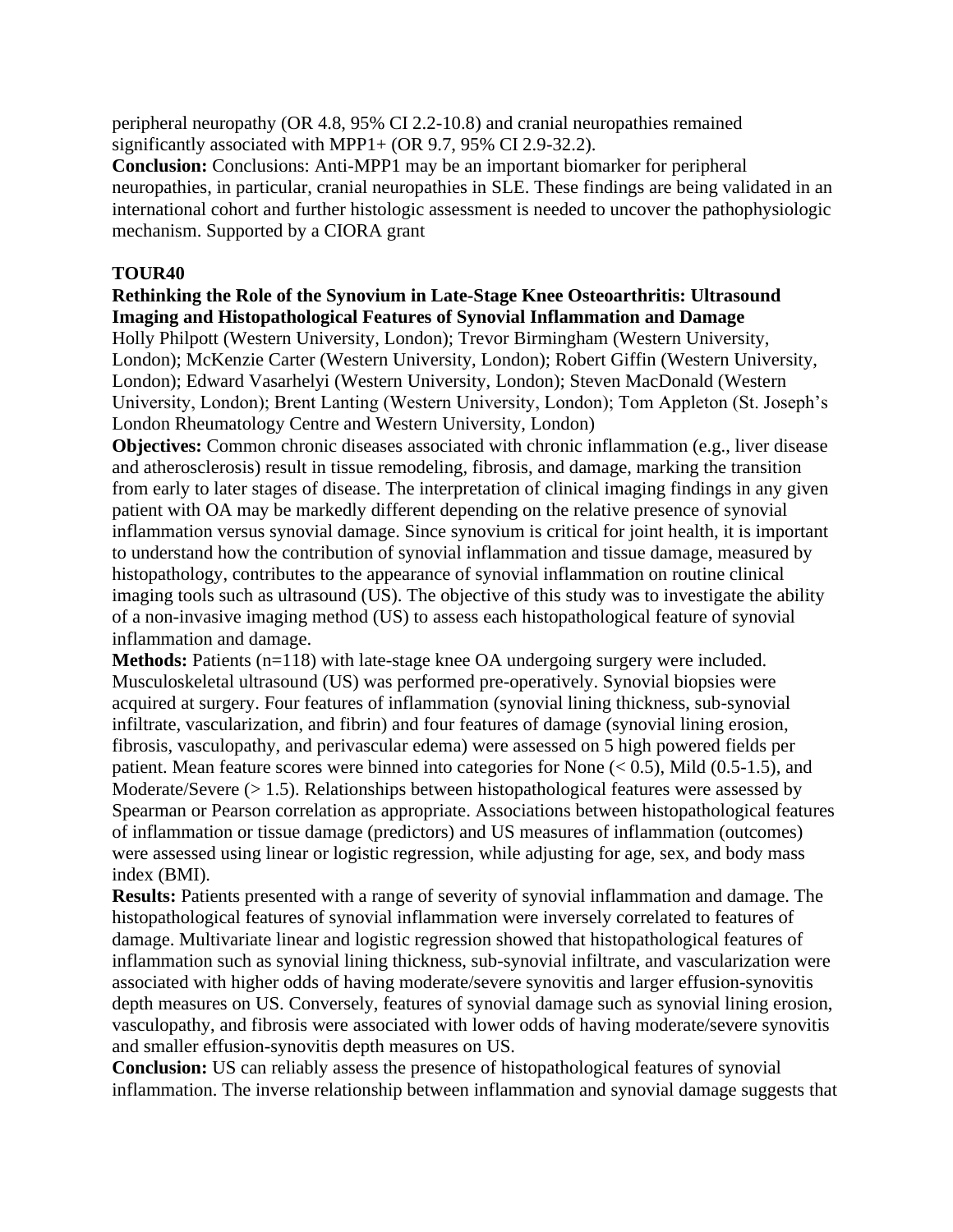OA-related inflammation may give rise to synovial damage. Taken together, the absence of inflammation on US imaging in patients with symptomatic, late-stage knee OA is not reassuring but instead may be a sign of synovial damage and more severe joint failure.

## **Tour 11: SSC/SLE**

### **TOUR41**

### **Scleroderma Presentation in the Canadian Scleroderma Research Group Indigenous Population**

Curtis Sobchak (McMaster University, Hamilton); Karen Beattie (McMaster University, Hamilton); Maggie Larche (McMaster University, St Joseph's Healthcare Hamilton, Hamilton); Canadian Scleroderma Research Group (CSRG) (Montreal)

**Objectives:** Given the burden of rheumatic disease in the North American Indigenous (NAI) population, the Canadian Rheumatology Association has highlighted Aboriginal Rheumatology as an area needing greater understanding. Indigenous patients with rheumatoid arthritis (RA) often have worse disease than the general population yet are less likely to see specialized care. While Indigenous populations appear to have earlier onset systemic sclerosis (SSc) than the general population, it is unclear if they experience delayed diagnosis (symptom onset to disease diagnosis), or more/less healthcare utilization during this time. We analyzed data from the Canadian Scleroderma Research Group (CSRG) registry to compare the length of time from symptom onset to disease diagnosis and healthcare utilization between NAI and non-NAI populations. We also determined if these data appeared to be impacted by a person's rural or urban location.

**Methods:** Data were obtained from the CSRG, a national longitudinal registry of patients >18 years old with SSc. Patients who self-identified as Métis, Inuit and First Nations were included as NAI. All other registry participants were categorized as non-NAI. We characterized the 2 groups at entry into the registry (sex, tobacco use, income, education, location, comorbidities). Location was deemed urban or rural by Canada Post guidelines. Time from first symptom (Raynaud's or 1st other) to SSc diagnosis was compared between those who were and were not NAI. Healthcare utilization by group as it related to SSc presentation (visits specialists, allied health, tests done, hospital admissions) were summarized.

**Results:** Of 1561 patients, 79 (5.1%) self-identified as NAI. Age, gender and comorbidities appeared similar between the two groups, with NAI having a higher proportion of tobacco use, RA, diabetes and lower level of education and income. Proportionately, more NAI patients lived in a rural area than non-NAI patients. There was no significant difference in time from Raynaud's to diagnosis or 1st other symptom to SSc diagnosis between NAI and non-NAI populations, regardless of location (Figure 1). There were also no group differences in healthcare utilization, including visits to healthcare professionals, tests performed and hospitalizations. **Conclusion:** This study suggests that, unlike other rheumatological conditions, SSc appears to be appropriately diagnosed without a time delay in those who are NAI compared to no-NAI patients. NAI SSc patients also access care at the same rate as non-NAI populations prior to SSc diagnosis. It's important to consider that this small NAI population may represent a biased sample given their participation in a registry.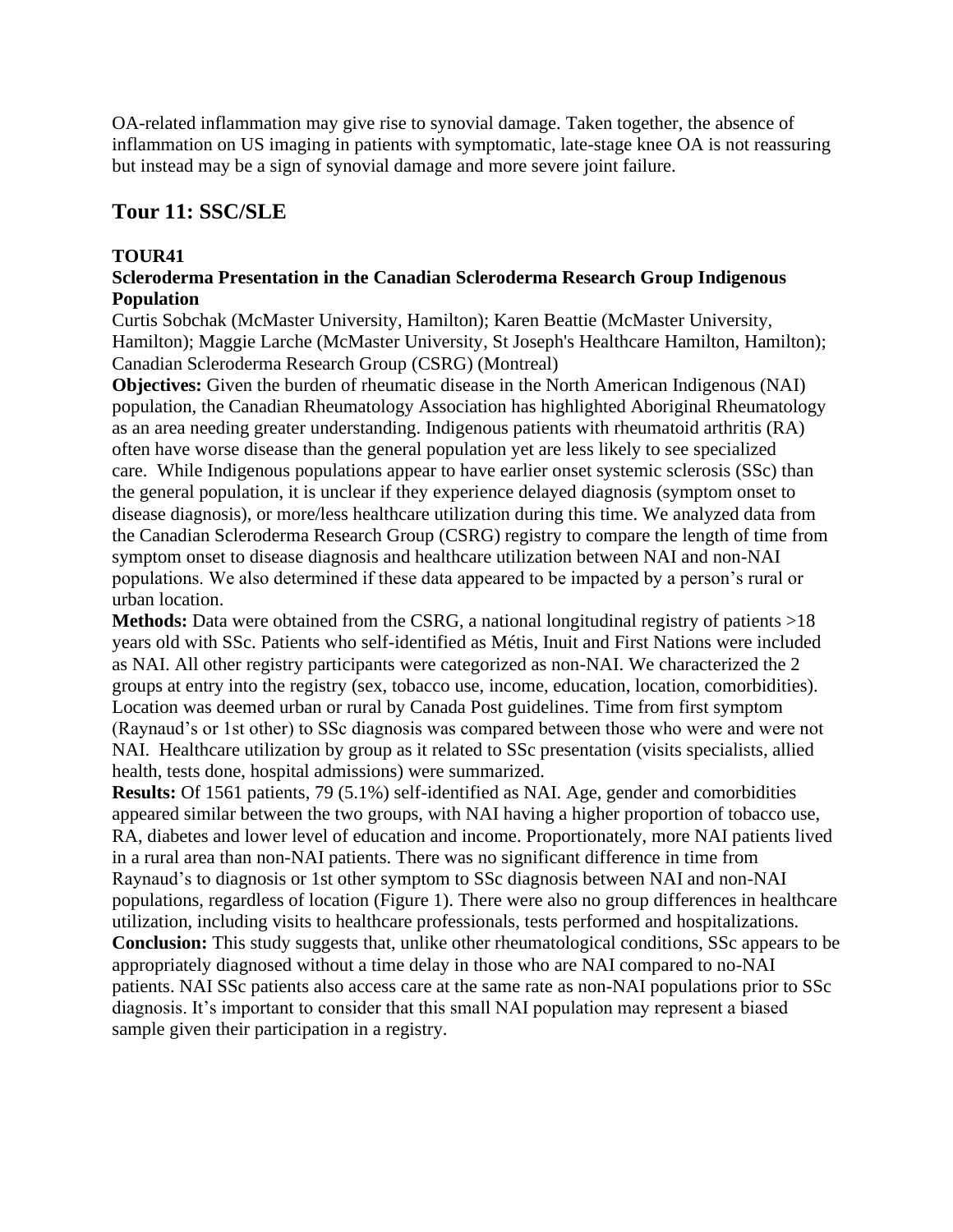**Prediction Tool for Damage Accrual Trajectory in Incident Systemic Sclerosis** Ariane Barbacki (McGill University Health Centre, Montreal); Ada Man (University of Manitoba, Winnipeg); Mianbo Wang (Lady Davis Institute for Medical Research, Montreal); Mandana Nikpour (Australian Scleroderma Interest Group (ASIG), Melbourne); Yuqing Zhang (Harvard Medical School, Boston); Dylan Johnson (University of Alberta, Edmonton); Murray Baron (McGill University, Jewish General Hospital, Montreal)

**Objectives:** Systemic sclerosis (SSc) is an autoimmune disease associated with the accrual of organ damage over time, which can be measured using the Scleroderma Clinical Trials Consortium Damage Index (SCTC-DI). The natural history of SSc is heterogenous and can be associated with a high mortality. The aim of this study was to build a prediction model that could identify newly diagnosed SSc patients at higher risk of accruing damage quickly.

**Methods:** Incident adult SSc cases were identified in the Australian Scleroderma Interest Group (ASIG) and Canadian Scleroderma Research Group (CSRG) registries. Patients meeting 2013 ACR-EULAR Scleroderma classification criteria were included. Using a combination of groupbased trajectory modelling and substantive knowledge, we identified two trajectories of damage accrual (fast, slow) for each of diffuse and limited patients. Baseline variables associated with trajectory membership were entered into logistic regression models. Using backward selection, prediction models for the two cutaneous SSc subset groups were built independently since their actual DI trajectories were very different. ROC curves were analyzed to determine the optimal cut-offs for the predictive variables. The Hosmer–Lemeshow Goodness-of-Fit test was used to determine prediction accuracy.

**Results:** 402 patients were included. The mean age was 53 years, 20% were men, 85% were Caucasian, and 47% had diffuse disease. For the diffuse subset, the mean length of follow up was 3.0 years (SD  $\pm$  1.2) and 60% were in the fast trajectory, whereas the mean length of follow up was 3.1 years  $(SD \pm 1.1)$  and 23% were in the fast trajectory in the limited subset (Figure 1). The final prediction model included male sex and baseline SCTC-DI for the diffuse subset, and only baseline SCTC-DI for limited. The ROC curves for the limited and diffuse prediction models showed good discriminative abilities (AUC 0.91 and 0.89, respectively). In limited patients, a baseline  $DI > 5$  predicts a fast damage trajectory with a sensitivity of 0.70 and specificity of 0.96. In diffuse patients, a baseline  $DI \ge 4$  in men and  $\ge 6$  in women, predicts a fast damage trajectory with a sensitivity of 0.83 and specificity of 0.86. The Hosmer-Lemeshow Goodness-of-Fit test confirmed the prediction accuracy of both models ( $p = 0.77$  for diffuse and  $p = 0.33$  for limited).

**Conclusion:** Baseline disease damage as measured by the SCTC-DI, and sex can be used as predictors of future damage trajectories. These prediction models may be useful in the clinical or trial design setting.

### **TOUR43**

**Identification of Urinary Biomarkers that Predict Treatment Outcomes in Lupus Nephritis** Laura Whittall-Garcia (University Health Network, Toronto); Kirubel Goliad (University of Toronto, Toronto); Michael Kim (Krembil Research Institute, Toronto); Dennisse Bonilla (Toronto Western Research Institute, Toronto); Dafna Gladman (Krembil Research Institute, Toronto Western Hospital, Toronto); Murray Urowitz (University of Toronto, Toronto); Paul Fortin (Université Laval, CHU de Québec, Quebec); Zahi Touma (Centre for Prognosis Studies, Division of Rheumatology, Toronto Western Hospital, University Health Network, Institute of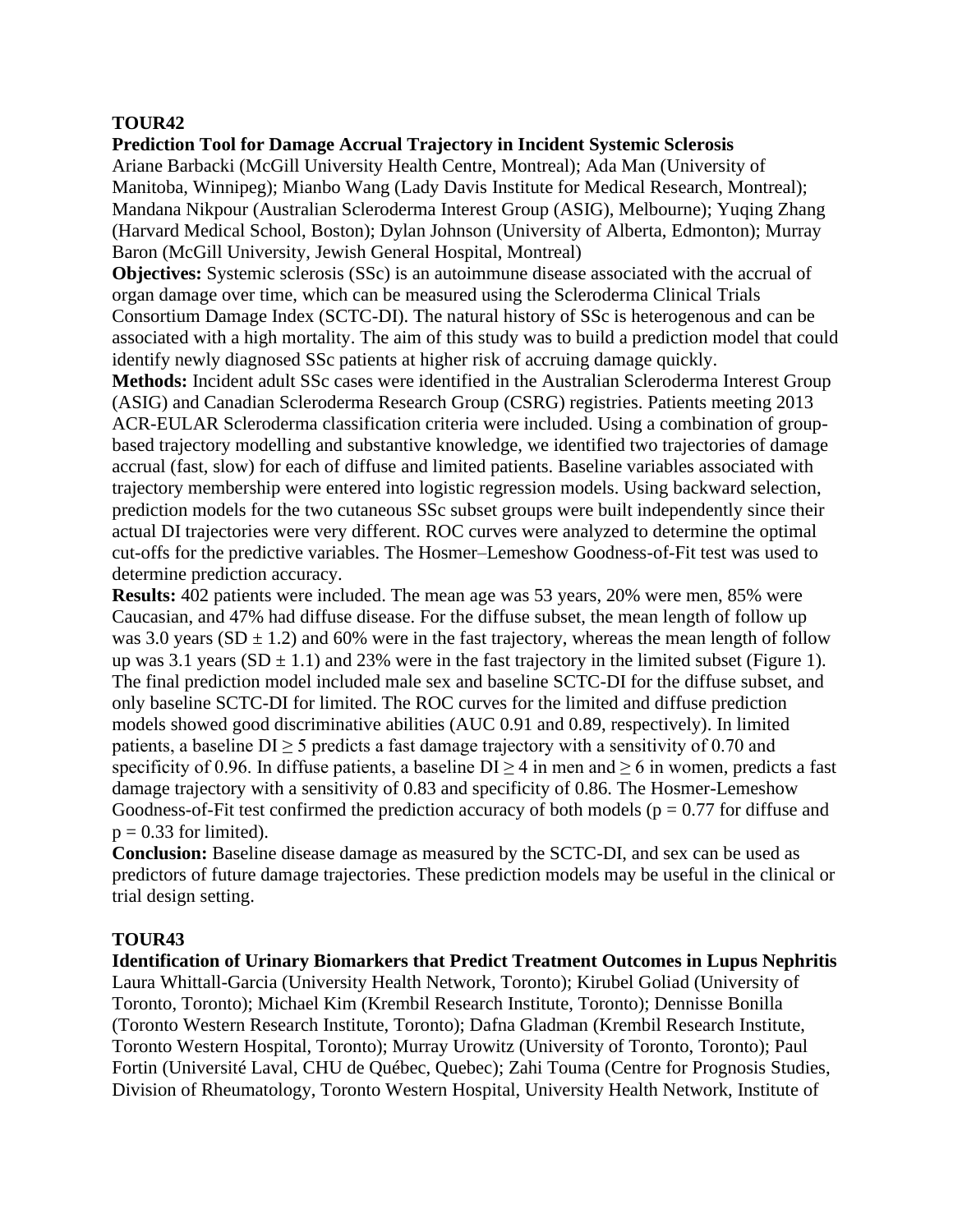Health Policy, Management and Evaluation, University of Toronto, Toronto); Joan Wither (Division of Genetics and Development, Krembil Research Institute; Division of Rheumatology, University Health Network; Department of Immunology, University of Toronto, Toronto) **Objectives:** We have previously shown that 15 urine biomarkers (of 129 tested by Luminex), including Clusterin, Cystatin C, NGAL, PF4, vWF, sVCAM-1, GM-CSF, GRO, IL-15, IL-6, MCP-1, Adiponectin, PAI-1, MMP-7 and TIMP-1, discriminate between active Lupus Nephritis (ALN) and non-LN patients. Herein, we aimed to determine the ability of these urinary biomarkers to predict renal response to conventional therapy.

**Methods:** Our study had a 2-stage approach. In an exploratory cohort, we used Luminex to examine whether our previously identified urinary biomarkers at the time of the renal flare  $(\pm 3)$ months) or 12±3 months after treatment of biopsy proven ALN could predict treatment responses. A larger validation cohort was then used to further investigate the utility of the most predictive urinary biomarkers by ELISA, including patients with biopsy proven ALN  $(\pm 3$  months of renal flare), using as controls patients with LN in remission (RLN) or without LN (NLN). Longitudinal outcomes in response to therapy were determined using previously published criteria.

**Results:** Twenty-one patients were included in the exploratory cohort, 19 (90.5%) of whom had proliferative LN. Twelve (57.14%), 4 (19.06%), and 5 (23.8%) patients had a complete (CR), partial (PR) and no (NR) remission at 24+/-3 months, respectively. At baseline there was no difference in urinary biomarkers levels between CR, PR and NR; however, the drop in levels following 12±3 months of treatment was significantly higher in patients with CR than NR for sVCAM, Adiponectin, MCP-1, PF4, IL-15 and vWF. To validate the clinical utility of these biomarkers, 55 biopsy proven ALN, 65 RLN and 142 NLN patients were studied, of which 233 (88.08%) were women, 139 (52.7%) were Caucasian, with a mean age of 39.5 years and mean disease duration was 10.83 years. sVCAM, Adiponectin, MCP-1 and PF4 discriminated between ALN and non ALN (RLN and NLN) (Figure 1a). In addition, adiponectin (p=0.03) and MCP-1  $(p=0.005)$  were able to differentiate between proliferative and non-proliferative LN, and correlated with markers of disease severity, including baseline serum creatinine, proteinuria, and the activity index on the kidney biopsy. The levels of adiponectin and MCP1 at baseline were also significantly lower in patients who achieved CR at 1 and 2 years in comparison to those that did not (Figure 1b and c).

**Conclusion:** Baseline and/or decreases in urinary biomarker levels can discriminate between CR, PR and NR following conventional therapy, allowing institution of more aggressive therapy in patients with a high likelihood of a poor prognosis.

### **TOUR44**

### **Serologic Phenotypes Distinguish SLE Patients With Myositis and/or Interstitial Lung Disease (ILD)**

Thaisa Cotton (McGill University, Montreal); Marvin Fritzler (University of Calgary, Calgary); May Choi (University of Calgary, Calgary); Boyang Zheng (McGill University Health Center, Montreal); Omid Niaki (McGill University, Montreal); Christian Pineau (McGill University Health Centre, Montreal); Luck Lukusa (Montreal); Sasha Bernatsky (McGill University Health Centre, Department of Medicine, Division of Rheumatology, Montreal)

**Objectives:** To determine if a serologic phenotype can be identified in SLE patients with myositis and/or ILD.

**Methods:** Adult SLE patients (without myositis or ILD at baseline) had annual assessments and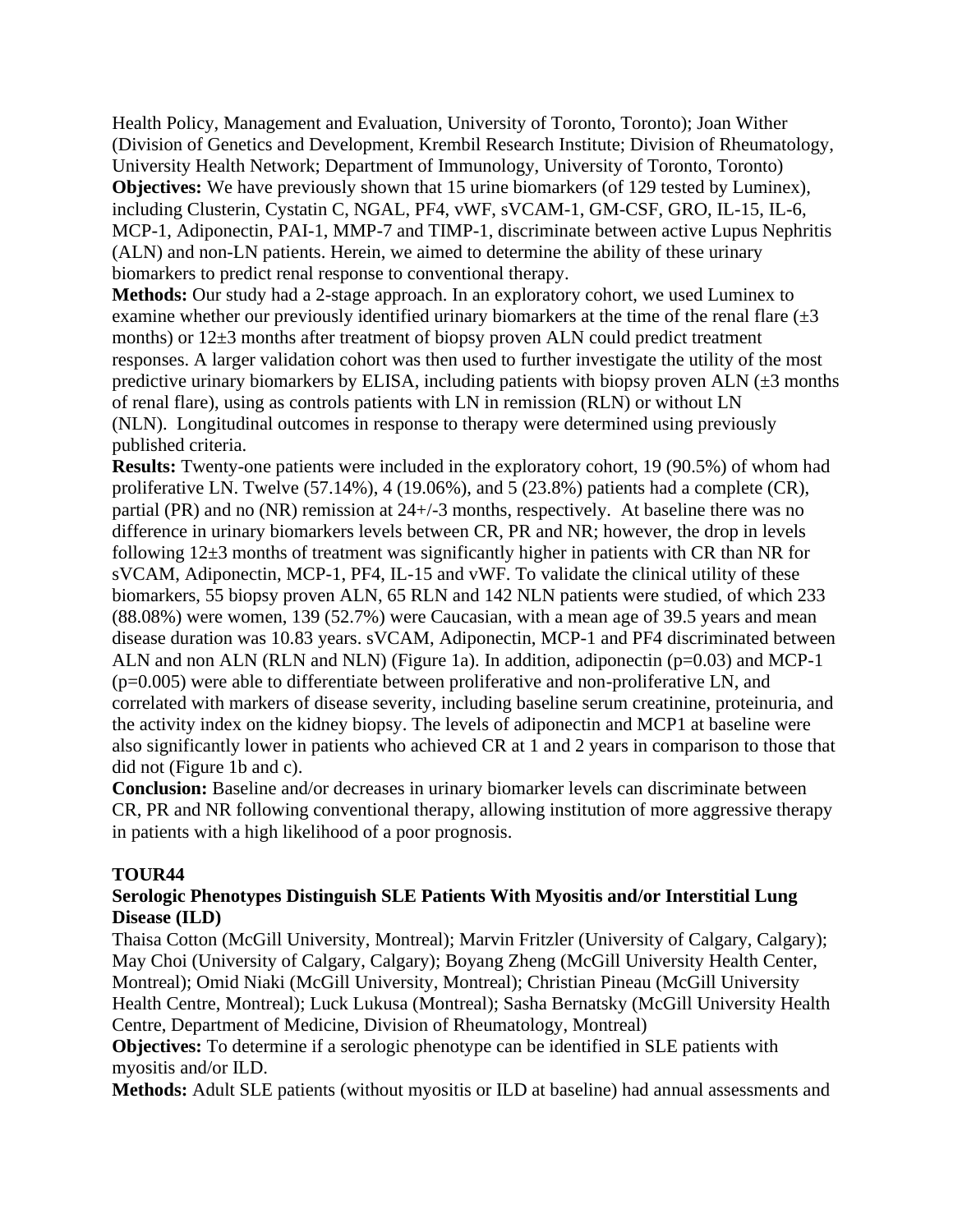provided bio-samples between 2000-2017. Potential new-onset myositis was identified using the SLICC Damage Index (SDI) muscle atrophy/weakness item, the SLEDAI-2K item for myositis, and annual serum creatinine kinase testing. Potential new-onset ILD was identified using the SDI pulmonary fibrosis item. Chart review confirmed cases. Randomly sampled patients from baseline visit (from 2000 onward) became a sub-cohort (N=72). Cases and sub-cohort were compared regarding baseline characteristics. Patients' myositis-related biomarkers were assessed at baseline and one randomly selected follow-up between baseline and end of observation (date of myositis/ILD diagnosis or Dec. 31, 2017). Line immunoassay (Euroimmun AG, Luebeck, Germany) detected autoantibodies to Mi2‐α, Mi2-β, MDA5, NXP2, TIF1γ, PM/Scl75, PM/Scl100, Ku, SRP, Jo‐1, EJ, OJ, PL7, PL12, Ro52, HMGCR, NT5c1A/Mup44, CENP-A, -B, Scl70, NOR90, RNAP, and Th/To (hPOP1). An addressable laser bead immunoassay was used to detect antibodies to TERF-1. KL-6 levels were determined by ELISA (R&D Systems). Descriptive analyses and hazards ratios (HRs) were generated for myositis and/or ILD incidence, focusing on baseline serology and adjusting for demographic variables (sex, ethnicity, and age at SLE diagnosis) and positive biomarkers.

**Results:** The median (IQR) SLE duration at baseline was 1.8 (0.41, 5.6) years. Between 2000- 2017, 14 SLE patients (12, 85.7% female) developed myositis and/or ILD over an average follow up of 9.2 years (incidence 17.6 cases per 1000 patient-years). Thirteen of these (92.9%) had at least one medium/high positive biomarker at baseline, versus 47 (65.3%) SLE patients who never developed myositis and/or ILD. The most common baseline biomarkers in patients with myositis and/or ILD were KL-6, anti-Ku, anti-Ro52. In multivariate Cox regression analyses, SLE patients were more likely to develop myositis and/or ILD if they had elevated baseline KL-6, anti-Ku positivity, or anti-CENP-B positivity. Potential limitations include the relatively low number of events.

**Conclusion:** In this SLE sample, KL-6, anti-Ku, and anti-CENP-B at baseline were highly associated with myositis and/or ILD risk. Ours is the first study of this serologic phenotype, identifying SLE patients most at risk of myositis/ILD.

## **Tour 12: Autoimmune/Immunology**

### **TOUR45**

### **Serious Infections in Offspring Exposed In Utero to Tumour Necrosis Factor Inhibitors with High Versus Low Placental Transfer**

Leah Flatman (McGill University, Montreal); Michal Abrahamowicz (McGill, Montreal); Yvan St. Pierre (McGill University, Montreal); Sasha Bernatsky (McGill University Health Centre, Department of Medicine, Division of Rheumatology, Montreal); Évelyne Vinet (Department of Medicine, Division of Rheumatology, McGill University Health Centre, McGill University, Montreal)

**Objectives:** Tumour necrosis factor inhibitor (TNFi) subtypes have differential trans-placental passage; infliximab and adalimumab (both monoclonal immunoglobulins) have the highest transfer, reaching higher fetal than maternal blood levels, while certolizumab (a pegylated Fab fragment) and etanercept (a fusion protein) display the lowest passage (less than 0.25% and 4- 7% respectively). Thus, depending on the TNFi subtype, the risk of immunosuppression may differ, and some offspring may be exposed to supra-therapeutic doses of TNFi. However, data on serious infections in offspring stratified by TNFi subtype do not exist to the best of our knowledge. We evaluated the risk of serious infections in offspring born to mothers with chronic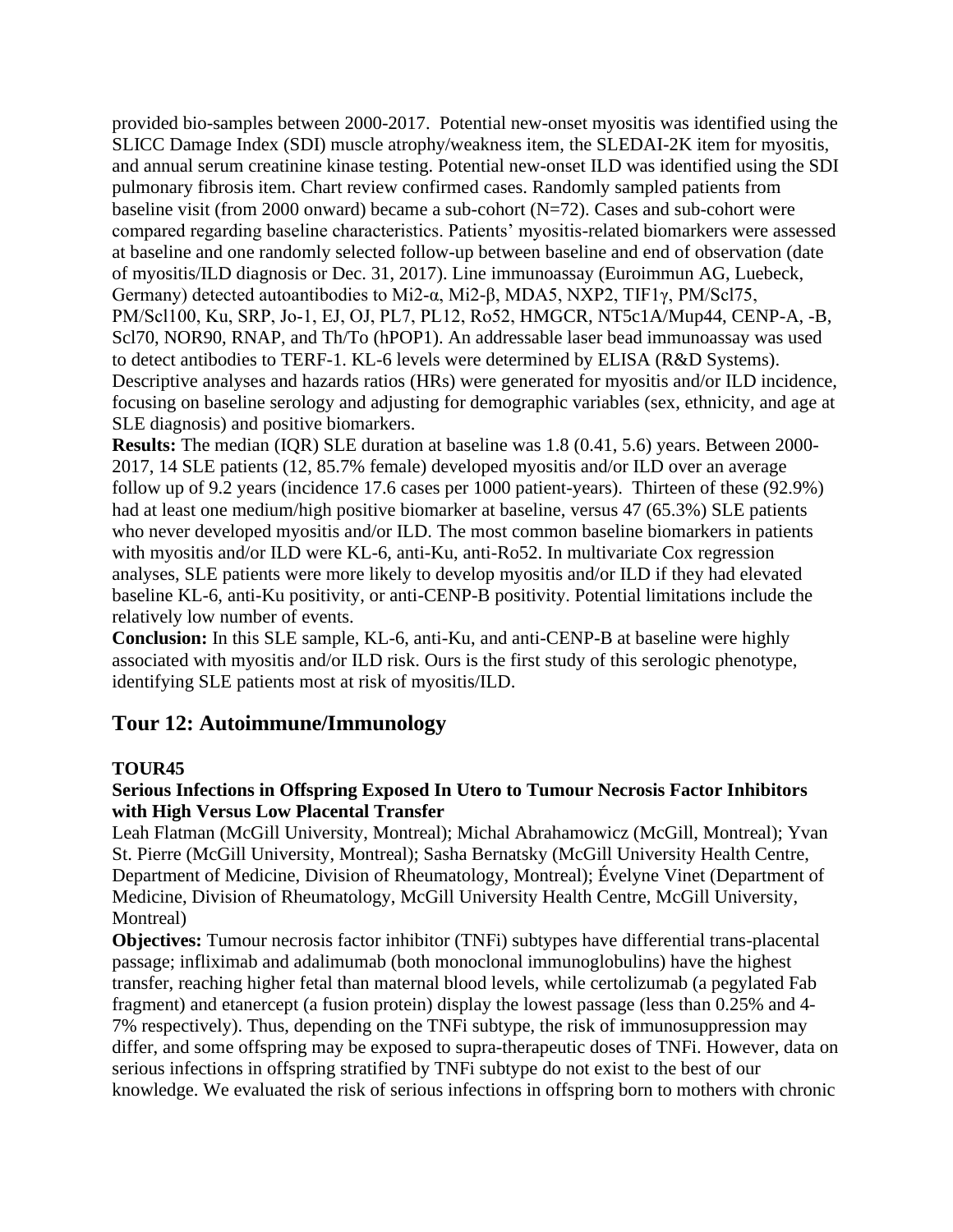inflammatory diseases who used TNFi during pregnancy. We compared offspring exposed in utero to TNFi with high placental transfer to offspring exposed in utero to TNFi with low placental transfer.

**Methods:** We identified offspring born to mothers with rheumatoid arthritis, ankylosing spondylitis, psoriatic arthritis, psoriasis, and/or inflammatory bowel diseases between 2011 and 2019 in the IBM MarketScan commercial database. Drug exposure was defined as  $\geq$ 1 filled prescription during pregnancy and separated into high (i.e. infliximab, adalimumab, golimumab) and low (i.e. certolizumab, etanercept) placental transfer. Serious infections were based on  $\geq$ 1 hospitalization with infection in the offspring's first year of life. We performed multivariable time-to-event analysis using a Cox proportional hazards model, adjusting for maternal demographics, disease type, co-morbidities, pregnancy complications, and drug usage. **Results:** We identified 26,088 offspring, among whom 2,902 (11.1%) were exposed to TNFi during pregnancy. The incidence rate (IR) of serious infections in offspring exposed to TNFi with high vs. low placental transfer was, respectively, 2.27 (95% confidence interval [CI] 1.61, 3.12) cases per 100 person-years at risk vs. IR 1.59 cases per 100 person-years at risk (95% CI 0.76, 2.92). In multivariable analysis, we were unable to clearly demonstrate an increased risk of serious infections with the usage of TNFi with high versus low placental transfer (adjusted hazard ratio 1.20; 95% CI 0.54, 2.64), but the confidence interval was wide.

**Conclusion:** In one of the largest cohorts of TNFi-exposed offspring ever assembled, we were unable to establish a clear excess risk of serious infections in children exposed in utero to TNFi with high versus low placental transfer.

### **TOUR46**

### **The Canadian Research Group of Rheumatology in Immuno-Oncology (CanRIO): A nationwide multi-center prospective cohort**

Lourdes Arreola (University of British Columbia , Vancouver); Julia Tan (University of British Columbia, Vancouver); Carrie Ye (University of Alberta, Edmonton); Janet Roberts (Division of Rheumatology, Dalhousie University, Dartmouth); Aurore Fifi-Mah (University of Calgary, Calgary); Marie Hudson (McGill University, Jewish General Hospital, Lady Davis Institute for Medical Research, Montreal); Sabrina Hoa (Rheumatology Division, Department of Medicine, Centre hospitalier de l'Université de Montréal (CHUM), Montreal); Janet Pope (University of Western Ontario, London); Nancy Maltez (University of Ottawa, Department of Medicine, Division of Rheumatology, Ottawa ); Tom Appleton (St. Joseph's London Rheumatology Centre and Western University, London); May Choi (University of Calgary, Calgary); Ines Colmegna (The Research Institute of the MUHC, Montreal); Jan Dutz (University of British Columbia, Department of Dermatology and Skin Science, Vancouver); Daniel Ennis (University of British Columbia, Vancouver); Megan Himmel (University of Toronto, Toronto); Robert Rottapel (University of Toronto, Toronto); Alexandra Saltman (University of Toronto, Toronto); Annaliese Tisseverasinghe (University Of Manitoba, Winnipeg); Shahin Jamal (Division of Rheumatology, University of British Columbia, Vancouver)

**Objectives:** To describe the clinical presentation, management and early outcomes of patients exposed to ICI with Rh-irAE or PAD recruited and followed prospectively from multiple sites across Canada. Background: Immune Checkpoint Inhibitors (ICI) have altered the landscape of cancer therapy. However, toxicities are common and up to 80% of patients will develop immunerelated adverse events (irAE), including rheumatic irAEs (Rh-irAE), which can often limit their cancer treatment. Our knowledge of clinical manifestations and optimal management of patients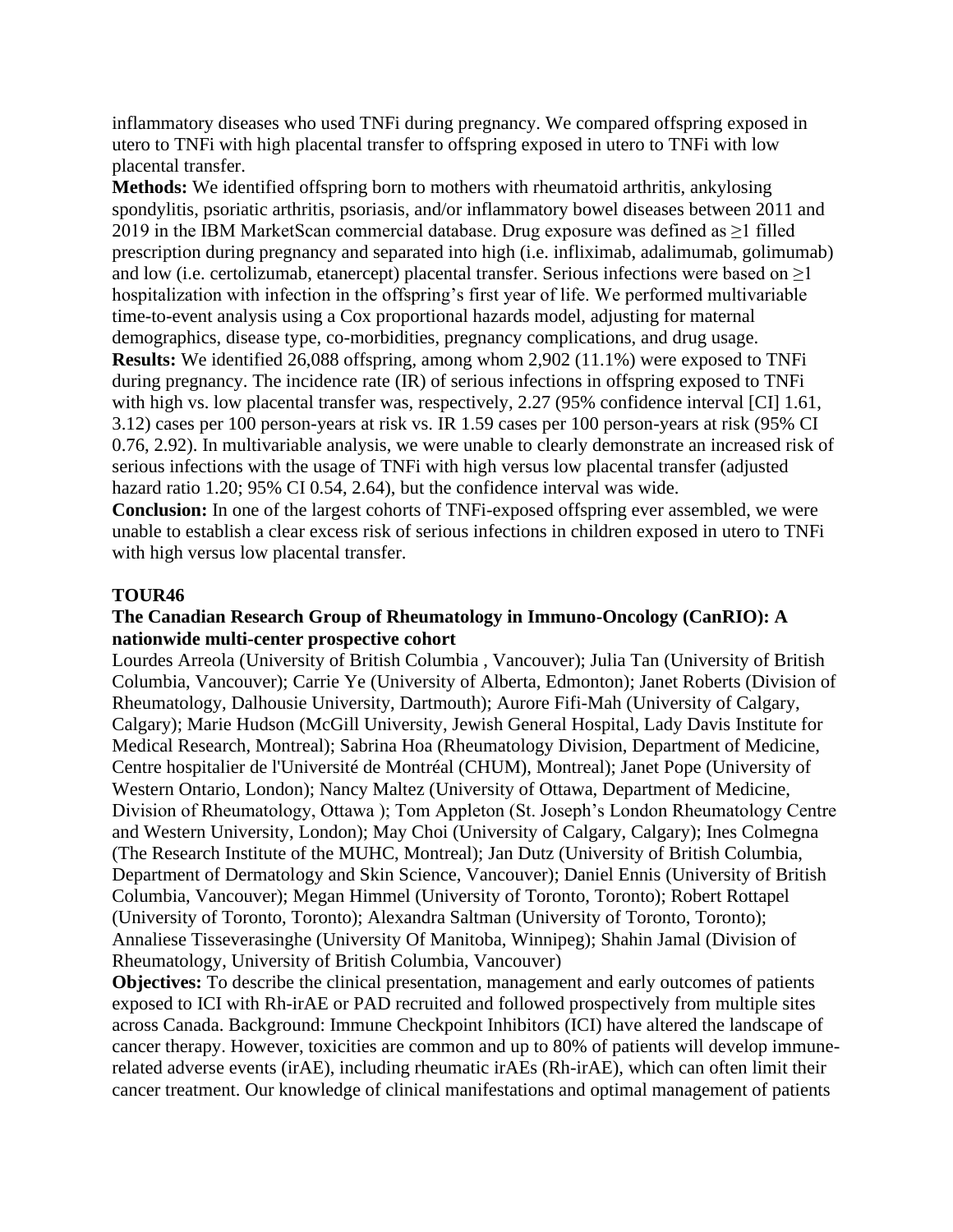with Rh-irAE continues to evolve as these agents are being used to treat a wider variety of cancers. Currently available data is limited to retrospective case series and case reports. There is also scarce data on the use of ICI in patients with pre-existing autoimmune disease (PAD) as these patients are often excluded from clinical trials.

**Methods:** Adult patients with Rh-irAE from cancer immunotherapy (CTLA-4, PD-1 or PDL-1 inhibitors) or those with PAD exposed to cancer immunotherapy are prospectively recruited across 9 academic sites in Canada. Standardized clinical and biologic data are also collected. We describe clinical characteristics and management of patients recruited between January 2020 and October 2021.

**Results:** 103 patients were recruited from 9 sites. From those, 92 had Rh-irAE, 47 had preexisting musculoskeletal and rheumatic diseases, and 20 had other PAD. The most frequent RhirAE were joint manifestations ( $n = 73$ ). Other Rh-irAE included muscle symptoms ( $n = 7$ ), connective tissue disease ( $n = 6$ ), vasculitis ( $n=2$ ) and sarcoid ( $n = 3$ ). Prednisone was the most common treatment ( $n = 92$ ). Intraarticular corticosteroids were used in 14 patients. Fifty-eight patients required conventional synthetic disease-modifying anti-rheumatic drugs (DMARD) and only one required biologic DMARD to control the Rh-irAE. The ICI was discontinued due to the Rh-irAE in 22 patients. There were no deaths related to Rh-irAE.

**Conclusion:** The CanRIO prospective national cohort provides valuable insight into real-world spectrum and management of Rh-irAE secondary to immunotherapy for cancer.

### **TOUR47**

#### **Use, Procurement Cost, and Adverse Events from IVIg Use in Rheumatic Disease**

Francisca Lambert-Fliszar (McGill University Health Centre, Montreal); Évelyne Vinet (Department of Medicine, Division of Rheumatology, McGill University Health Centre, McGill University, Montreal); Sasha Bernatsky (McGill University Health Centre, Department of Medicine, Division of Rheumatology, Montreal); Arielle Mendel (McGill University Health Centre, Department of Medicine, Division of Rheumatology, Montreal)

**Objectives:** Intravenous immunoglobulin (IVIg) is used in several rheumatic diseases due to postulated immunomodulatory properties. However, IVIg is a scarce and costly resource and poses a risk of adverse events (AEs). We evaluated the safety, effectiveness, and procurement cost of IVIg in an ambulatory rheumatic disease sample.

**Methods:** We identified tertiary clinic patients receiving IVIg for rheumatic disease between January 2015 and September 2020. We performed retrospective chart reviews from IVIg initiation until 3 months following the last infusion. We evaluated demographic and disease characteristics and clinical effectiveness of IVIg, based on the treating clinicians' assessments. Potential AEs were adjudicated by two independent physicians using pre-established rating scales. Finally, we determined if appropriate (ideal body weight-based) dosing was used and estimated the yearly procurement costs (CAN\$).

**Results:** Of 25 patients receiving IVIg for rheumatic disease over the study period, 22 had sufficient clinical records to be included. Mean age was 53 years and 16 (72%) were women. The treatment indication in 18 patients (82%) was inflammatory myositis (dermatomyositis, antisynthetase syndrome, overlap and necrotizing myositis); the remaining indications were SLE  $(n=2)$ , Sjogren's syndrome  $(n=1)$ , and cutaneous vasculitis  $(n=1)$ . Patients had a mean of 15 infusions (SD 14) spanning 1271 total hours. Of 21 patients with ≥3 months follow-up after IVIg initiation, 18 (86%) showed clinical improvement. Of these, 14 had clinical follow-up at 3 months following cessation of therapy and of these, 10 (71%) had stable or quiescent disease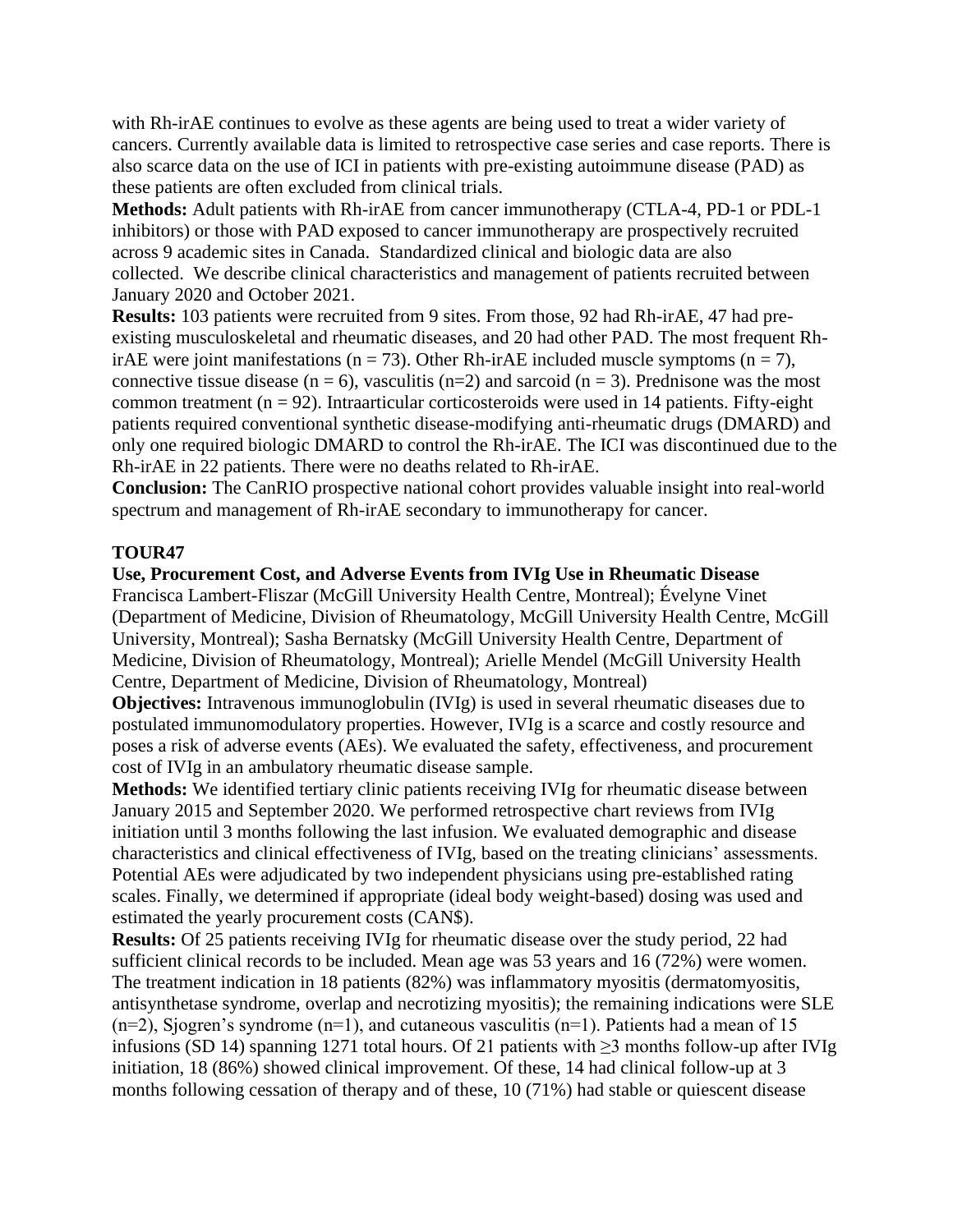while 4 (29%) relapsed. We identified 11 potential AEs in 7 patients, representing 3.2 events per 100 IVIg infusions (95% CI 1.8-5.8). AEs included headache (6), urticaria (3), chills with back pain (1), and hypertension (1); none required an emergency room visit or hospitalization. One patient was switched to subcutaneous Ig. The appropriate IVIg dose could be calculated for 15 patients (height not recorded in the remainder); 7 (47%) received  $> 100$  g excess IVIg over their treatment period and the total cumulative excess was 1242g. The cost of IVIg ranged from 61- 90\$/g, giving a total estimated procurement cost of \$1.48 million during the study period. **Conclusion:** The majority of our patients received IVIg for inflammatory myositis. Most patients (86%) improved 3 months into therapy and a significant proportion of those (29%) relapsed after stopping therapy. Nearly 1 in 3 patients had a potential IVIg-related AE. A treatment course cost up to 254,964\$, and one potential area of improvement is using recommended ideal body weight-based dosing.

#### **TOUR48**

#### **Most Patients with Immune Mediated Inflammatory Diseases do not Report Increased Disease Activity Following COVID-19 Vaccination.**

Carol Hitchon (University of Manitoba, Winnipeg); Charles Bernstein (University of Manitoba, Winnipeg); Ruth Marrie (University of Manitoba, Winnipeg)

**Objectives:** COVID-19 vaccines are well-tolerated and reduce COVID-19 infection severity in the general population. Highly immunogenic vaccines may increase risk of disease flare for immune mediated inflammatory diseases (IMIDs) such as lupus, inflammatory arthritis (IA) and inflammatory bowel disease (IBD). We sought to determine early COVID-19 vaccine reactogenicity (common vaccine related adverse events) and IMID disease flares post-COVID-19 vaccination in patients with IMIDs.

**Methods:** Between March 2021 and Sept 2021, patients with CTD (n=70; 70% lupus) or IA (n= 67; 77% rheumatoid arthritis), and IBD (n= 82;40% crohn's) self-reported disease activity prior to and 1 month post both COVID-19 vaccinations (V1 and V2). CTD and IA also reported flare status. Disease activity was assessed by the Systemic Lupus Activity Questionnaire (SLAQ) for CTD, the RAPID-3 for IA and the IBD Symptoms Inventory-short form (IBDSI) for IBD. Patient reported flare was assessed using the SLAQ ("Have you had a flare?") for CTD and the RA Flare index (calculated index and self report flare: "Are you in a flare?") for IA. Patients reported solicited (those commonly reported in the general population) adverse events for 7 days after each vaccination. Descriptive statistics are presented.

**Results:** Patients were predominantly female (80%), White (73%), with a mean (sd) age of 55.5(15) years, body mass index 28 (6); 9 had suspected or diagnosed COVID-19 illness. The majority received a mRNA vaccine (V1 76%; V2 96%) and had the same vaccine each dose (73%). Disease activity scores were similar pre and post each vaccine dose for CTD, IA, and IBD [SLAQ median (interquartile range-IQR) pre-V1=  $8.0(6.5)$ , post-V1 = 7(7), pre-V2= 6(7), post V2= 5(6); RAPID-3 median (IQR) pre-V1=4(9.7), post V1= 7.7(10.1), pre-V2= 7.5(11), post V2=6.5 (10.2); IBDSI pre-V1 20(24), post-V1 18.5 (22.9), pre-V2 16.5 (22) post-V2 13.5(19)]. The proportion of patients reporting disease flare was similar pre and post each vaccine (any CTD flare: pre-V1= $61\%$ , post-V1= $65\%$ , pre-V2= $58\%$ , post-V2= $48\%$ ; moderate or severe CTD flare pre-V1 19%, post-V1 25%, pre-V2 19%, post2 18%; any IA flare state pre V1=20%, post-V1=25%, pre-V2=21 %, post-V2=17%; RA flare index median (IQR) pre-V1 9(21), post V1 19(22), pre-V2 18(22) post-V2 16(18). Of those with complete solicited reactogenicity data (n=81) 97% had symptoms with a median (range) of 4 (1-12) new symptoms